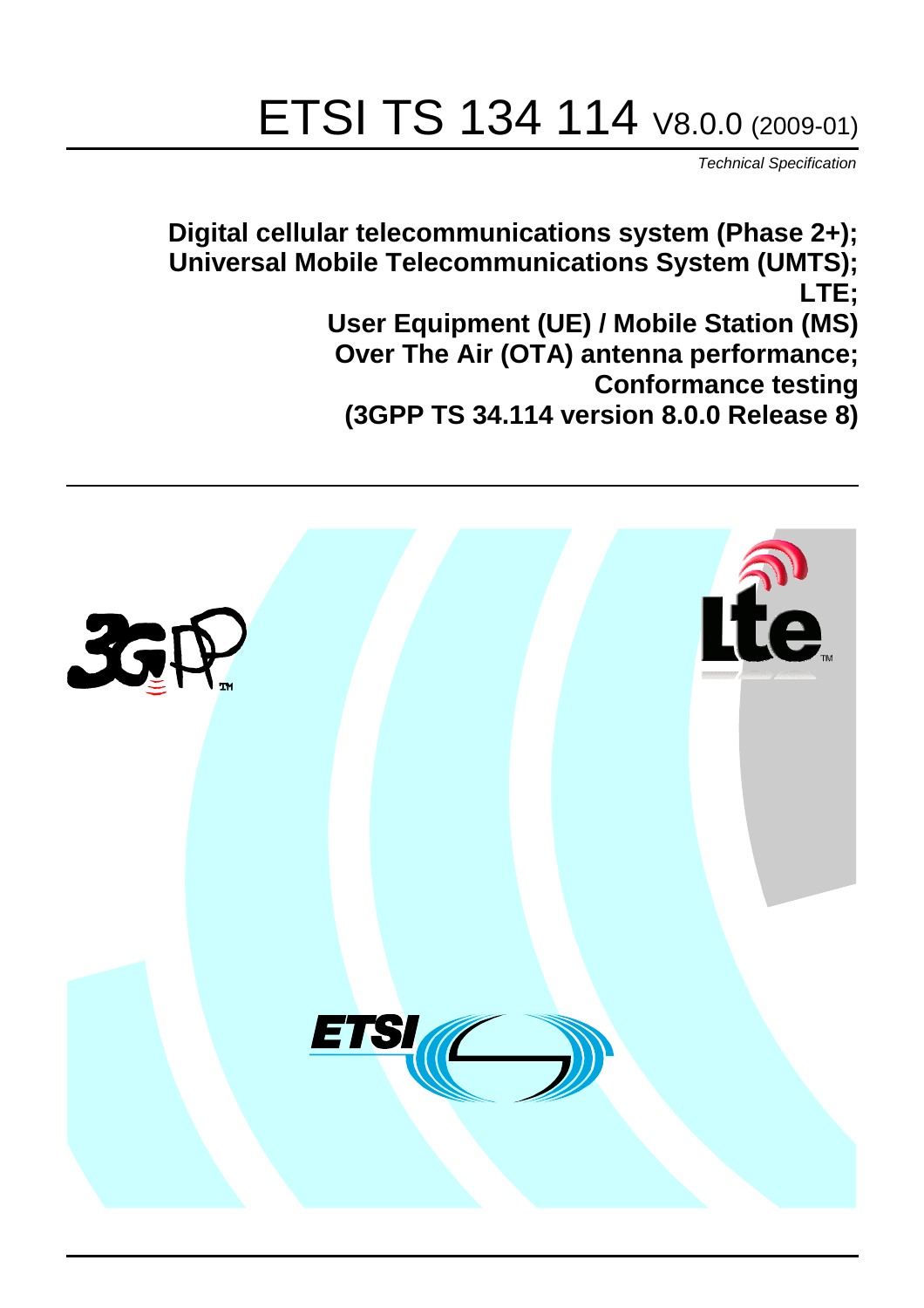Reference RTS/TSGR-0534114v800

Keywords GSM, LTE, UMTS

#### *ETSI*

#### 650 Route des Lucioles F-06921 Sophia Antipolis Cedex - FRANCE

Tel.: +33 4 92 94 42 00 Fax: +33 4 93 65 47 16

Siret N° 348 623 562 00017 - NAF 742 C Association à but non lucratif enregistrée à la Sous-Préfecture de Grasse (06) N° 7803/88

#### *Important notice*

Individual copies of the present document can be downloaded from: [http://www.etsi.org](http://www.etsi.org/)

The present document may be made available in more than one electronic version or in print. In any case of existing or perceived difference in contents between such versions, the reference version is the Portable Document Format (PDF). In case of dispute, the reference shall be the printing on ETSI printers of the PDF version kept on a specific network drive within ETSI Secretariat.

Users of the present document should be aware that the document may be subject to revision or change of status. Information on the current status of this and other ETSI documents is available at <http://portal.etsi.org/tb/status/status.asp>

If you find errors in the present document, please send your comment to one of the following services: [http://portal.etsi.org/chaircor/ETSI\\_support.asp](http://portal.etsi.org/chaircor/ETSI_support.asp)

#### *Copyright Notification*

No part may be reproduced except as authorized by written permission. The copyright and the foregoing restriction extend to reproduction in all media.

> © European Telecommunications Standards Institute 2009. All rights reserved.

**DECT**TM, **PLUGTESTS**TM, **UMTS**TM, **TIPHON**TM, the TIPHON logo and the ETSI logo are Trade Marks of ETSI registered for the benefit of its Members.

**3GPP**TM is a Trade Mark of ETSI registered for the benefit of its Members and of the 3GPP Organizational Partners. **LTE**™ is a Trade Mark of ETSI currently being registered

for the benefit of its Members and of the 3GPP Organizational Partners.

**GSM**® and the GSM logo are Trade Marks registered and owned by the GSM Association.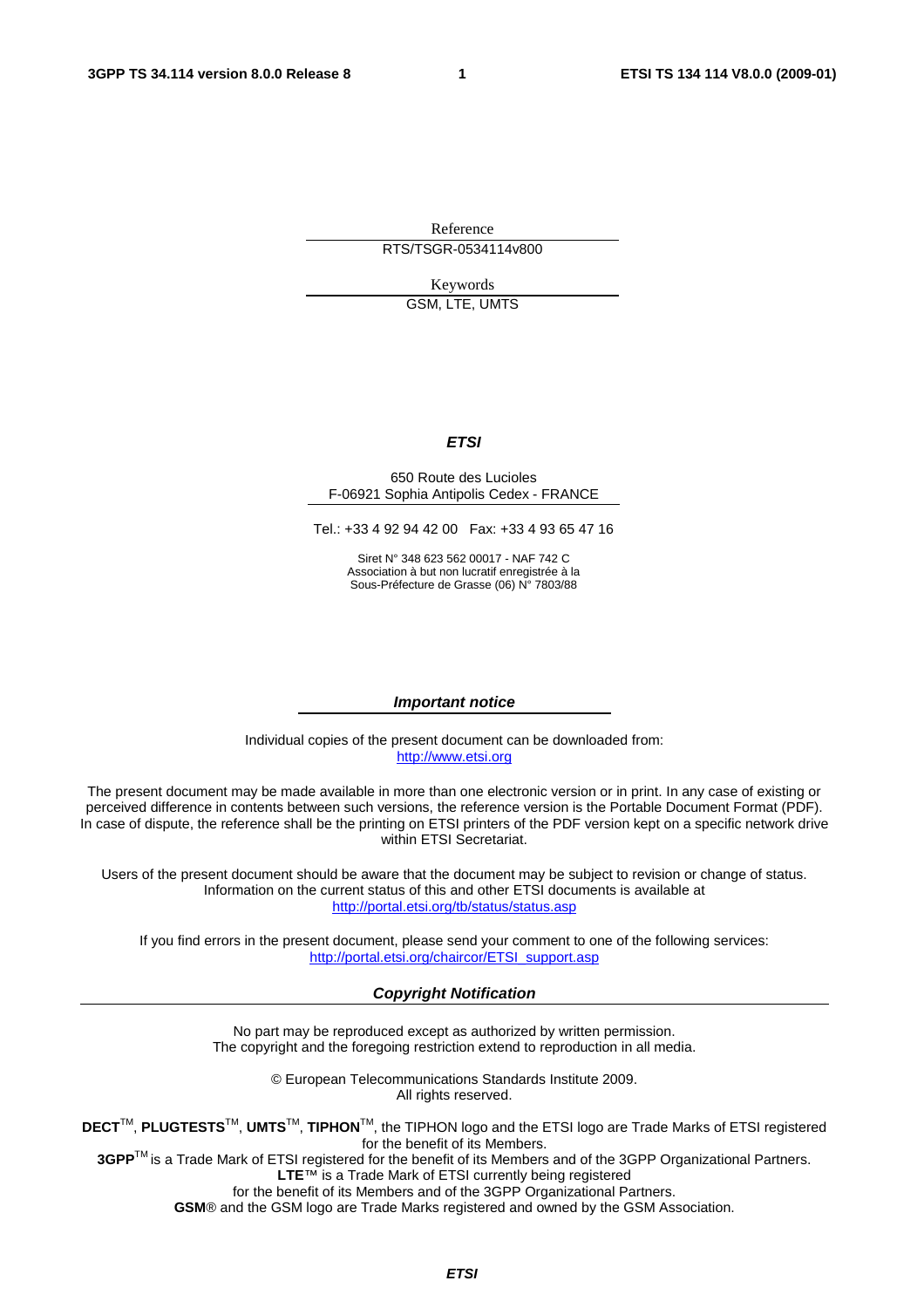## Intellectual Property Rights

IPRs essential or potentially essential to the present document may have been declared to ETSI. The information pertaining to these essential IPRs, if any, is publicly available for **ETSI members and non-members**, and can be found in ETSI SR 000 314: *"Intellectual Property Rights (IPRs); Essential, or potentially Essential, IPRs notified to ETSI in respect of ETSI standards"*, which is available from the ETSI Secretariat. Latest updates are available on the ETSI Web server (<http://webapp.etsi.org/IPR/home.asp>).

Pursuant to the ETSI IPR Policy, no investigation, including IPR searches, has been carried out by ETSI. No guarantee can be given as to the existence of other IPRs not referenced in ETSI SR 000 314 (or the updates on the ETSI Web server) which are, or may be, or may become, essential to the present document.

### Foreword

This Technical Specification (TS) has been produced by ETSI 3rd Generation Partnership Project (3GPP).

The present document may refer to technical specifications or reports using their 3GPP identities, UMTS identities or GSM identities. These should be interpreted as being references to the corresponding ETSI deliverables.

The cross reference between GSM, UMTS, 3GPP and ETSI identities can be found under [http://webapp.etsi.org/key/queryform.asp.](http://webapp.etsi.org/key/queryform.asp)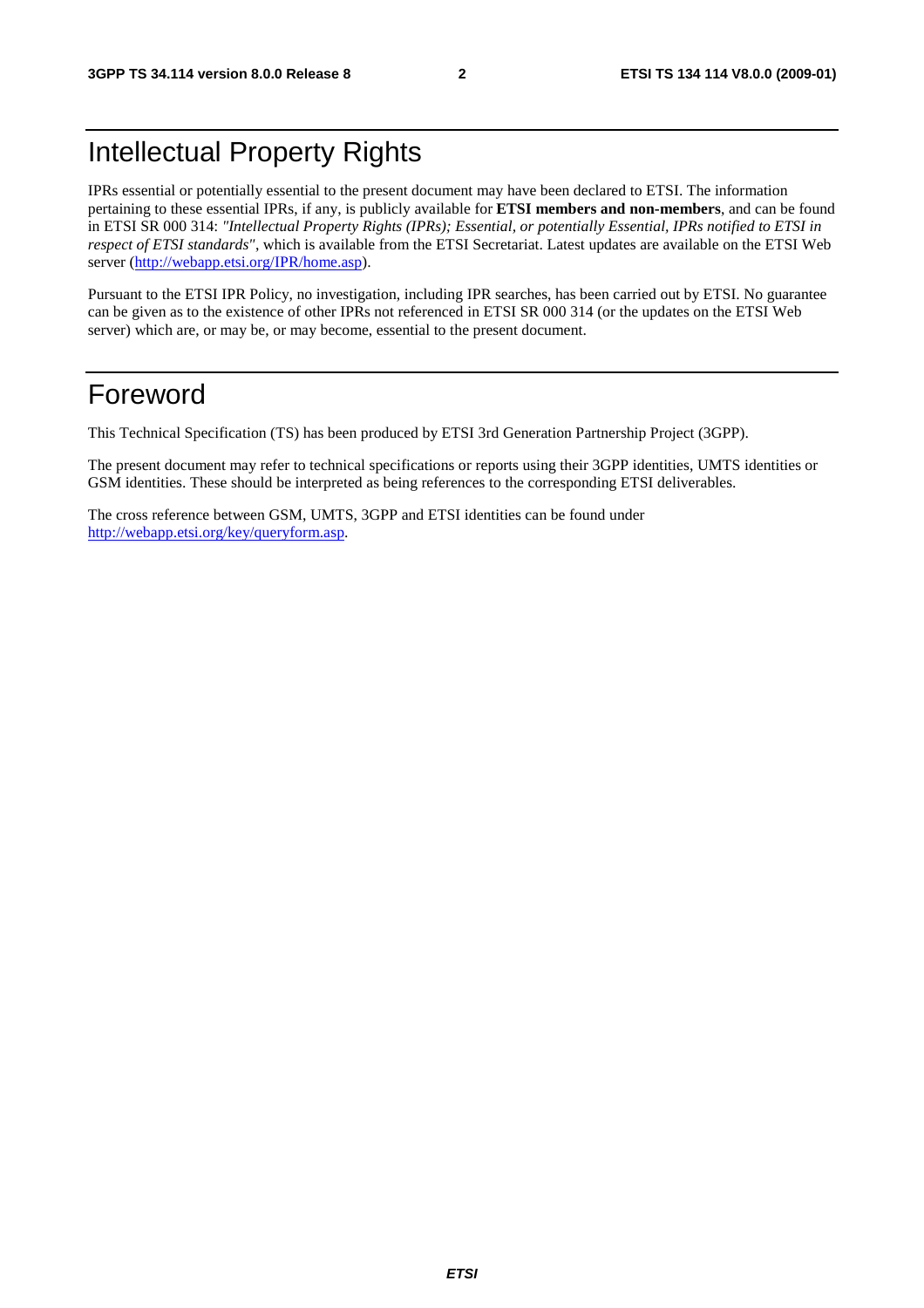#### $\mathbf{3}$

## Contents

| 1       |          |  |
|---------|----------|--|
| 2       |          |  |
| 3       |          |  |
| 3.1     |          |  |
| 3.2     |          |  |
| 4       |          |  |
| 4.1     |          |  |
| 4.1.1   |          |  |
| 4.1.2   |          |  |
|         |          |  |
| 5       |          |  |
| 5.1     |          |  |
| 5.1.1   |          |  |
| 5.1.2   |          |  |
| 5.2     |          |  |
| 5.2.1   |          |  |
| 5.2.2   |          |  |
| 5.2.3   |          |  |
| 5.2.4   |          |  |
| 5.2.4.1 |          |  |
| 5.2.4.2 |          |  |
| 5.2.5   |          |  |
| 5.3     |          |  |
| 5.3.1   |          |  |
| 5.3.2   |          |  |
| 5.3.3   |          |  |
| 5.3.4   |          |  |
| 5.3.4.1 |          |  |
| 5.3.4.2 |          |  |
| 5.3.5   |          |  |
| 6       |          |  |
| 6.1     | General. |  |
| 6.1.1   |          |  |
| 6.1.2   |          |  |
| 6.2     |          |  |
| 6.2.1   |          |  |
| 6.2.2   |          |  |
| 6.2.3   |          |  |
| 6.2.4   |          |  |
| 6.2.4.1 |          |  |
| 6.2.4.2 |          |  |
| 6.2.5   |          |  |
| 6.3     |          |  |
| 6.3.1   |          |  |
| 6.3.2   |          |  |
| 6.3.3   |          |  |
| 6.3.4   |          |  |
| 6.3.4.1 |          |  |
| 6.3.4.2 |          |  |
| 6.3.5   |          |  |
|         |          |  |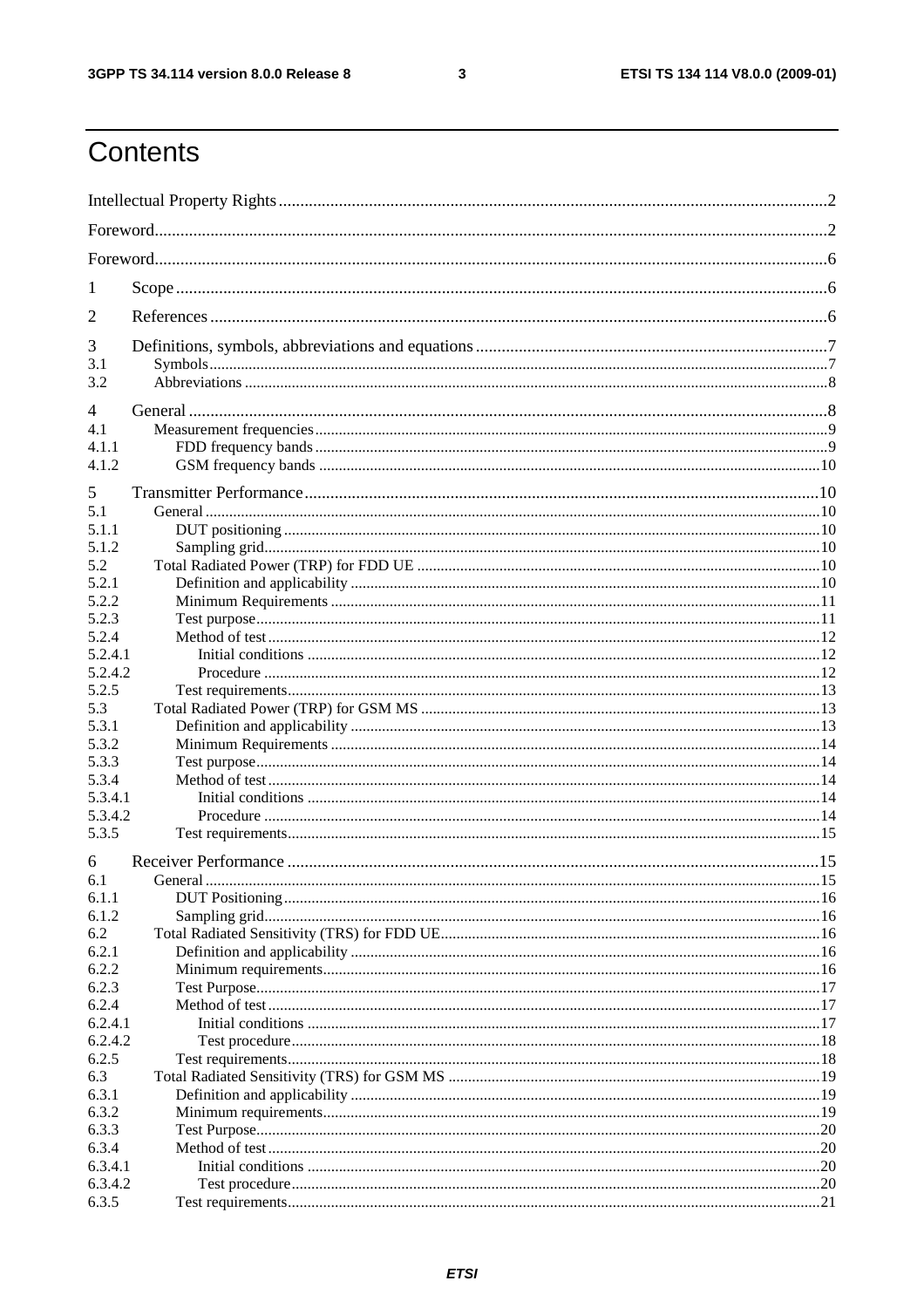$\overline{\mathbf{4}}$ 

|              | <b>Annex A (normative):</b> |                                                          |  |
|--------------|-----------------------------|----------------------------------------------------------|--|
| A.1          |                             |                                                          |  |
| A.2.1        |                             |                                                          |  |
| A.2.2        |                             |                                                          |  |
| A.2.3        |                             |                                                          |  |
| A.2.4        |                             |                                                          |  |
|              | <b>Annex B</b> (normative): |                                                          |  |
| B.1          |                             |                                                          |  |
|              | <b>Annex C</b> (normative): |                                                          |  |
|              | <b>Annex D</b> (normative): | Maximum uncertainty of Test System and Test Tolerances27 |  |
| D.1          |                             |                                                          |  |
| D.2          |                             |                                                          |  |
| D.3          |                             |                                                          |  |
|              | <b>Annex E</b> (normative): |                                                          |  |
| E.1          |                             |                                                          |  |
| E.3          |                             |                                                          |  |
| E.4          |                             |                                                          |  |
| E.5          |                             |                                                          |  |
| E.6          |                             |                                                          |  |
| E.6.1        |                             |                                                          |  |
| E.6.2<br>E.7 |                             |                                                          |  |
|              |                             |                                                          |  |
| E.8          |                             |                                                          |  |
| E.9<br>E.9.1 |                             |                                                          |  |
| E.9.2        |                             |                                                          |  |
| E.9.3        |                             |                                                          |  |
| E.10         |                             |                                                          |  |
| E.11         |                             |                                                          |  |
|              |                             |                                                          |  |
| E.12.1       |                             |                                                          |  |
| E.12.2       |                             |                                                          |  |
|              |                             |                                                          |  |
|              |                             |                                                          |  |
|              |                             |                                                          |  |
|              |                             |                                                          |  |
| E.17         |                             |                                                          |  |
| E.18         |                             |                                                          |  |
|              |                             |                                                          |  |
| E.19.1       |                             |                                                          |  |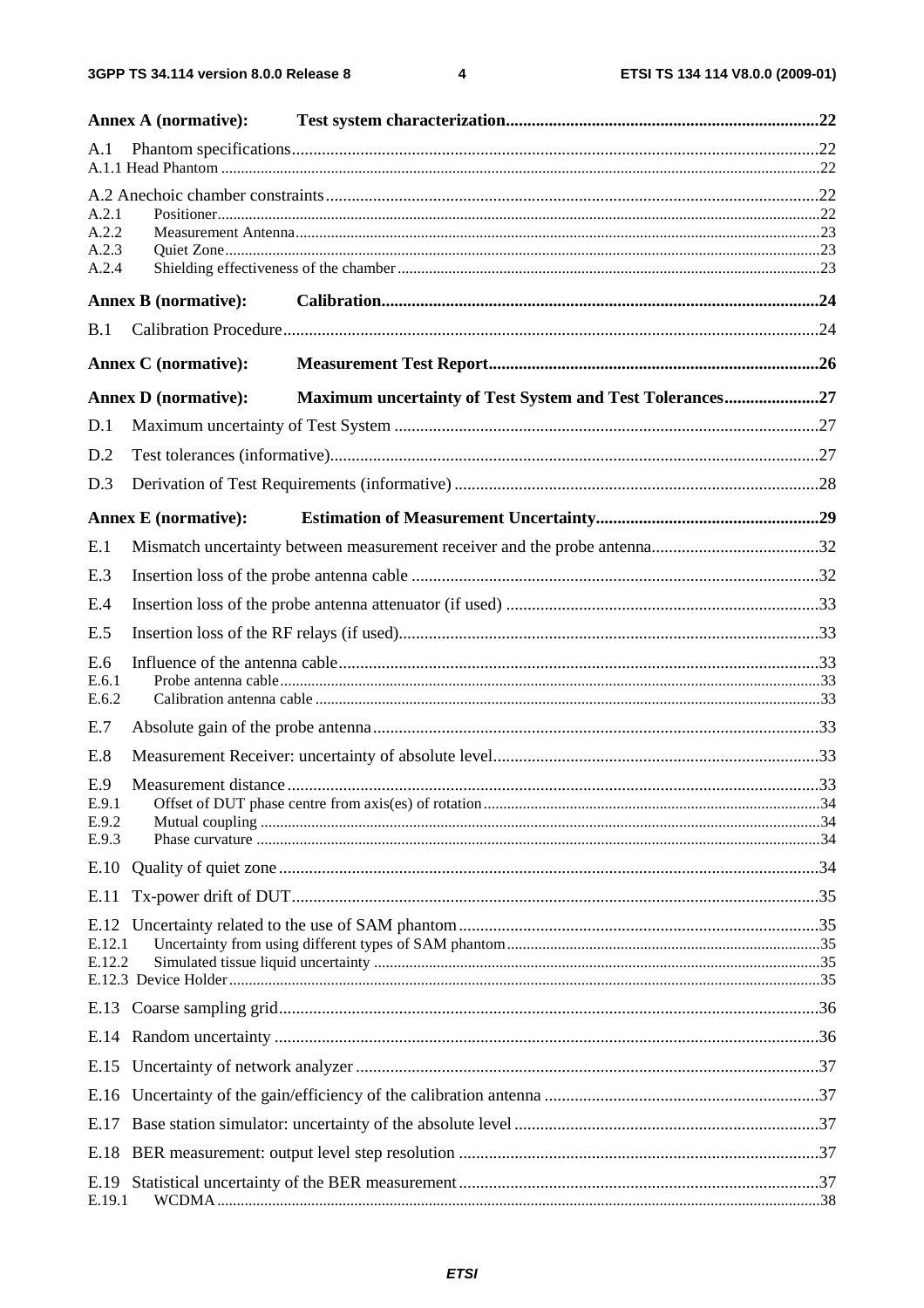| E.19.2       |                               |                                                              |  |
|--------------|-------------------------------|--------------------------------------------------------------|--|
|              |                               |                                                              |  |
|              |                               |                                                              |  |
|              |                               |                                                              |  |
| E.23         |                               |                                                              |  |
| E.24         |                               |                                                              |  |
| E.25         |                               |                                                              |  |
| E.26         |                               |                                                              |  |
| E.27         |                               |                                                              |  |
| E.28         |                               |                                                              |  |
|              |                               |                                                              |  |
|              | <b>Annex F</b> (informative): | Suggested Recipes of Liquid to be used inside SAM Phantom 44 |  |
|              | <b>Annex G (informative):</b> | Anechoic Chamber Specifications and Validation Method 45     |  |
| G.1          |                               |                                                              |  |
| G.2<br>G.2.1 |                               |                                                              |  |
| G.4          |                               |                                                              |  |
|              | <b>Annex H</b> (informative): |                                                              |  |
|              | <b>Annex I</b> (informative): |                                                              |  |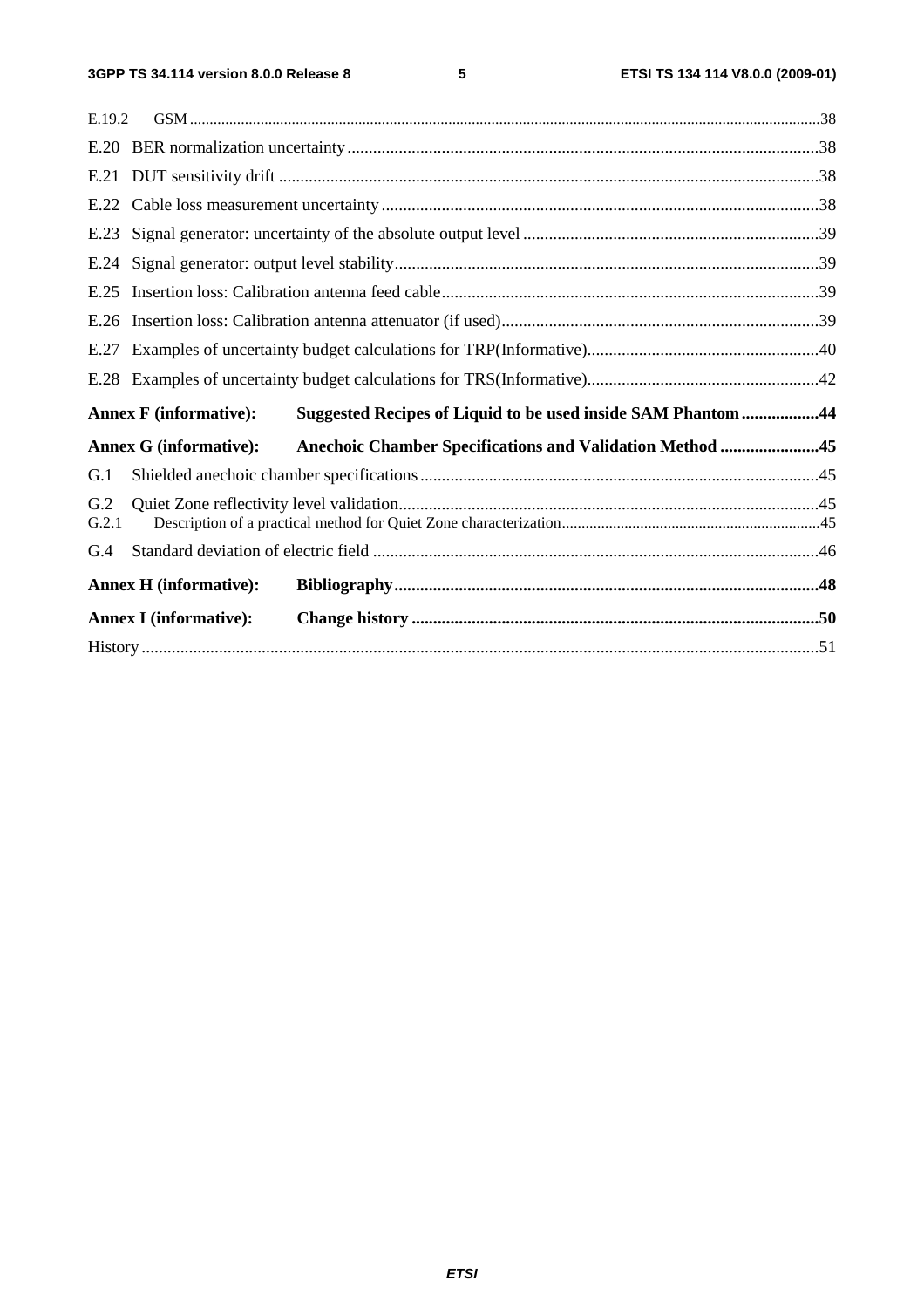### Foreword

This Technical Specification has been produced by the 3rd Generation Partnership Project (3GPP).

The contents of the present document are subject to continuing work within the TSG and may change following formal TSG approval. Should the TSG modify the contents of the present document, it will be re-released by the TSG with an identifying change of release date and an increase in version number as follows:

Version x.y.z

where:

- x the first digit:
	- 1 presented to TSG for information;
	- 2 presented to TSG for approval;
	- 3 or greater indicates TSG approved document under change control.
- y the second digit is incremented for all changes of substance, i.e. technical enhancements, corrections, updates, etc.
- z the third digit is incremented when editorial only changes have been incorporated in the document.

## 1 Scope

The present document describes the test procedure for the radiated performances measurements of the 3G/2G user equipment/mobile stations (UE/MS) in active mode in both the up- and the downlink. The test procedure is based on the test method developed as a result of COST 273 Sub-Working Group (SWG) 2.2 members' contributions. Background work has also been made in the former COST259 project.

The measurement procedure explained in this document applies to UE/MS used under the "speech mode" conditions that correspond to predefined positions for voice application when the handset is held close to the user's head. This method is also applicable to free space measurements and for testing data applications.

The testing methodology applies to any single or multi-mode (GSM / UMTS) terminals.

The radio tests considered here are:

- 1. The measurement of the Total Radiated Power (TRP)
- 2. The measurement of the Total Radiated Sensitivity (TRS)

The test procedure described in this document measures the performance of the transmitter and the receiver, including the antenna and also the effects of the user.

The major parts of this test procedure are based on the 3-D pattern measurement method. It has been considered necessary to define some items and components in the test procedure in detail, such as test channels and phantom setups, in order to make the testing in different laboratories harmonized. The procedure is, however, not limited to some specific antenna chambers or positioners.

## 2 References

The following documents contain provisions which, through reference in this text, constitute provisions of the present document.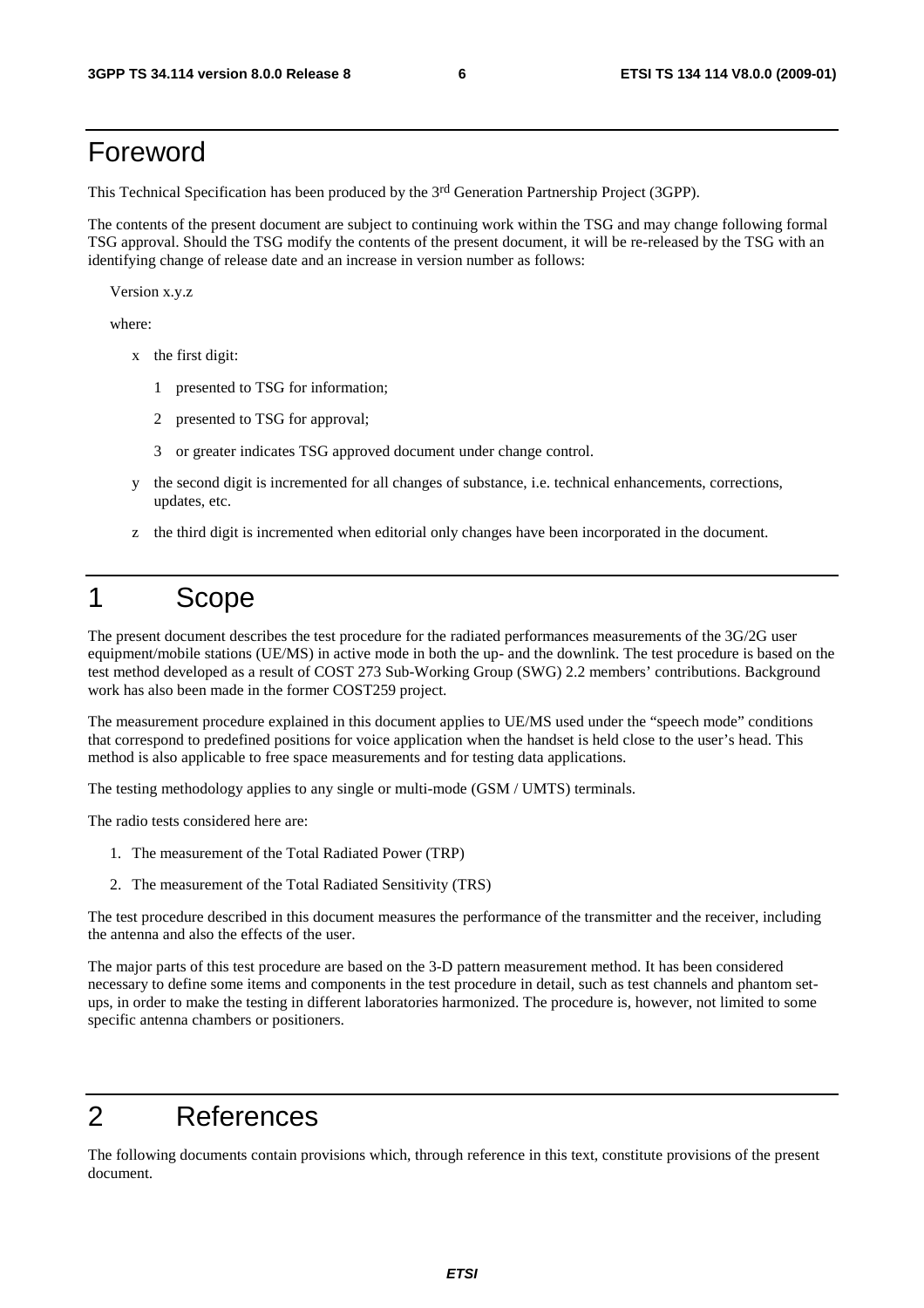- References are either specific (identified by date of publication, edition number, version number, etc.) or non-specific.
- For a specific reference, subsequent revisions do not apply.
- For a non-specific reference, the latest version applies. In the case of a reference to a 3GPP document (including a GSM document), a non-specific reference implicitly refers to the latest version of that document *in the same Release as the present document*.
- [1] 3GPP TR 25.914 Technical Specification 3rd Generation Partnership Project; Technical Specification Group Radio Access Networks; Measurements of Radio Performances for UMTS Terminals in Speech Mode
- [2] 3GPP TS 25.101 Technical Specification 3rd Generation Partnership Project; Technical Specification Group Radio Access Networks; User Equipment (UE) radio transmission and reception (FDD)
- [3] 3GPP 34.121, 3rd Generation Partnership Project; Technical Specification Group Terminals; Terminal conformance specification; Radio transmission and reception (FDD)
- [4] ETSI TR 100 028, Paragraph D.1.3.6
- [5] ETSI TR 102 273-1-2
- [6] ETSI TR 102 273-1-1
- [7] 3GPP TR 21.905 "Vocabulary for 3GPP Specifications"
- [8] 3GPP TR 25.990 "Vocabulary"
- [9] 3GPP TS 51.010-1 " Mobile Station (MS) conformance specification; Part 1: Conformance specification "
- [10] 3GPP TS 34.108 "Common Test Environments for User Equipment (UE) Conformance Testing".
- [11] 3GPP TS 34.109 "Terminal logical test interface; Special conformance testing functions
- [12] 3GPP TS 25.144 "User Equipment (UE) and Mobile Station (MS) over the air performance requirements"

## 3 Definitions, symbols, abbreviations and equations

For the purposes of the present document, the terms and definitions given in 3GPP TR 21.905 [7], 3GPP TR 25.990 [8] and the following apply:

### 3.1 Symbols

For the purposes of the present document, the following symbols apply:

| $\theta$                    | Zenith angle in the spherical co-ordinate system                                                                              |
|-----------------------------|-------------------------------------------------------------------------------------------------------------------------------|
| Ø                           | Azimuth angle in the spherical co-ordinate system                                                                             |
| Ω                           | Solid angle defined at the phase centre of the DUT                                                                            |
| $G_{\psi}(\theta, \phi, f)$ | Antenna gain pattern in the $\psi$ -polarization as function of the spherical co-ordinates and the<br>carrier frequency       |
| F                           | Carrier frequency                                                                                                             |
| $P_{tr}$                    | Transmitted power                                                                                                             |
| $Q_{\psi}(\theta, \phi, f)$ | Angular power distribution in the $\psi$ -polarization as function of the spherical co-ordinates<br>and the carrier frequency |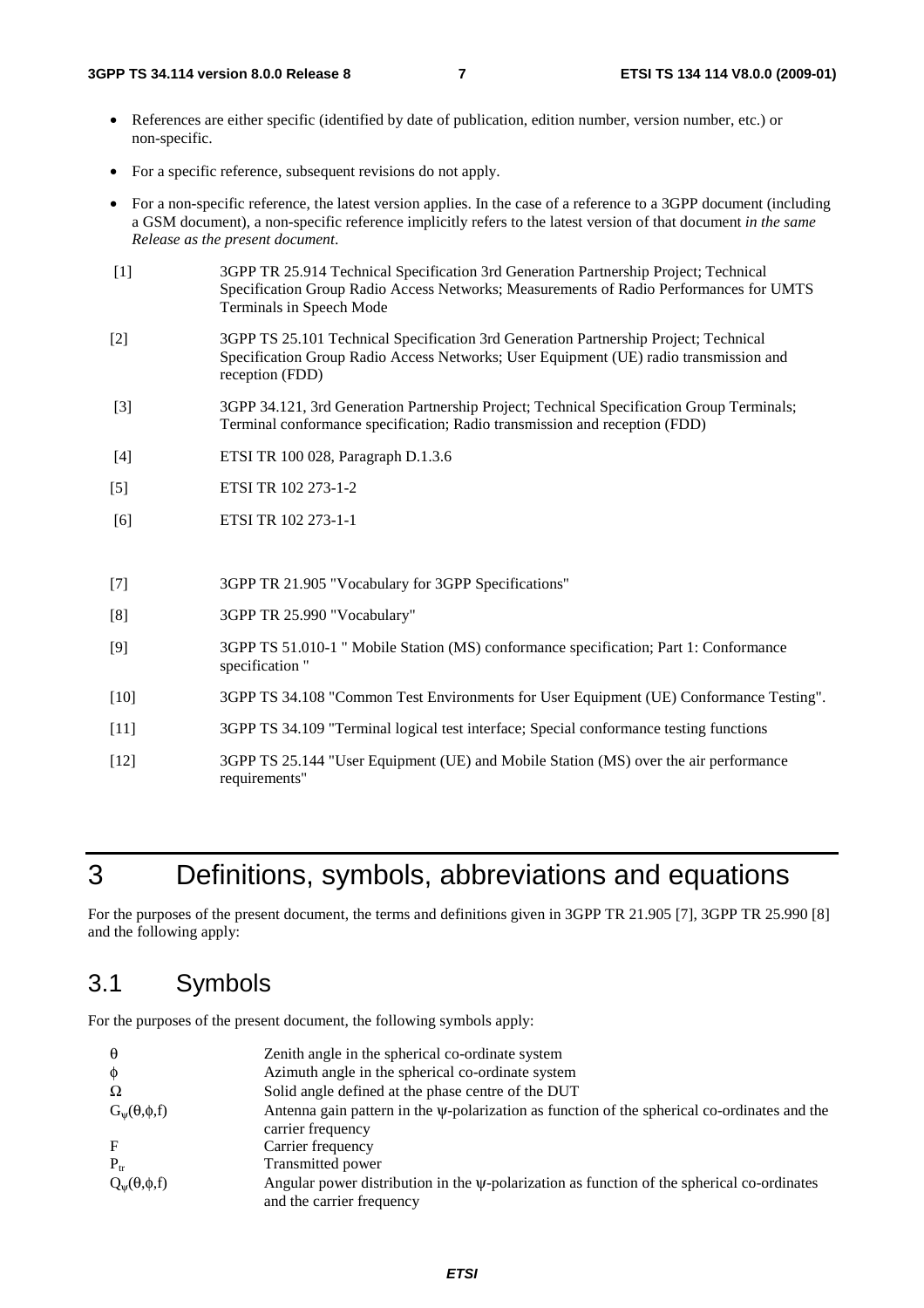| dB              | decibel                        |
|-----------------|--------------------------------|
| dBm             | dB referenced to one milliwatt |
| m               | meter                          |
| mm              | millimeter                     |
| kbps            | kilobit per second             |
| ms              | millisecond                    |
| MH <sub>z</sub> | megahertz                      |
|                 |                                |

### 3.2 Abbreviations

For the purposes of the present document, the following abbreviations apply:

| 3G                | 3 <sup>rd</sup> Generation                                      |
|-------------------|-----------------------------------------------------------------|
| 3GPP              | 3G Partnership Project                                          |
| $3-D$             | Three Dimensional                                               |
| AAU               | Aalborg University                                              |
| <b>APD</b>        | <b>Angular Power Distribution</b>                               |
| <b>BS</b>         | <b>Base Station</b>                                             |
| <b>BT</b>         | <b>Bluetooth</b>                                                |
| <b>CN</b>         | Core Network                                                    |
| <b>CPICH RSCP</b> | Common Pilot Channel Received Signal Code Power                 |
| <b>CRC</b>        | <b>Cyclic Redundancy Check</b>                                  |
| DCH               | <b>Dedicated Channel</b>                                        |
| <b>DL</b>         | Downlink                                                        |
| <b>DPCH</b>       | <b>Dedicated Physical Channel</b>                               |
| <b>DPDCH</b>      | Dedicated Physical Data Channel                                 |
| <b>DPCCH</b>      | Physical Control Channel                                        |
| <b>DTCH</b>       | Dedicated Traffic Channel                                       |
| <b>DUT</b>        | Device Under Test                                               |
| <b>ETSI</b>       | European Telecommunications Standards Institute                 |
| <b>GPS</b>        | Global Positioning System                                       |
| <b>HUT</b>        | Helsinki University of Technology                               |
| <b>MS</b>         | <b>Mobile Station</b>                                           |
| NB                | Node B                                                          |
| <b>NSA</b>        | Normalised Site Attenuation                                     |
| QoS               | Quality of Service                                              |
| <b>QPSK</b>       | Quadrature Phase Shift Keying (modulation)                      |
| <b>RAB</b>        | Radio Access Bearer                                             |
| <b>RB</b>         | Radio Bearer                                                    |
| RAN               | Radio Access Network                                            |
| RF                | Radio Frequency                                                 |
| Rx                | Receiver                                                        |
| <b>SAM</b>        | Specific Anthropomorphic Mannequin                              |
| <b>TFCI</b>       | <b>Transport Format Combination Indicator</b>                   |
| <b>TRS</b>        | Total Radiated Sensitivity (also: Total Integrated Sensitivity) |
| Тx                | Transmitter                                                     |
| TRP               | <b>Total Radiated Power</b>                                     |
| <b>TRS</b>        | Total Radiated Sensitivity (see also: TRS)                      |
| <b>XPD</b>        | Cross-Polar Discrimination of the antenna                       |
| <b>XPR</b>        | Cross-Polarization ratio of the channel                         |
| UL                | Uplink                                                          |
| UE                | User Equipment                                                  |
| <b>UMTS</b>       | Universal Mobile Telecommunications System                      |

## 4 General

The present document describes test procedure for the radiated performances measurements of the 3G/2G user equipment/mobile stations (UE/MS) in active mode in both the up- and the downlink. The test procedure is based on 3GPP TR 25.914 [1].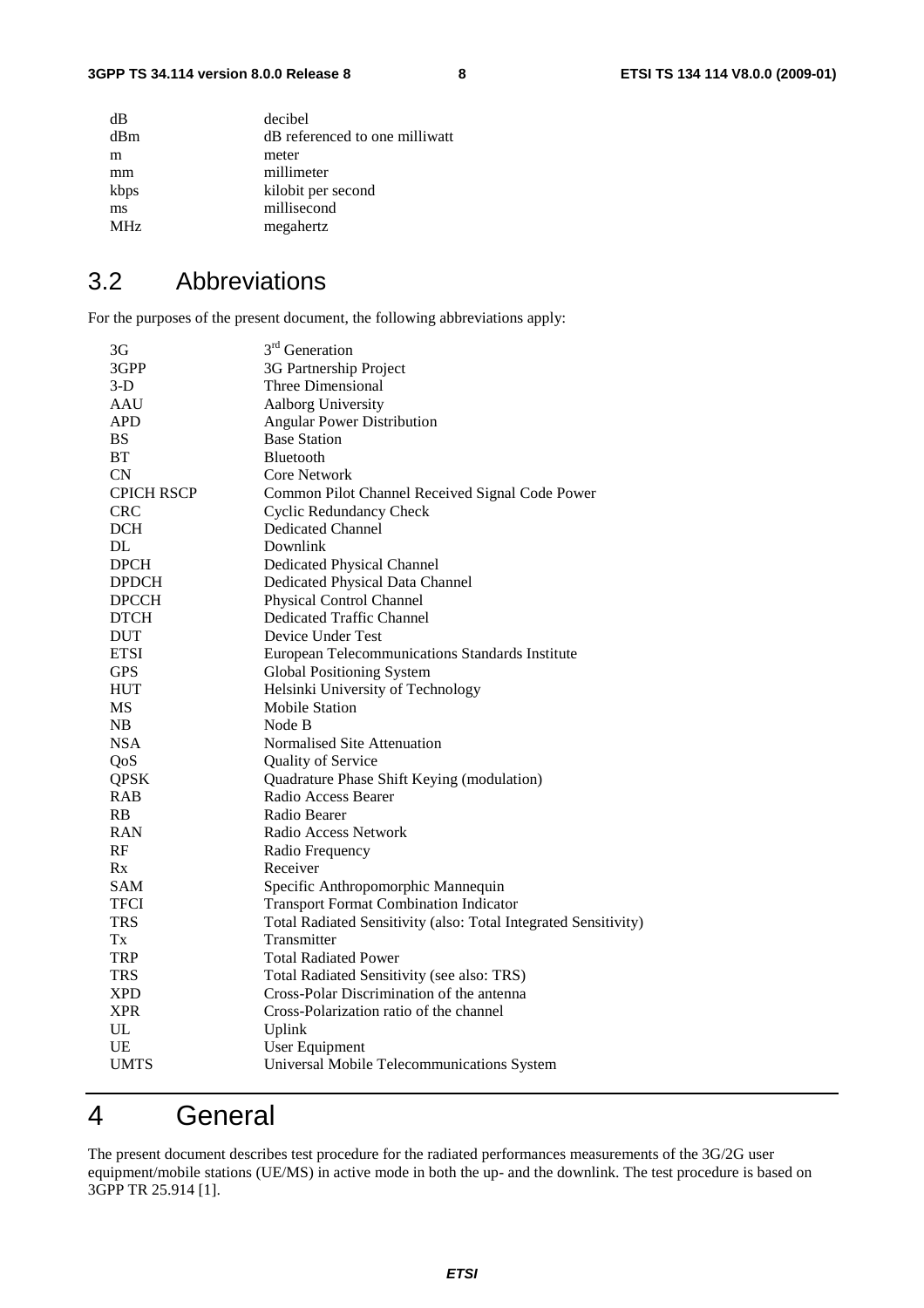### 4.1 Measurement frequencies

The radiation patterns of handset antennas can be expected to be frequency dependent, both in the size and, to smaller extent, in the shape of the pattern. TRP and TRS shall be measured in 3 channels in a frequency band, i.e. low, mid and high channels.

### 4.1.1 FDD frequency bands

UTRA/FDD is designed to operate in the following paired bands:

| <b>Operating</b><br><b>Band</b> | <b>UL Frequencies</b><br>UE transmit, Node B receive | <b>DL</b> frequencies<br>UE receive, Node B transmit |
|---------------------------------|------------------------------------------------------|------------------------------------------------------|
|                                 | 1920 - 1980 MHz                                      | 2110-2170 MHz                                        |
| $\mathsf{I}$                    | 1850-1910 MHz                                        | 1930-1990 MHz                                        |
| Ш                               | 1710-1785 MHz                                        | 1805-1880 MHz                                        |
| IV                              | 1710-1755 MHz                                        | 2110-2155 MHz                                        |
| v                               | $824 - 849$ MHz                                      | 869-894 MHz                                          |
| VI                              | 830-840 MHz                                          | 875-885 MHz                                          |
| VII                             | 2500-2570 MHz                                        | 2620-2690 MHz                                        |
| VIII                            | $880 - 915$ MHz                                      | $925 - 960$ MHz                                      |
| IX                              | 1749.9-1784.9 MHz                                    | 1844.9-1879.9 MHz                                    |
| X                               | 1710 - 1770 MHz                                      | $2110 - 2170$ MHz                                    |

#### **Table 4.1: UTRA FDD frequency bands**

#### **Table 4.2: UTRA FDD Channels**

| <b>Operating</b> | <b>UL Channels</b> |      |      | <b>DL Channels</b> |       |       |  |
|------------------|--------------------|------|------|--------------------|-------|-------|--|
| <b>Band</b>      | Low                | Mid  | High | Low                | Mid   | High  |  |
|                  | 9612               | 9750 | 9888 | 10562              | 10700 | 10838 |  |
| Ш                | 9262               | 9400 | 9538 | 9662               | 9800  | 9938  |  |
| Ш                | 937                | 1113 | 1288 | 1162               | 1338  | 1513  |  |
| IV               | 1312               | 1450 | 1513 | 1537               | 1675  | 1738  |  |
| V                | 4132               | 4175 | 4233 | 4357               | 4400  | 4458  |  |
| VI               | 4162               | 4175 | 4188 | 4387               | 4400  | 4413  |  |
| VII              | 2012               | 2175 | 2338 | 2237               | 2400  | 2563  |  |
| VIII             | 2712               | 2788 | 2863 | 2937               | 3013  | 3088  |  |
| IX               | 8762               | 8837 | 8912 | 9237               | 9312  | 9387  |  |
| X                | 2888               | 3025 | 3162 | 3113               | 3250  | 3387  |  |

NOTE: Deployment in other frequency bands is not precluded.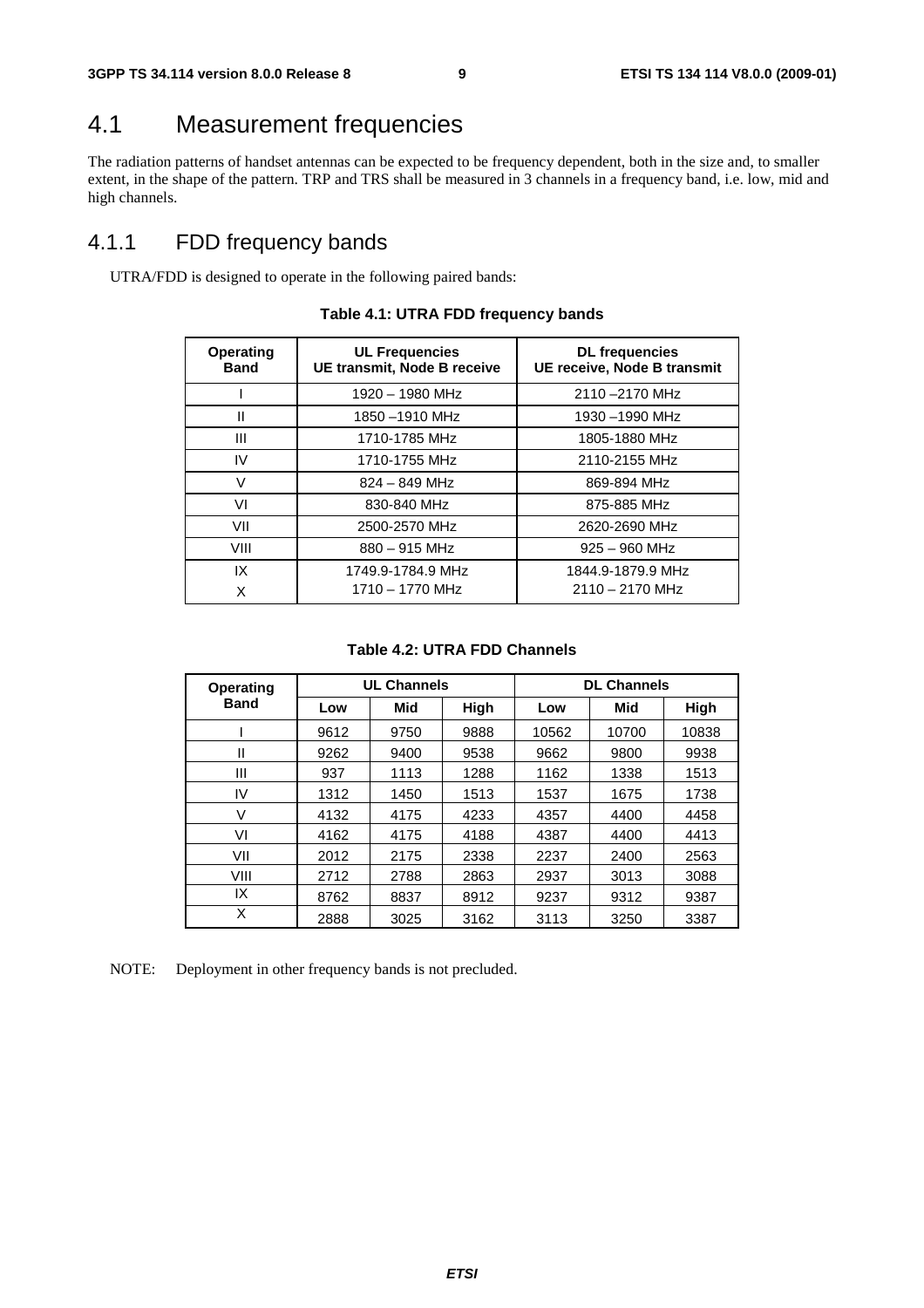### 4.1.2 GSM frequency bands

| <b>UL Frequencies</b><br><b>Operating</b><br><b>MS transmit, BTS receive</b><br><b>Band</b> |                 | <b>DL</b> frequencies<br><b>MS receive, BTS transmit</b> |
|---------------------------------------------------------------------------------------------|-----------------|----------------------------------------------------------|
| <b>GSM 850</b>                                                                              | $824 - 849$ MHz | 869-894 MHz                                              |
| <b>P-GSM 900</b>                                                                            | $890 - 915$ MHz | $935 - 960$ MHz                                          |
| E-GSM 900                                                                                   | $880 - 915$ MHz | $925 - 960$ MHz                                          |
| <b>DCS 1800</b>                                                                             | 1710-1785 MHz   | 1805-1880 MHz                                            |
| <b>PCS 1900</b>                                                                             | 1850-1910 MHz   | 1930-1990 MHz                                            |

#### **Table 4.3: GSM frequency bands**

#### **Table 4.4: GSM Channels**

| <b>Operating</b> | <b>Channels</b> |     |      |  |
|------------------|-----------------|-----|------|--|
| <b>Band</b>      | Low             | Mid | High |  |
| <b>GSM 850</b>   | 128             | 190 | 251  |  |
| <b>P-GSM 900</b> |                 | 62  | 124  |  |
| E-GSM 900        | 975             | 38  | 124  |  |
| <b>DCS 1800</b>  | 512             | 699 | 885  |  |
| <b>PCS 1900</b>  | 512             | 661 | 810  |  |

### 5 Transmitter Performance

### 5.1 General

This section specifies the test method and test requirements for the radiated power measurement.

### 5.1.1 DUT positioning

The measurements in this section are performed so that the DUT is placed against a SAM phantom. The characteristics of the SAM phantom are specified in Annex A.1. The DUT is attached to the SAM phantom in "cheek" position as defined in IEEE Std 1528. The DUT performance is measured on left and right side of the head.

### 5.1.2 Sampling grid

A 15°-sample grid in both azimuth and elevation can be considered sufficient for accurate measurements. Generally it can be said that since the radiating object has a limited size the gain pattern cannot change arbitrarily versus angle, and therefore only a limited number of samples are required to represent the gain pattern to a given accuracy.

Alternatively, different sampling patterns may be used, if they are able to ensure same or greater accuracy. The TRP can be calculated by interpolating the values to points on the regular grid. If an alternative sampling pattern is used number of measurement points should be greater than in the regular sampling grid.

### 5.2 Total Radiated Power (TRP) for FDD UE

### 5.2.1 Definition and applicability

The Total Radiated Power (TRP) is a measure of how much power the DUT actually radiates. The TRP is defined as the integral of the power transmitted in different directions over the entire radiation sphere: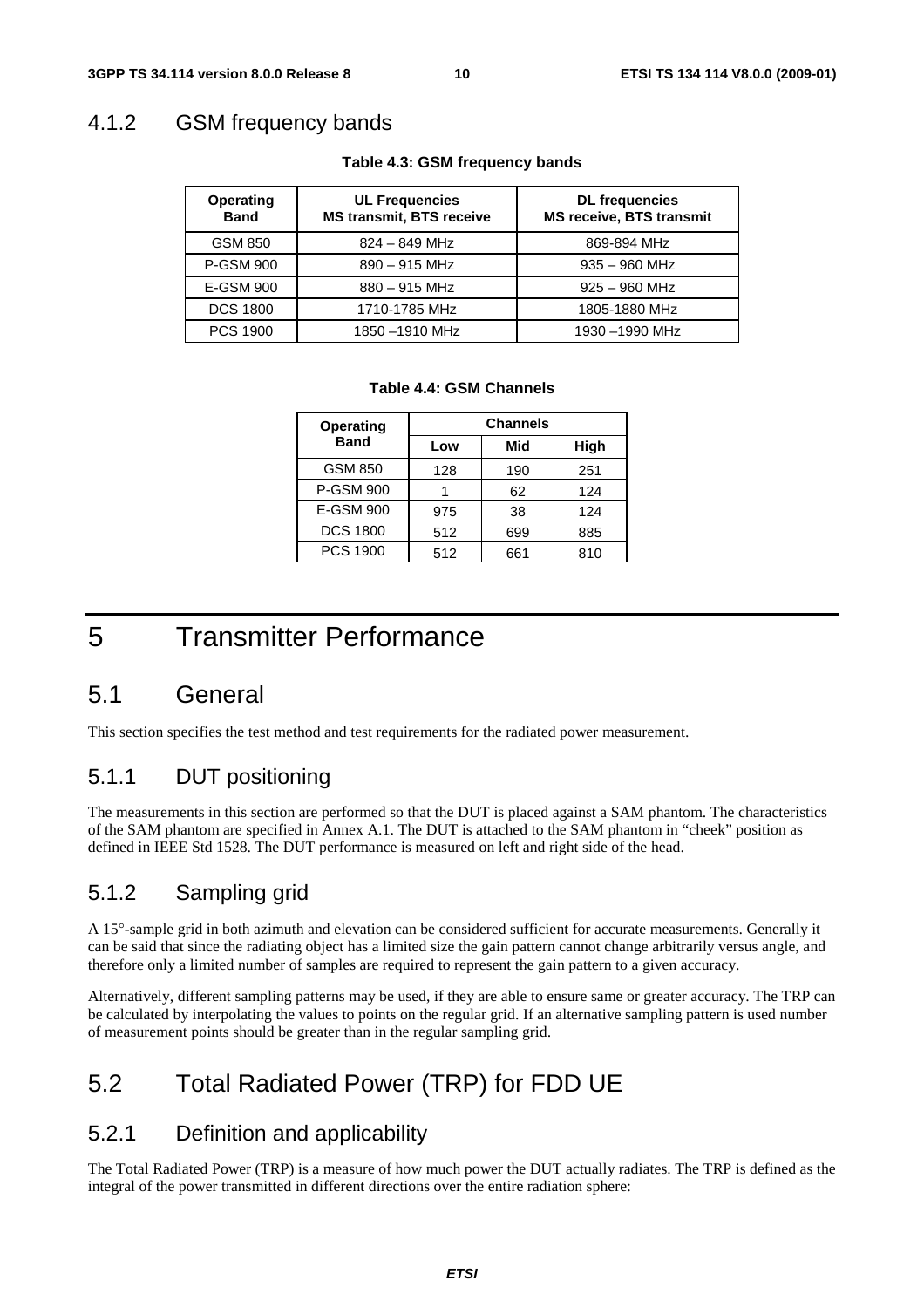$$
TRP = \frac{1}{4\pi} \oint \left( EIRP_{\theta}(\Omega; f) + EIRP_{\varphi}(\Omega; f) \right) d\Omega
$$

Where  $\Omega$  is the solid angle describing the direction,  $f$  is frequency.  $\theta$  and  $\varphi$  are the orthogonal polarizations.  $EIRP_{\theta}$  and  $EIRP_{\phi}$  are the actually transmitted power-levels in corresponding polarizations.

Thus

$$
TRP \approx \frac{\pi}{2NM} \sum_{n=0}^{N-1} \sum_{m=0}^{M-1} [EIRP_{\theta}(\theta_n, \varphi_m; f) + EIRP_{\varphi}(\theta_n, \varphi_m; f)] \sin(\theta_n)
$$

In these formulas *N* and *M* are the number of sampling intervals for theta and phi.  $\theta_n$  and  $\varphi_m$  are the measurement angles. The sampling intervals are discussed further in Section 5.1.2.

The requirements and this test apply to all types of UTRA for the FDD UE for Release 7 and later releases.

### 5.2.2 Minimum Requirements

The average TRP of low, mid and high channel in beside head position shall be higher than minimum performance requirements for roaming bands shown in Table 5.2.2.1. The averaging shall be done in linear scale for the TRP results of both right and left side of the phantom head.

$$
TRP_{average} = 10 log \left[ \frac{10^{P_{left\_low}/10} + 10^{P_{left\_mid}/10} + 10^{P_{left\_high}/10} + 10^{P_{right\_low}/10} + 10^{P_{right\_mid}/10} + 10^{P_{right\_mid}/10}}{6} \right]
$$

In addition the minimum TRP of each measured channel in beside head position shall be higher than minimum performance requirements shown in the columns "Min".

$$
TRP_{\min} = \min[P_{left\_low}, P_{left\_mid}, P_{left\_high}, P_{right\_low}, P_{right\_mid}, P_{right\_high}]
$$

#### **Table 5.2.1 TRP minimum performance requirement for FDD roaming bands in the speech position and the primary mechanical mode**

| <b>Operating</b><br>band | <b>Power</b><br>Class 1            | <b>Power</b><br>Class 2  | <b>Power Class 3</b> |            | <b>Power Class 3bis</b> |                          | <b>Power Class 4</b> |            |
|--------------------------|------------------------------------|--------------------------|----------------------|------------|-------------------------|--------------------------|----------------------|------------|
|                          | <b>Power</b><br>(dBm)              | <b>Power</b><br>(dBm)    | Power (dBm)          |            | Power (dBm)             |                          | Power (dBm)          |            |
|                          |                                    |                          | Average              | Min        | Average                 | Min                      | Average              | <b>Min</b> |
|                          | $\overline{\phantom{0}}$           | ٠                        | $+15$                | $+13$      |                         |                          | $+13$                | $+11$      |
|                          |                                    |                          | $+15$                | $+13$      |                         |                          | $+13$                | $+11$      |
| III                      |                                    | $\overline{\phantom{0}}$ | $+15$                | $+13$      |                         |                          | $+13$                | $+11$      |
| IV                       |                                    |                          | $+15$                | $+13$      | -                       |                          | $+13$                | $+11$      |
|                          | -                                  | $\overline{\phantom{0}}$ | TBD                  | <b>TBD</b> | -                       |                          | TBD                  | TBD        |
| VI                       | -                                  | $\blacksquare$           | TBD                  | TBD        | -                       | $\overline{\phantom{0}}$ | <b>TBD</b>           | TBD        |
| VII                      |                                    | $\overline{\phantom{0}}$ | $+15$                | $+13$      | $+15$                   | $+13$                    | $+13$                | $+11$      |
| VIII                     | -                                  | $\overline{\phantom{0}}$ | <b>TBD</b>           | TBD        | <b>TBD</b>              | <b>TBD</b>               | TBD                  | TBD        |
| IX                       | $\overline{\phantom{0}}$           | -                        | $+15$                | $+13$      | -                       | ۰                        | $+13$                | $+11$      |
| NOTE:                    | Applicable for dual-mode GSM/UMTS. |                          |                      |            |                         |                          |                      |            |

The normative reference for this clause is TS25.144 section 6.1.1.1.

### 5.2.3 Test purpose

The purpose of this test is to verify that  $TRP_{average}$  and  $TRP_{min}$  of the UE is not below specified values. A lower  $TRP_{average}$  and  $TRP_{min}$  decrease the coverage area.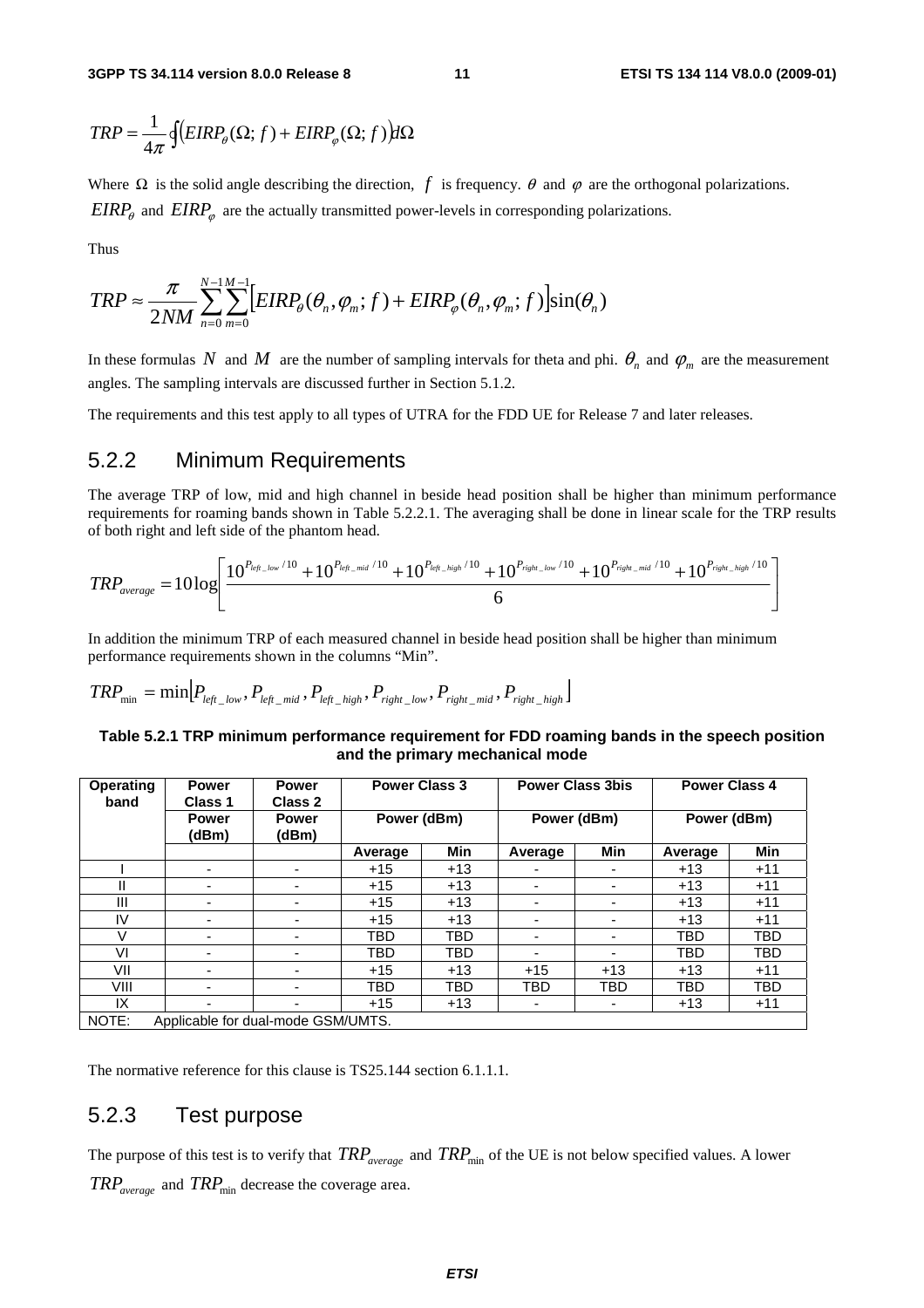#### 5.2.4 Method of test

#### 5.2.4.1 Initial conditions

The output power is a measure of the maximum power the UE can transmit in a bandwidth of at least  $(1+\alpha)$  times the chip rate of the radio access mode, for more information see 3GPP TS 34.121 chapter 5.2. The period of measurement shall be at least one timeslot. Also care should be taken that the noise floor of the measurement receiver is not disturbing the power measurement.

Test environment: normal; see TS34.121-1 [3] clause G.2.1.

Frequencies to be tested: low range, mid range, high range; see TS34.121-1 [3] clause G.2.4.

- 1) Set the SS downlink physical channels according to settings in Table 5.2.2. Set the DPCH power such that there will not be transmission gaps due to too low signal strength thorughout the measurement.
- 2) Power on the UE.
- 3) A call is set up according to the Generic call setup procedure. The power control algorithm shall be set to Power Control Algorithm 2. Compressed mode shall be set to OFF.
- 4) Enter the UE into loopback test mode 2 and start the loopback test.

See TS 34.108 [10] and TS 34.109 [11] for details regarding generic call setup procedure and loopback test.

| <b>Physical Channel</b> | <b>Power</b>                 |  |
|-------------------------|------------------------------|--|
| <b>CPICH</b>            | CPICH Ec/DPCH Ec<br>$= 7$ dB |  |
| P-CCPCH                 | P-CCPCH Ec/DPCH Ec = $5 dB$  |  |
| <b>SCH</b>              | SCH_Ec / DPCH_Ec<br>$= 5 dB$ |  |
| <b>PICH</b>             | PICH Ec/DPCH Ec<br>$= 2$ dB  |  |
| <b>DPCH</b>             | Test dependent power         |  |

#### 5.2.4.2 Procedure

- 1) Send continuously Up power control commands to the UE.
- 2) As the UE reaches maximum power, start sending PN15 data pattern.
- 3) Position the UE against the SAM phantom
- 4) Measure the  $EIRP_\theta$  and  $EIRP_\phi$  with a sample step of 15° in theta ( $\theta$ ) and phi ( $\phi$ ) directions using a test system having characteristics as described in Annex A.
- 5) Calculate TRP using equations from chapter 5.2.1
- NOTE 1: The measurement procedure is based on the measurement of the spherical radiation pattern of the DUT. The power radiated by the DUT is sampled in far field in a group of points located on a spherical surface enclosing the DUT. The EIRP samples are taken using a constant sample step of 15 $^{\circ}$  both in theta ( $\theta$ ) and phi (φ) directions. In some cases a different sampling grid may be used to speed up the measurements (See Section 5.1.2). All the EIRP samples are taken with two orthogonal polarizations,  $\theta$  - and  $\varphi$  polarisations.
- NOTE 2: The noise floor of the measurement receiver shall not disturb the power measurement.
- NOTE 3: Non Standard settings: To speed up sensitivity measurements, power measurements may be done with non standard modulation. However to obtain TRP result the measured EIRP figures shall be normalized by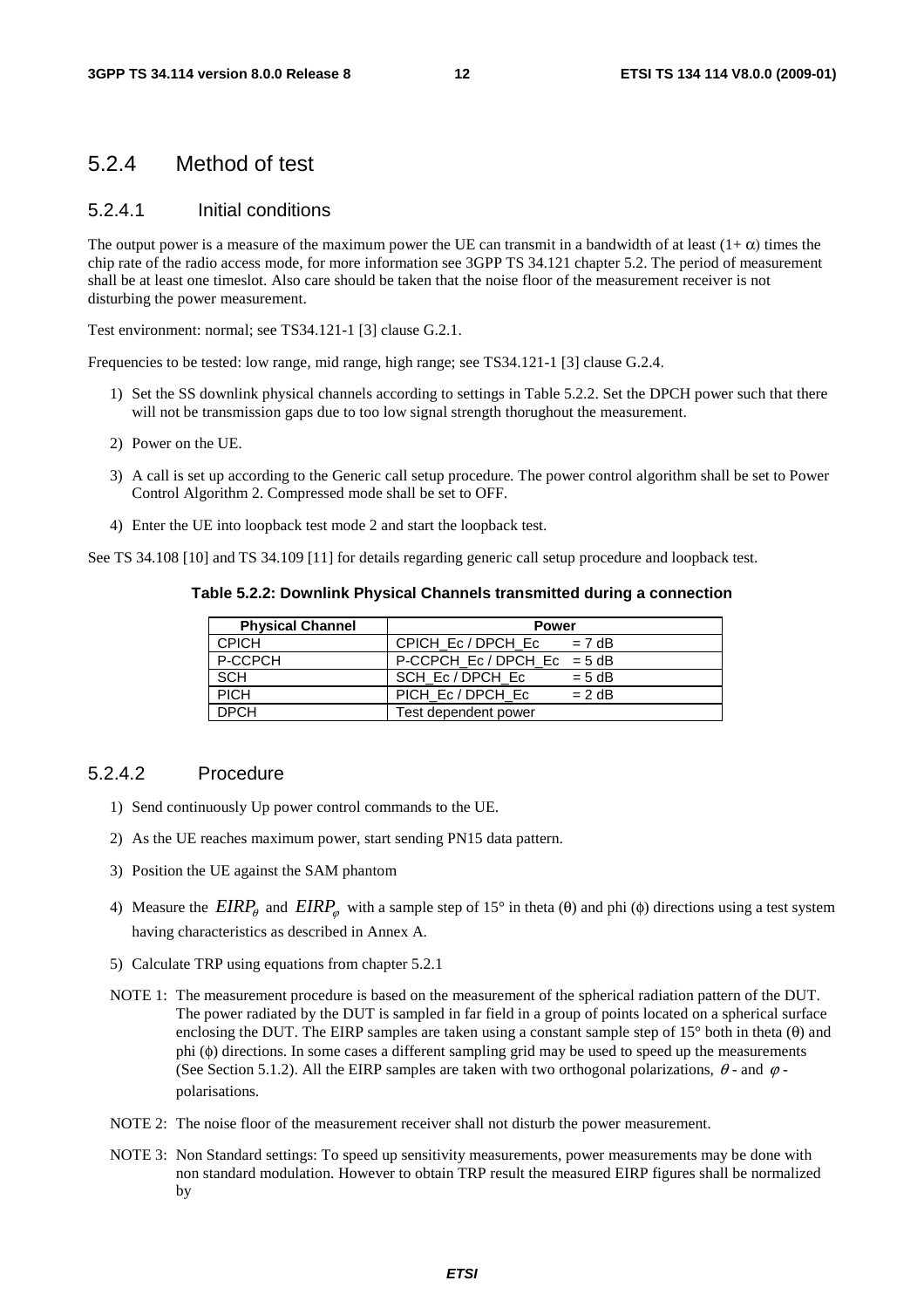$$
\Delta \overline{EIRP} = \frac{1}{n} \sum_{i=1}^{n} (EIRPstd_i - EIRPnstd_i)
$$

where *EIRPstd<sub>i</sub>* is power measurement done with standard setting. *EIRPnstd<sub>i</sub>* is power measurement done with non standard modulation. *n* is amount of reference measurement points.

To ensure accuracy of TRP, the amount of reference points measured should be at least 4. It is recommended to spread the reference measurements equally during the measurement time.

### 5.2.5 Test requirements

The average TRP of low, mid and high channel in beside head position shall be higher than test performance requirements for roaming bands shown in Table 5.2.3. The averaging shall be done in linear scale for the TRP results of both right and left side of the phantom head.

$$
TRP_{average}=10\log\left[\frac{10^{P_{left\_low}/10}+10^{P_{left\_mid}/10}+10^{P_{left\_high}/10}+10^{P_{right\_low}/10}+10^{P_{right\_mid}/10}+10^{P_{right\_mid}/10}}{6}\right]
$$

In addition the minimum TRP of each measured channel in beside head position shall be higher than minimum performance requirements shown in the columns "Min".

 $TRP_{min} = min \Big[ P_{left\_low}, P_{left\_mid}, P_{left\_high}, P_{right\_low}, P_{right\_mid}, P_{right\_mid} \Big]$ 

#### **Table 5.2.3 TRP test requirement for FDD roaming bands in the speech position and the primary mechanical mode**

| <b>Operating</b><br>band | <b>Power</b><br>Class 1            | <b>Power</b><br>Class 2 | <b>Power Class 3</b> |             | <b>Power Class 3bis</b>  |                          | <b>Power Class 4</b> |            |
|--------------------------|------------------------------------|-------------------------|----------------------|-------------|--------------------------|--------------------------|----------------------|------------|
|                          | <b>Power</b><br>(dBm)              | <b>Power</b><br>(dBm)   |                      | Power (dBm) | Power (dBm)              |                          | Power (dBm)          |            |
|                          |                                    |                         | Average              | Min         | Average                  | Min                      | Average              | Min        |
|                          |                                    |                         | $+14.3$              | $+12.0$     |                          |                          | $+12.3$              | $+10.0$    |
|                          | -                                  |                         | $+14.3$              | $+12.0$     | -                        | ۰                        | $+12.3$              | $+10.0$    |
| Ш                        | -                                  |                         | $+14.3$              | $+12.0$     | $\overline{\phantom{0}}$ | $\overline{\phantom{0}}$ | $+12.3$              | $+10.0$    |
| IV                       | ۰                                  |                         | $+14.3$              | $+12.0$     | -                        | -                        | $+12.3$              | $+10.0$    |
| V                        |                                    |                         | TBD                  | TBD         | $\overline{\phantom{0}}$ |                          | TBD                  | TBD        |
| VI                       |                                    |                         | TBD                  | <b>TBD</b>  |                          |                          | TBD                  | <b>TBD</b> |
| VII                      |                                    |                         | $+14.3$              | $+12.0$     | $+14.3$                  | $+12.0$                  | $+12.3$              | $+10.0$    |
| VIII                     |                                    |                         | TBD                  | TBD         | TBD                      | TBD                      | TBD                  | <b>TBD</b> |
| IX                       |                                    |                         | $+14.3$              | $+12.0$     | ۰                        | $\overline{\phantom{0}}$ | $+12.3$              | $+10.0$    |
| NOTE:                    | Applicable for dual-mode GSM/UMTS. |                         |                      |             |                          |                          |                      |            |

NOTE: If the above Test Requirement differs from the Minimum Requirement then the Test Tolerance applied for this test is non-zero. The Test Tolerance for this test is defined and the explanation of how the Minimum Requirement has been relaxed by the Test Tolerance is given in Annex D.

### 5.3 Total Radiated Power (TRP) for GSM MS

#### 5.3.1 Definition and applicability

The Total Radiated Power (TRP) is a measure of how much power the DUT actually radiates. The TRP is defined as the integral of the power transmitted in different directions over the entire radiation sphere:

$$
TRP = \frac{1}{4\pi} \oint \Big( EIRP_{\theta}(\Omega; f) + EIRP_{\varphi}(\Omega; f) \Big) d\Omega
$$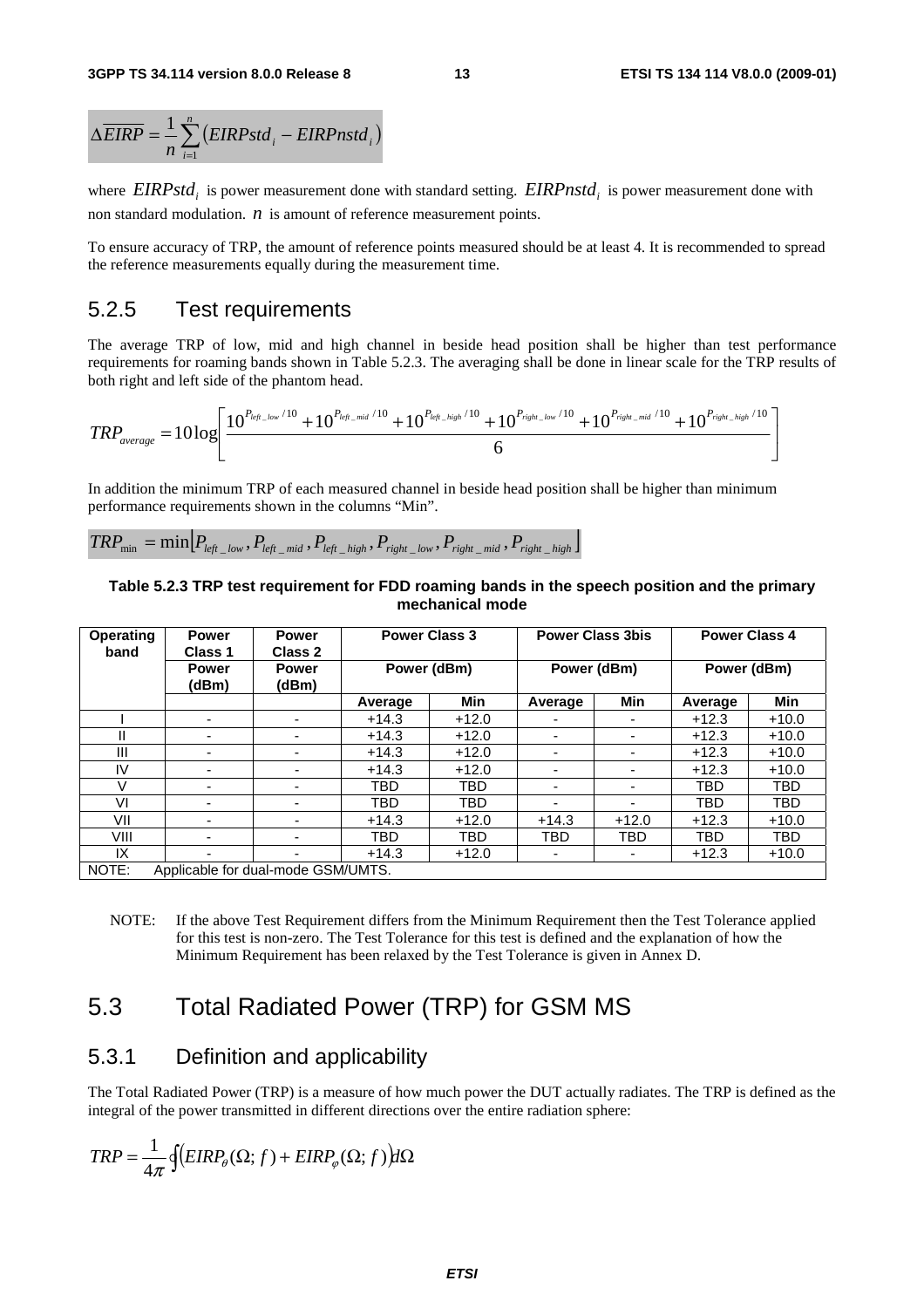Where  $\Omega$  is the solid angle describing the direction, *f* is frequency.  $\theta$  and  $\varphi$  are the orthogonal polarizations.  $EIRP_{\theta}$  and  $EIRP_{\phi}$  are the actually transmitted power-levels in corresponding polarizations.

Thus

$$
TRP \approx \frac{\pi}{2NM} \sum_{n=0}^{N-1} \sum_{m=0}^{M-1} \Big[ EIRP_{\theta}(\theta_n, \varphi_m; f) + EIRP_{\varphi}(\theta_n, \varphi_m; f) \Big] \sin(\theta_n)
$$

In these formulas *N* and *M* are the number of sampling intervals for theta and phi.  $\theta_n$  and  $\varphi_m$  are the measurement angles. The sampling intervals are discussed further in Section 5.1.2.

The requirements and this test apply to all types of MS that support GSM for Release 7 and later releases.

#### 5.3.2 Minimum Requirements

The minimum requirements are TBD.

#### **Table 5.3.1 TRP minimum requirement for GSM roaming bands in the speech position and the primary mechanical mode**

#### **TBD**

The normative reference for this clause is TS25.144 section 6.1.1.2.

### 5.3.3 Test purpose

The purpose of this test is to verify that  $TRP_{average}$  and  $TRP_{min}$  of the UE is not below specified values. A lower  $TRP_{average}$  and  $TRP_{min}$  decrease the coverage area.

### 5.3.4 Method of test

#### 5.3.4.1 Initial conditions

A call is set up by the SS according to the generic call set up procedure on a channel with ARFCN in the Mid ARFCN range, power control level set to Max power. MS TXPWR\_MAX\_CCH is set to the maximum value supported by the Power Class of the Mobile under test.

The SS sends Standard Test Signal C1; see TS51.010-1 [9] Annex A5.2.

The downlink power is set such that there will not be transmission gaps due to too low signal strength throughout the measurement

Test environment: normal condition; see TS51.010-1 [9] Annex A1.2.2.

#### 5.3.4.2 Procedure

- 1) Position the MS against the SAM phantom
- 2) Measure the  $EIRP_{\theta}$  and  $EIRP_{\phi}$  with a sample step of 15° in theta ( $\theta$ ) and phi ( $\phi$ ) directions using a test system having characteristics as described in Annex A.
- 3) Calculate TRP using equations from chapter 5.3.1
- 4) Test steps 1 to 3 is repeated for ARFCN in the low and high range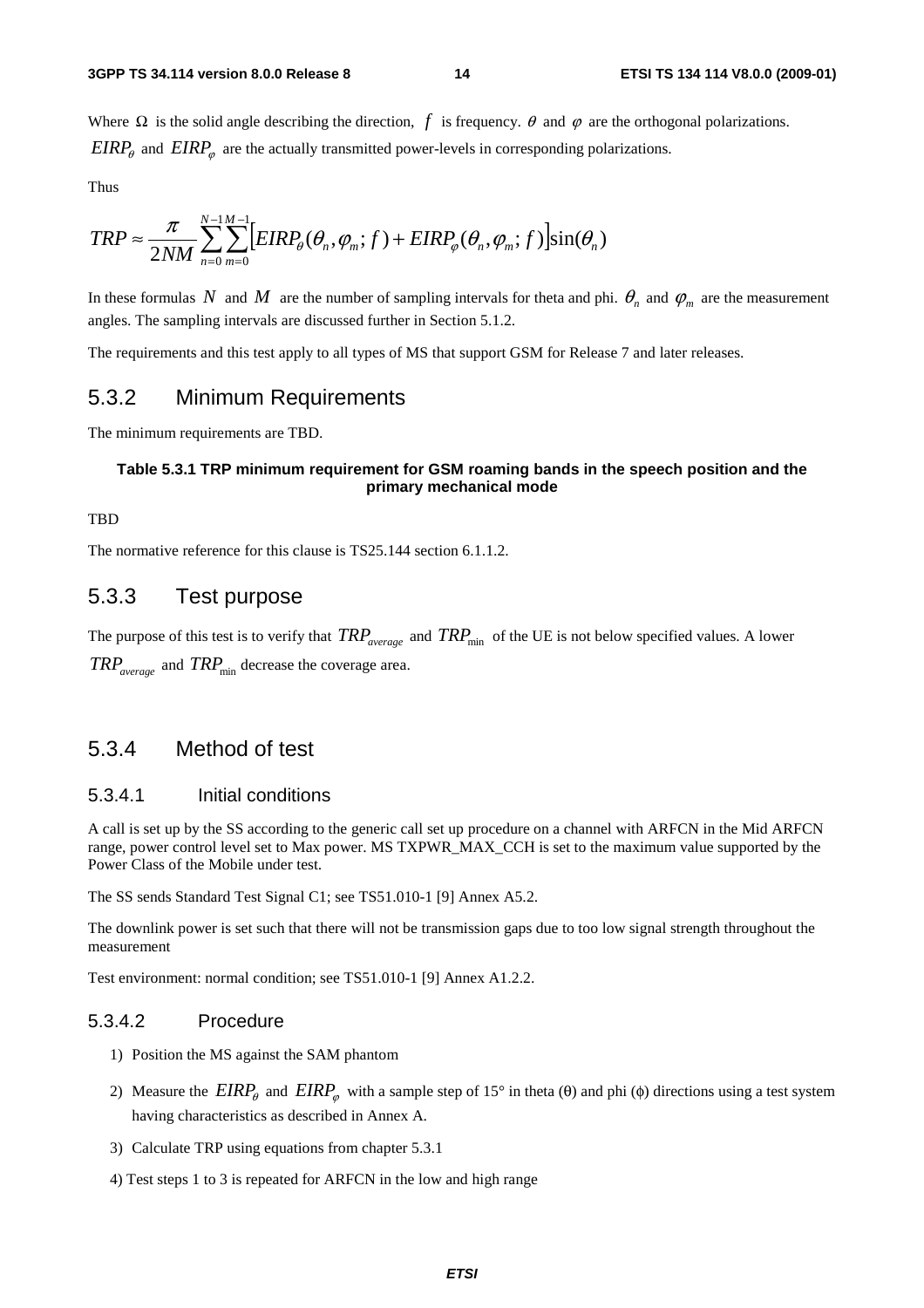- NOTE 1: Measurement of normal burst transmitter output power. The SS takes power measurement samples evenly distributed over the duration of one burst with a sampling rate of at least 2/T, where T is the bit duration. The samples are identified in time with respect to the modulation on the burst. The SS identifies the centre of the useful 147 transmitted bits, i.e. the transition from bit 13 to bit 14 of the midamble, as the timing reference
- NOTE 2: The measurement procedure is based on the measurement of the spherical radiation pattern of the DUT. The power radiated by the DUT is sampled in far field in a group of points located on a closed surface enclosing the DUT. The EIRP samples are taken using a constant sample step of  $15^{\circ}$  both in theta ( $\theta$ ) and phi (φ) directions. In some cases a different sampling grid can be used to speed up the measurements (See Section 5.1.2). All the EIRP samples are taken with two orthogonal polarizations,  $\theta$ - and  $\varphi$ polarisations.
- NOTE 3: The noise floor of the measurement receiver shall not disturb the power measurement.
- NOTE 4: Non Standard settings: To speed up sensitivity measurements, power measurements can be done with non standard modulation. However to obtain TRP result the measured EIRP figures shall be normalized by

$$
\Delta \overline{EIRP} = \frac{1}{n} \sum_{i=1}^{n} (EIRPstd_i - EIRPnstd_i)
$$

where *EIRPstd*<sub>i</sub> is power measurement done with standard setting. *EIRPnstd*<sub>i</sub> is power measurement done with non standard modulation. *n* is amount of reference measurement points.

To ensure accuracy of TRP, the amount of reference points measured should be at least 4. It is recommended to spread the reference measurements equally during the measurement time.

### 5.3.5 Test requirements

**TBD** 

The average TRP of low, mid and high channel in beside head position shall be higher than test performance requirements for roaming bands shown in Table 5.2.3. The averaging shall be done in linear scale for the TRP results of both right and left side of the phantom head.

$$
TRP_{average}=10\log\left[\frac{10^{P_{left\_low}/10}+10^{P_{left\_mid}/10}+10^{P_{left\_high}/10}+10^{P_{right\_low}/10}+10^{P_{right\_mid}/10}+10^{P_{right\_mid}/10}}{6}\right]
$$

In addition the minimum TRP of each measured channel in beside head position shall be higher than minimum performance requirements shown in the columns "Min".

$$
TRP_{\min} = \min[P_{\text{left\_low}}, P_{\text{left\_mid}}, P_{\text{left\_high}}, P_{\text{right\_low}}, P_{\text{right\_mid}}, P_{\text{right\_high}}]
$$

#### **Table 5.2.3 TRP test requirement for GSM roaming bands in the speech position and the primary mechanical mode**

**TBD** 

NOTE: If the above Test Requirement differs from the Minimum Requirement then the Test Tolerance applied for this test is non-zero. The Test Tolerance for this test is defined and the explanation of how the Minimum Requirement has been relaxed by the Test Tolerance is given in Annex D.

### 6 Receiver Performance

### 6.1 General

This section describes the specifics of the radiated sensitivity measurement procedure.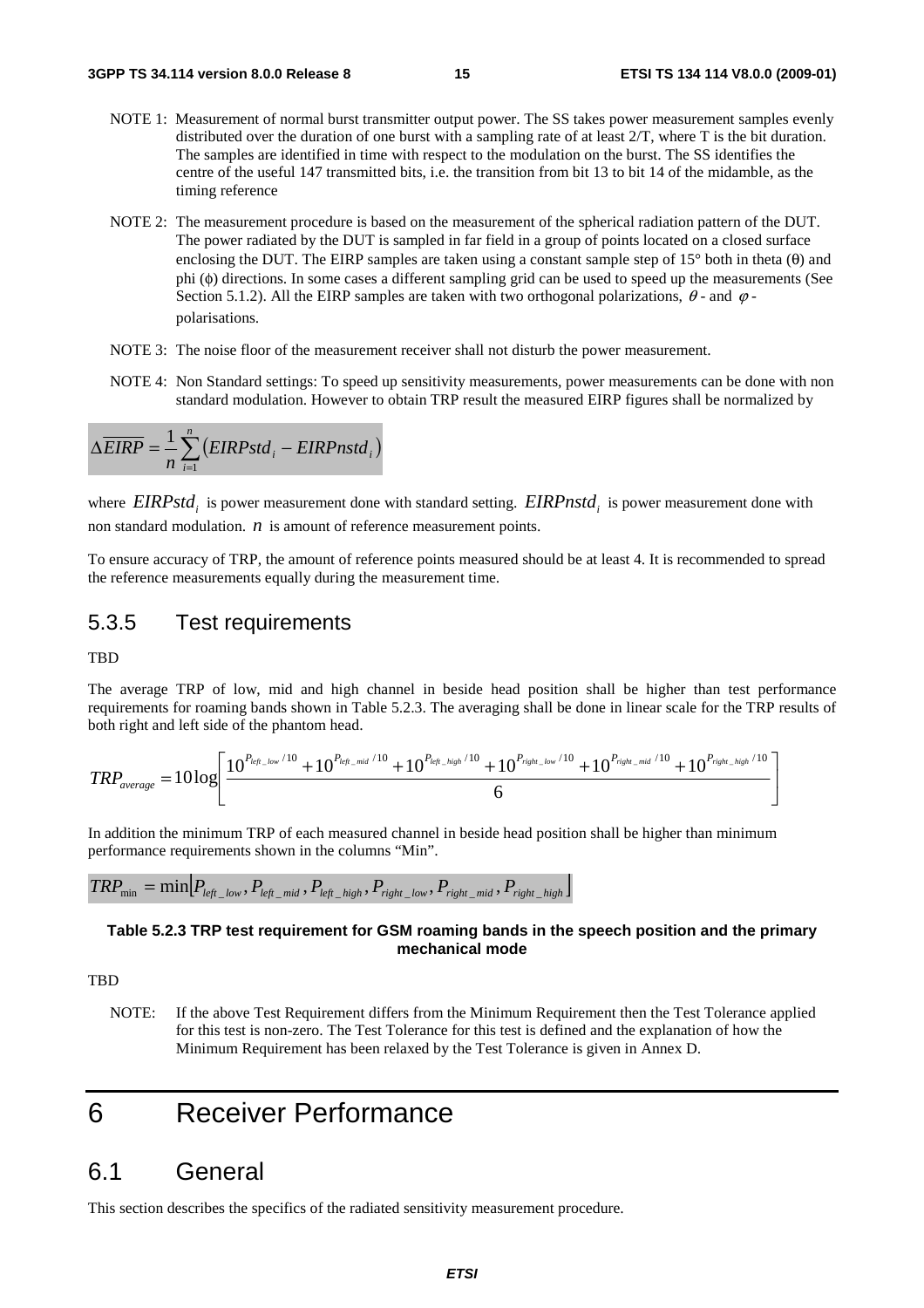The procedure for the measurement of the UE receiver performance is in principle equivalent to the transmitter performance measurement described in Annex A. The basic difference is that now the absolute sensitivity value at a predefined BER level is the parameter of interest in each measurement point. Note that the receiver and transmitter performances measurements may be done in parallel, at each position.

### 6.1.1 DUT Positioning

The measurements are performed so that the DUT is placed against a SAM phantom. The characteristics of the SAM phantom are specified in Annex A.1. The DUT is attached to the SAM phantom in "cheek" position as defined in IEEE Std 1528. The DUT performance is measured on both left and right side of the head.

### 6.1.2 Sampling grid

A 15°-sample grid in both azimuth and elevation can be considered sufficient for accurate measurements. Generally it can be said that since the radiating object has a limited size the gain pattern cannot change arbitrarily versus angle, and therefore only a limited number of samples are required to represent the gain pattern to a given accuracy consequently. A 30°-sample grid may be used taking also into account that there is a trade-off between the accuracy of the approximated TRS values and the total measurement time required to obtain a complete 3-D radiation pattern of the antenna.

Alternatively, different sampling patterns may be used, if they are able to ensure same or greater level of accuracy. The TRS can be calculated by interpolating the values to points on the regular grid. If an alternative sampling pattern is used number of measurement points should be greater than in the regular sampling grid.

### 6.2 Total Radiated Sensitivity (TRS) for FDD UE

### 6.2.1 Definition and applicability

The Total Radiated Sensitivity is defined as:

$$
TRS = \frac{4\pi}{\sqrt{\left(\frac{1}{EIS_{\theta}(\Omega; f)} + \frac{1}{EIS_{\varphi}(\Omega; f)}\right)}d\Omega}
$$
(6.3)

Where the effective isotropic sensitivity (*EIS*) is defined as the power available at the antenna output such as the sensitivity threshold is achieved for each polarization.  $\Omega$  is the solid angle describing the direction, *f* is frequency.  $\theta$ and  $\varphi$  are the orthogonal polarizations.

$$
TRS \approx \frac{2NM}{\pi \sum_{n=0}^{N-1} \sum_{m=0}^{M-1} \left[ \frac{1}{EIS_{\theta}(\theta_n, \varphi_m; f)} + \frac{1}{EIS_{\varphi}(\theta_n, \varphi_m; f)} \right] \sin(\theta_n)}
$$
(6.4)

In these formulas *N* and *M* are the number of sampling intervals for theta and phi.  $\theta_n$  and  $\varphi_m$  are the measurement angles. The sampling intervals are discussed further in Section 6.1.2.

The requirements and this test apply to all types of UTRA for the FDD UE for Release 7 and later releases.

### 6.2.2 Minimum requirements

The average TRS of low, mid and high channel in beside head position for 1% BER with 12.2kbps DL reference channel as defined in Annex C.3 of TS25.101 [2] shall be lower than minimum performance requirements for roaming bands shown in Table 6.2.2.1. The averaging shall be done in linear scale for the TRS results of both right and left side of the phantom head.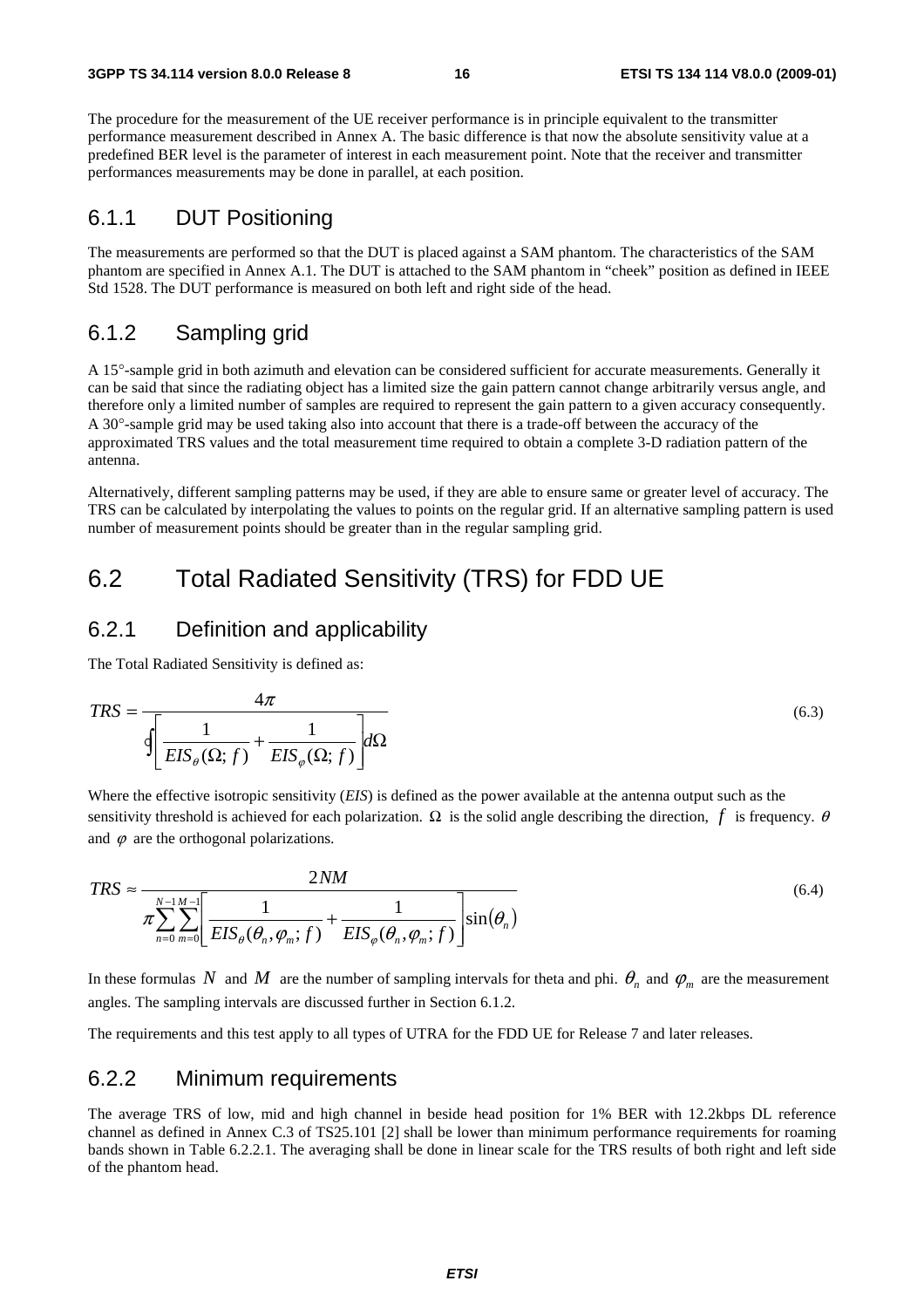$$
TRS_{average} = 10 log \left[ 6 / \left( \frac{1}{10^{P_{left\_low}/10}} + \frac{1}{10^{P_{left\_mid}/10}} + \frac{1}{10^{P_{left\_high}/10}} + \frac{1}{10^{P_{right\_low}/10}} + \frac{1}{10^{P_{right\_low}/10}} + \frac{1}{10^{P_{right\_mid}/10}} + \frac{1}{10^{P_{right\_high}/10}} \right) \right]
$$

In addition the minimum TRS of each measured channel in beside head position shall be better than minimum performance requirements for roaming bands shown in the columns "Min".

$$
TRS_{\text{min}} = 10\log[\max\!\left(\!10^{P_{\text{left\_low}}/10},\!10^{P_{\text{left\_mid}}/10},\!10^{P_{\text{left\_high}}/10},\!10^{P_{\text{right\_low}}/10},\!10^{P_{\text{right\_low}}/10},\!10^{P_{\text{right\_mid}}/10},\!10^{P_{\text{right\_high}}/10}\right)]
$$

#### **Table 6.2.1: TRS minimum requirements for FDD roaming bands in the speech position for the primary mechanical mode**

| <b>Operating Band</b>                                                                             |                                                                                   | Unit         | $\leq$ REF $\hat{I}_{\text{or}}$ |       |  |
|---------------------------------------------------------------------------------------------------|-----------------------------------------------------------------------------------|--------------|----------------------------------|-------|--|
|                                                                                                   |                                                                                   |              | Average                          | Max   |  |
|                                                                                                   |                                                                                   | dBm/3.84 MHz | $-101$                           | -98   |  |
|                                                                                                   | Ш                                                                                 | dBm/3.84 MHz | -99                              | -96   |  |
|                                                                                                   | Ш                                                                                 | dBm/3.84 MHz | -98                              | $-95$ |  |
|                                                                                                   | IV                                                                                | dBm/3.84 MHz | $-101$                           | -98   |  |
|                                                                                                   | V                                                                                 | dBm/3.84 MHz | TBD                              | TBD   |  |
|                                                                                                   | VI                                                                                | dBm/3.84 MHz | TBD                              | TBD   |  |
|                                                                                                   | VII                                                                               | dBm/3.84 MHz | -99                              | -96   |  |
|                                                                                                   | VIII                                                                              | dBm/3.84 MHz | TBD                              | TBD   |  |
|                                                                                                   | IX                                                                                | dBm/3.84 MHz | $-100$                           | $-97$ |  |
| NOTE 1                                                                                            | For Power Class 3, 3bis and 4 this shall be achieved at the maximum output power. |              |                                  |       |  |
| NOTE 2                                                                                            | For the UE which supports both Band III and Band IX operating frequencies, the    |              |                                  |       |  |
| reference level of TDB dBm TRS <refî<sub>or&gt; [average and min] shall apply for Band</refî<sub> |                                                                                   |              |                                  |       |  |
|                                                                                                   | IX.                                                                               |              |                                  |       |  |
| NOTE 3:                                                                                           | Applicable for dual-mode GSM/UMTS.                                                |              |                                  |       |  |

The normative reference for this clause is TS25.144 section 7.2.1.

### 6.2.3 Test Purpose

The purpose of this test is to ensure that *TRS Average* and *TRS Min* of the UE is above specified limit. The lack of the reception sensitivity decreases the coverage area at the far side from Node B.

### 6.2.4 Method of test

#### 6.2.4.1 Initial conditions

Test environment: normal; see TS34.121-1 [3] clause G.2.1.

- 1) Set the SS downlink physical channels according to settings in Table 6.2.2.
- 2) Power on the UE.
- 3) A call is set up according to the Generic call setup procedure. The power control algorithm shall be set to Power Control Algorithm 2. Compressed mode shall be set to OFF.
- 4) Enter the UE into loopback test mode 2 and start the loopback test.

See TS 34.108 [10] and TS 34.109 [11] for details regarding generic call setup procedure and loopback test.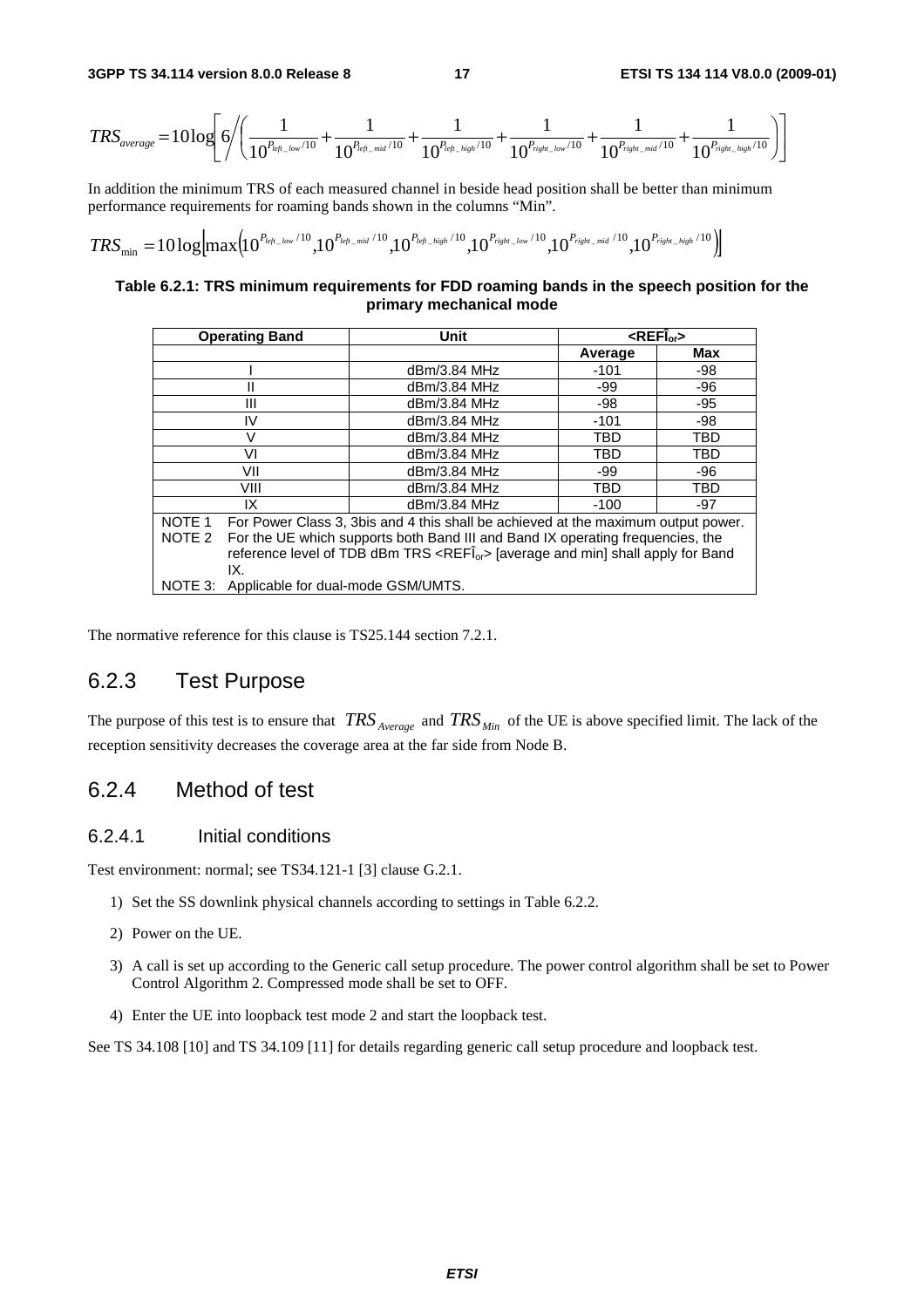| <b>Physical Channel</b> | <b>Power</b>         |          |  |
|-------------------------|----------------------|----------|--|
| <b>CPICH</b>            | CPICH Ec/DPCH Ec     | $= 7$ dB |  |
| P-CCPCH                 | P-CCPCH Ec/DPCH Ec   | $= 5 dB$ |  |
| <b>SCH</b>              | SCH Ec/DPCH Ec       | $= 5 dB$ |  |
| <b>PICH</b>             | PICH Ec/DPCH Ec      | $= 2$ dB |  |
| <b>DPCH</b>             | Test dependent power |          |  |

**Table 6.2.2: Downlink Physical Channels transmitted during a connection** 

#### 6.2.4.2 Test procedure

- 1) Send continuously Up power control commands to the UE.
- 2) As the UE reaches maximum power, start sending PN15 data pattern.
- 3) Position the UE against the SAM phantom
- 4) Measure EIS from one measurement point. EIS is the power transmitted from one specific direction to the UE causing BER value of  $1\% \pm 0.2\%$  using 20000 or more bits, see Annex E.19.1.

NOTE: To meet BER value target DL power level can be changed using user's freely selectable algorithm.

- 5) Measure the EIS for every direction of selected sampling gird using two orthogonal polarizations to obtain TRS.
- 6) Calculate TRS using equations from chapter 6.2.1

NOTE:

To speed up sensitivity measurements non standard setting (i.e. data speed, PCL, BER target) can be used in the measurements. However to obtain TRS result the measured EIS figures shall be normalized by

$$
\Delta \overline{EIS} = \frac{1}{n} \sum_{i=1}^{n} (EISstd_i - EISnstd_i)
$$

Where *EISstd<sub>i</sub>* is sensitivity measurement done with standard setting. *EISnstd<sub>i</sub>* is sensitivity measurement done with non standard settings. *n* is amount of reference measurement points.

To ensure accuracy of TRS, the amount of reference points measured should be at least 4. It is recommended to spread the reference measurements equally during the measurement time.

The measurement procedure is based on the measurement of the spherical sensitivity pattern of the DUT. The sensitivity values of the DUT at a predefined BER level are sampled in far field in a group of points located on a spherical surface enclosing the DUT. The EIS samples are taken using a constant sample step of  $30^{\circ}$  both in theta ( $\theta$ ) and phi (φ) directions. All the EIS samples are taken with two orthogonal polarizations,  $\theta$ - and  $\varphi$ -polarisations. The Total Radiated Sensitivity is calculated from the measured data by equation in chapter 6.2.1.

#### 6.2.5 Test requirements

The average TRS of low, mid and high channel in beside head position for 1% BER with 12.2kbps DL reference channel as defined in Annex C.3 of [2] shall be lower than test requirements for roaming bands shown in Table 6.2.3. The averaging shall be done in linear scale for the TRS results of both right and left side of the phantom head.

$$
TRS_{average} = 10 log \left[ 6 / \left( \frac{1}{10^{P_{left\_low}/10}} + \frac{1}{10^{P_{left\_mid}/10}} + \frac{1}{10^{P_{left\_high}/10}} + \frac{1}{10^{P_{right\_low}/10}} + \frac{1}{10^{P_{right\_low}/10}} + \frac{1}{10^{P_{right\_mid}/10}} + \frac{1}{10^{P_{right\_high}/10}} \right) \right]
$$

In addition the minimum TRS of each measured channel in beside head position shall be better than minimum performance requirements for roaming bands shown in the columns "Min".

$$
TRS_{\text{min}} = 10\log[\max\left(10^{P_{left\_low}/10}, 10^{P_{left\_mid}/10}, 10^{P_{left\_high}/10}, 10^{P_{right\_low}/10}, 10^{P_{right\_low}/10}, 10^{P_{right\_mid}/10}\right)]
$$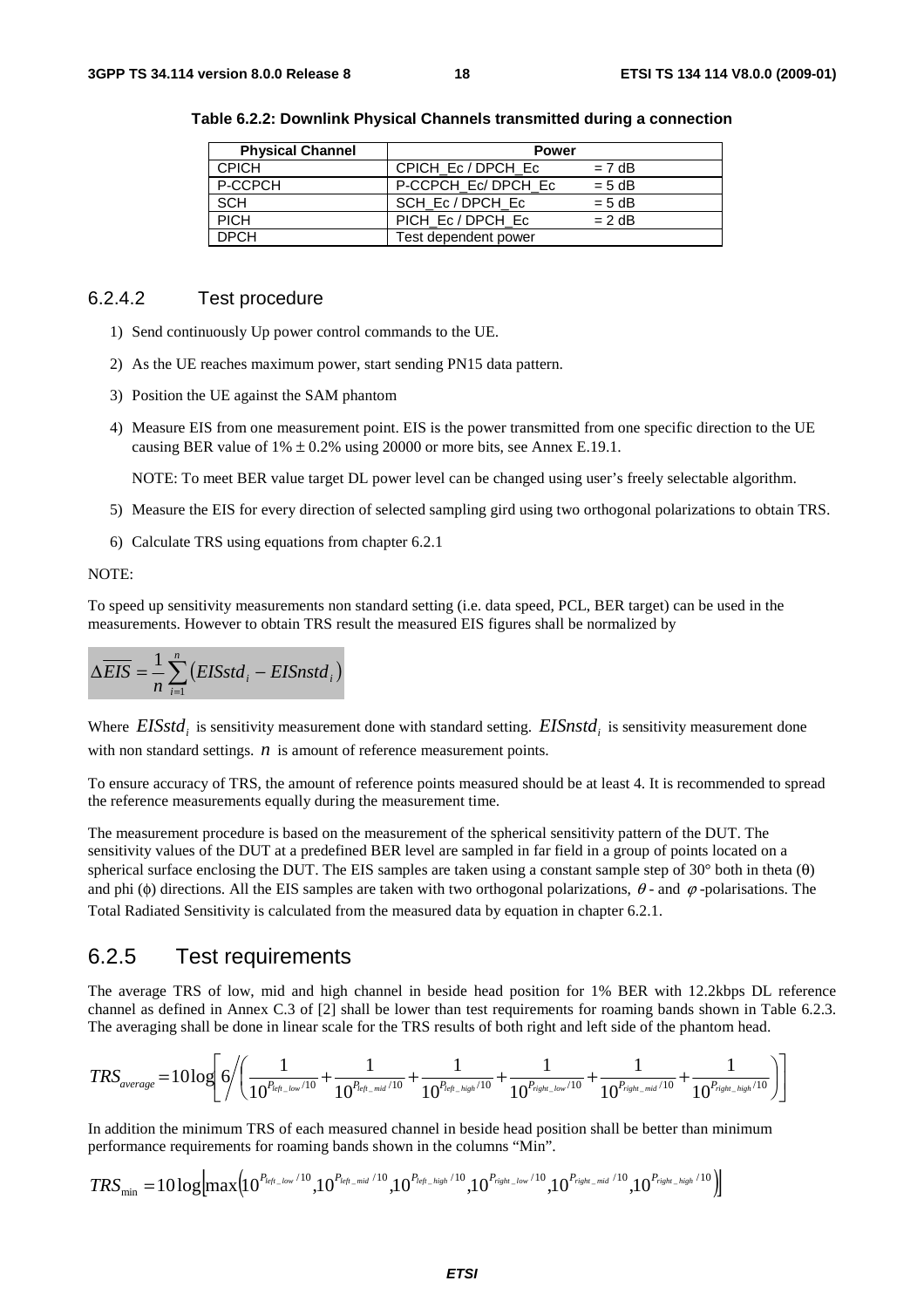| <b>Operating Band</b> |                                                                                                   | <b>Unit</b>                                                                       |          | $REF _{\alpha}$ |
|-----------------------|---------------------------------------------------------------------------------------------------|-----------------------------------------------------------------------------------|----------|-----------------|
|                       |                                                                                                   |                                                                                   | Average  | Max             |
|                       |                                                                                                   | dBm/3.84 MHz                                                                      | $-100.1$ | $-96.8$         |
|                       | Ш                                                                                                 | dBm/3.84 MHz                                                                      | $-98.1$  | $-94.8$         |
|                       | Ш                                                                                                 | dBm/3.84 MHz                                                                      | $-97.1$  | $-93.8$         |
|                       | IV                                                                                                | dBm/3.84 MHz                                                                      | $-100.1$ | $-96.8$         |
|                       | V                                                                                                 | dBm/3.84 MHz                                                                      | TBD      | TBD             |
|                       | VI                                                                                                | dBm/3.84 MHz                                                                      | TBD      | <b>TBD</b>      |
|                       | VII                                                                                               | dBm/3.84 MHz                                                                      | $-98.1$  | $-94.8$         |
|                       | VIII                                                                                              | dBm/3.84 MHz                                                                      | TBD      | TBD             |
|                       | IX                                                                                                | dBm/3.84 MHz                                                                      | $-99.1$  | $-95.8$         |
| NOTE 1                |                                                                                                   | For Power Class 3, 3bis and 4 this shall be achieved at the maximum output power. |          |                 |
| NOTE 2                | For the UE which supports both Band III and Band IX operating frequencies, the                    |                                                                                   |          |                 |
|                       | reference level of TDB dBm TRS <refî<sub>or&gt; [average and min] shall apply for Band</refî<sub> |                                                                                   |          |                 |
|                       | IX.                                                                                               |                                                                                   |          |                 |
| NOTE3:                | Applicable for dual-mode GSM/UMTS.                                                                |                                                                                   |          |                 |

#### **Table 6.2.3: TRS test requirements for FDD roaming bands in the speech position for the primary mechanical mode**

NOTE: If the above Test Requirement differs from the Minimum Requirement then the Test Tolerance applied for this test is non-zero. The Test Tolerance for this test is defined and the explanation of how the Minimum Requirement has been relaxed by the Test Tolerance is given in Annex D.

### 6.3 Total Radiated Sensitivity (TRS) for GSM MS

### 6.3.1 Definition and applicability

The Total Radiated Sensitivity is defined as:

$$
TRS = \frac{4\pi}{\sqrt{\frac{1}{EIS_{\theta}(\Omega; f)} + \frac{1}{EIS_{\varphi}(\Omega; f)}} d\Omega}
$$

Where the effective isotropic sensitivity (*EIS*) is defined as the power available at the antenna output such as the sensitivity threshold is achieved for each polarization.  $\Omega$  is the solid angle describing the direction, *f* is frequency.  $\theta$ and  $\varphi$  are the orthogonal polarizations.

$$
TRS \approx \frac{2NM}{\pi \sum_{n=0}^{N-1} \sum_{m=0}^{M-1} \left[ \frac{1}{EIS_{\theta}(\theta_n, \varphi_m; f)} + \frac{1}{EIS_{\varphi}(\theta_n, \varphi_m; f)} \right] \sin(\theta_n)}
$$

In these formulas *N* and *M* are the number of sampling intervals for theta and phi.  $\theta_n$  and  $\varphi_m$  are the measurement angles. The sampling intervals are discussed further in Section 6.1.3.

The requirements and this test apply to all types of MS that support GSM for Release 7 and later releases.

### 6.3.2 Minimum requirements

**TBD** 

#### **Table 6.3.1: TRS minimum requirements for GSM roaming bands in the speech position for the primary mechanical mode**

The normative reference for this clause is TS25.144 section 7.2.2.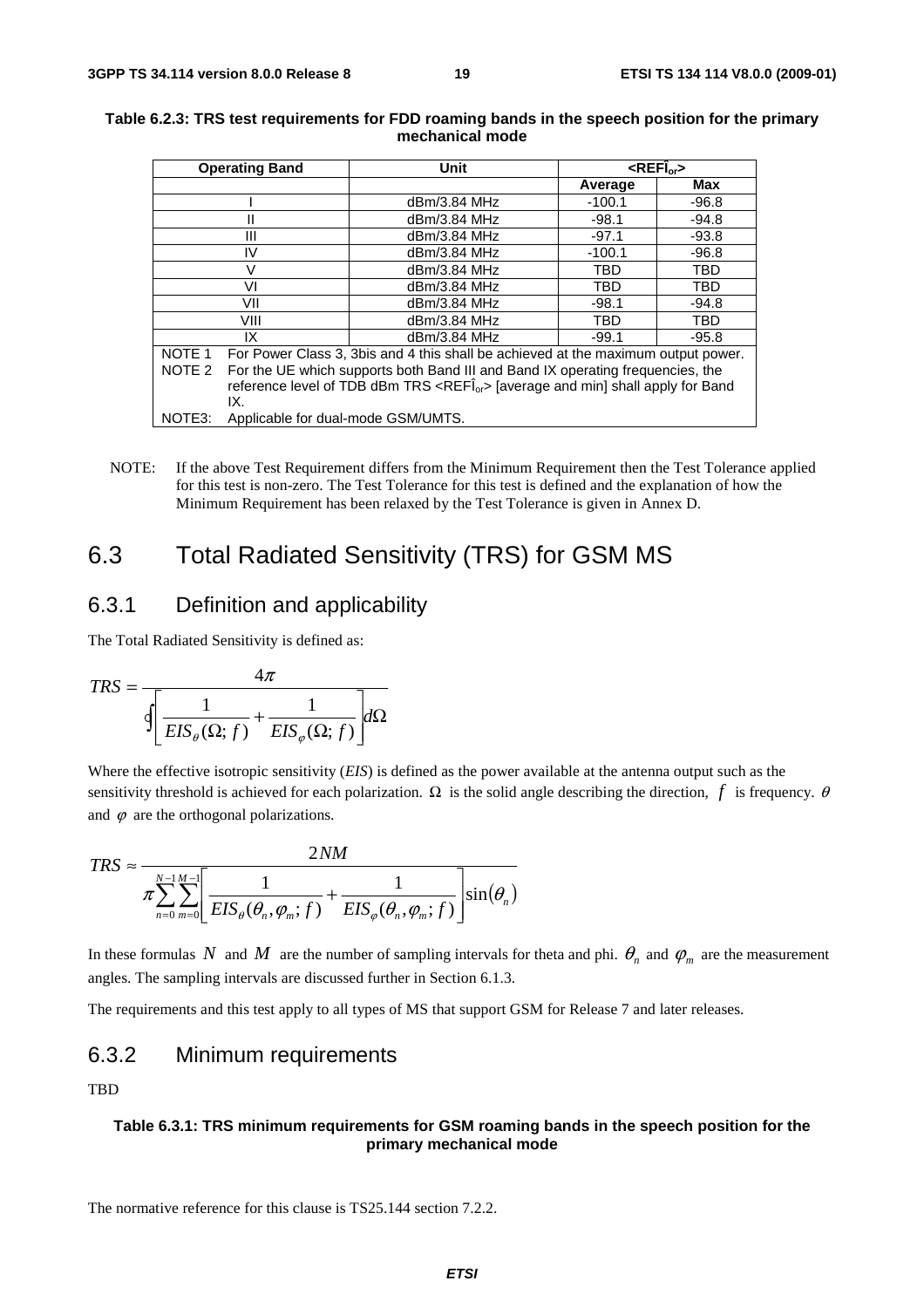### 6.3.3 Test Purpose

The purpose of this test is to ensure that *TRS Average* and *TRS Min* of the UE is above specified limit. The lack of the reception sensitivity decreases the coverage area at the far side from Node B.

#### 6.3.4 Method of test

#### 6.3.4.1 Initial conditions

Test environment: normal condition; see TS51.010-1 [9] Annex A1.2.2.

A call is set up according to the generic call set up procedure on a TCH/FS with an ARFCN in the Mid ARFCN range, power control level set to maximum power.

The SS transmits Standard Test Signal C1 on the traffic channel, see TS51.010-1 [9] Annex A5.2.

The SS commands the MS to create traffic channel loop back signalling erased frames, see TS44.014 [34] clause 5.1.2.

#### 6.3.4.2 Test procedure

- 1) Position the UE against the SAM phantom
- 2) The SS compares the data of the signal that it sends to the MS with the signal which is looped back from the receiver after demodulation and decoding, and checks the frame erasure indication.
- 3) The SS determines the number of residual bit error events for the bits of class II, by examining sequences of at least the minimum number of samples of consecutive bits of class II. Bits are taken only from those frames not signalled as erased.
- 4) Measure EIS from one measurement point. EIS is the power transmitted from one specific direction to the UE causing RBERII value of  $2.44\% \pm 0.2\%$ , see Annex E.19.2

NOTE: To meet BER value target DL power level can be changed using user's freely selectable algorithm.

- 5) Measure the EIS for every direction of selected sampling gird using two orthogonal polarizations to obtain TRS.
- 6) Calculate TRS using equations from chapter 6.2.1
- 7) Steps 1) to 6) are repeated for TCH/FS with ARFCNs in the Low ARFCN range and the High ARFCN range.
- NOTE 2: Non standard settings:

To speed up sensitivity measurements non standard setting (i.e. data speed, PCL, BER target) can be used in the measurements. However to obtain TRS result the measured EIS figures shall be normalized by

$$
\Delta \overline{EIS} = \frac{1}{n} \sum_{i=1}^{n} (EISstd_i - EISnstd_i)
$$

Where  $EISstd_i$  is sensitivity measurement done with standard setting.  $EISnstd_i$  is sensitivity measurement done with non standard settings. *n* is amount of reference measurement points.

To ensure accuracy of TRS, the amount of reference points measured should be at least 4. It is recommended to spread the reference measurements equally during the measurement time.

The measurement procedure is based on the measurement of the spherical sensitivity pattern of the DUT. The sensitivity values of the DUT at a predefined BER level are sampled in far field in a group of points located on a closed surface enclosing the DUT. The EIS samples are taken using a constant sample step of 30 $^{\circ}$  both in theta ( $\theta$ ) and phi (φ) directions. All the EIS samples are taken with two orthogonal polarizations,  $\theta$  - and  $\varphi$  -polarisations. The Total Radiated Sensitivity is calculated from the measured data.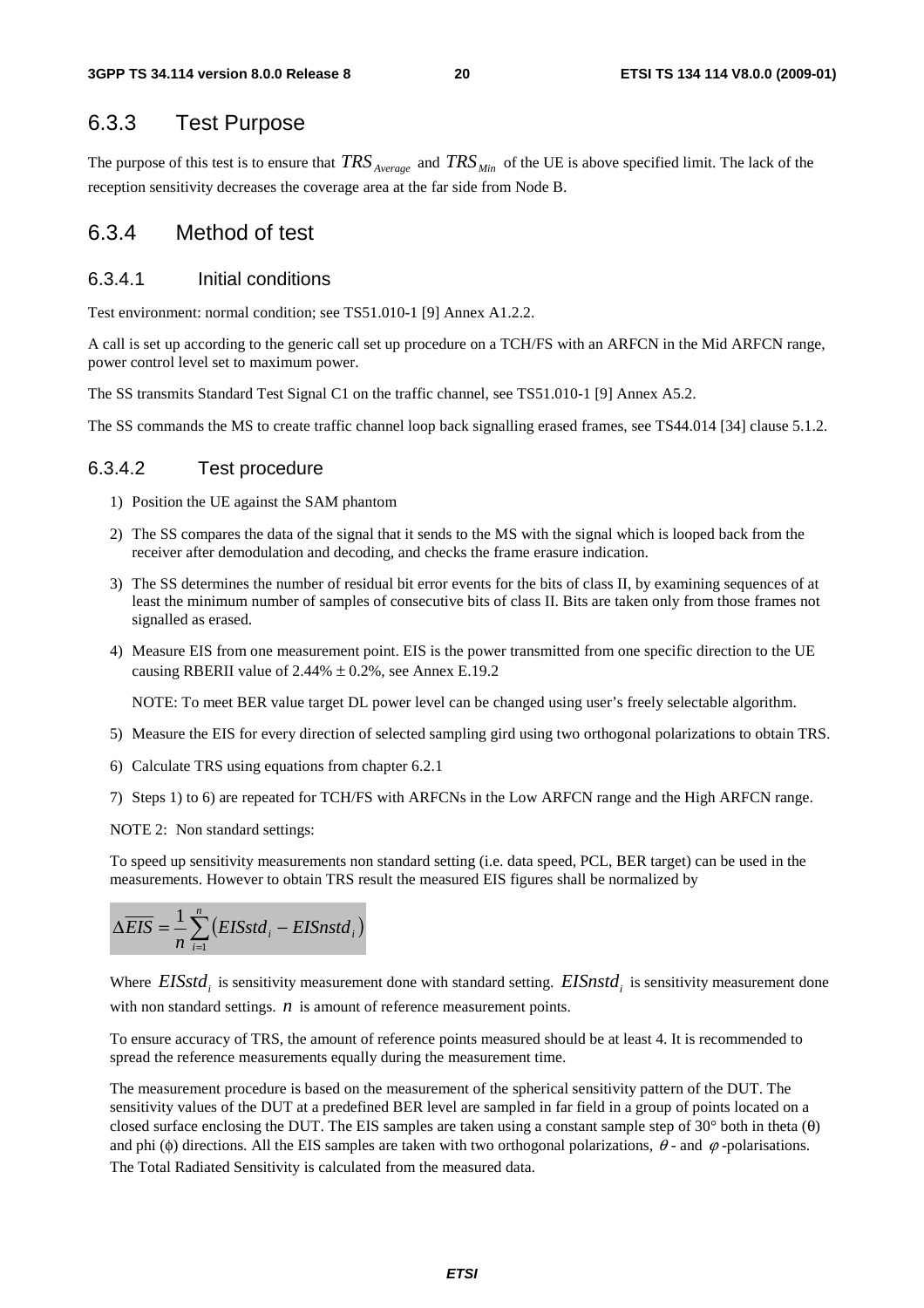### 6.3.5 Test requirements

TBD

#### **Table 6.3.2: TRS test requirements for GSM roaming bands in the speech position for the primary mechanical mode**

NOTE: If the above Test Requirement differs from the Minimum Requirement then the Test Tolerance applied for this test is non-zero. The Test Tolerance for this test is defined and the explanation of how the Minimum Requirement has been relaxed by the Test Tolerance is given in Annex D.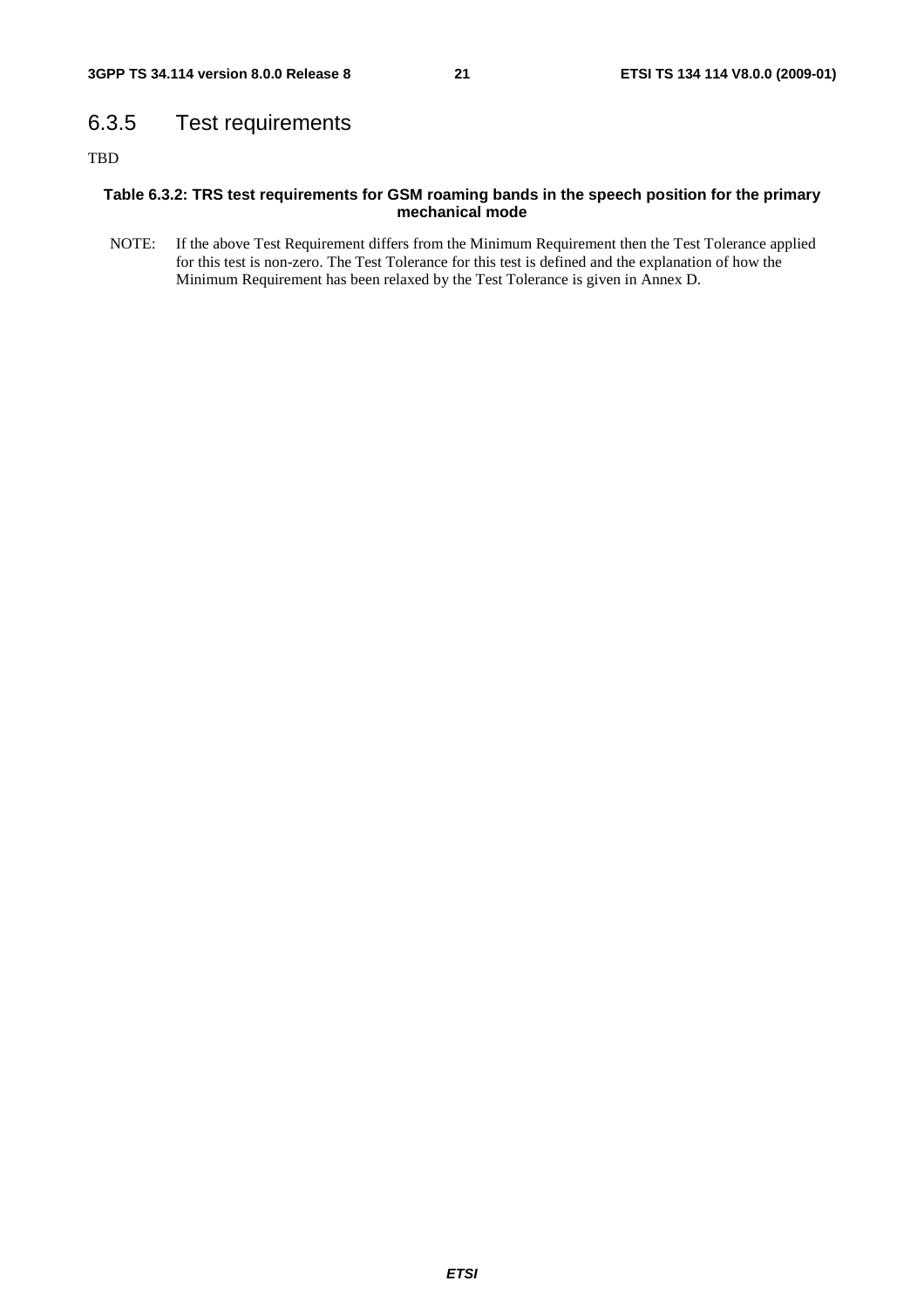## Annex A (normative): Test system characterization

The main objective of this section is to define basic parameters of simulated user (phantom) and anechoic chamber.

### A.1 Phantom specifications

### A.1.1 Head Phantom

The Specific Anthropomorphic Mannequin (SAM) is used for radiated performance measurements without the shell thickness requirement in non-critical areas of SAM. The dielectric properties of used material shall be maintained within  $\pm 25\%$  of target properties listed in table A.1. For other frequencies within the frequency range, linear interpolation method shall be used to obtain target dielectric properties.

| <b>Frequency</b><br>(MHz) | <b>Relative Dielectric</b><br>Constant $(\varepsilon_{r})$ | Conductivity $(\sigma)$<br>(S/m) |
|---------------------------|------------------------------------------------------------|----------------------------------|
| 450                       | 43,5                                                       | 0,87                             |
| 835                       | 41,5                                                       | 0,90                             |
| 900                       | 41,5                                                       | 0,97                             |
| 1450                      | 40,5                                                       | 1,20                             |
| 1800                      | 40,0                                                       | 1,40                             |
| 1900                      | 40,0                                                       | 1,40                             |
| 1950                      | 40,0                                                       | 1,40                             |
| 2000                      | 40,0                                                       | 1,40                             |
| 2450                      | 39,2                                                       | 1,80                             |
| 3000                      | 38,5                                                       | 2,40                             |

#### **Table A.1**

Example of recipe for tissue simulating liquid is presented in annex F .

## A.2 Anechoic chamber constraints

Testing shall be performed in an anechoic chamber fulfilling following requirements.

### A.2.1 Positioner

The chamber should be equipped with a positioner making possible to perform full 3-D measurements for both Tx and Rx radiated performance. The centre of the rotation should be the phase centre of the antenna, in the case it is not possible to evaluate an estimation of the antenna centre should be used. Alternatively centre of the line between right and left ear reference points can be used as a centre of rotation. Theta  $(\theta)$  and phi  $(\phi)$  angles are specified in figure A.1.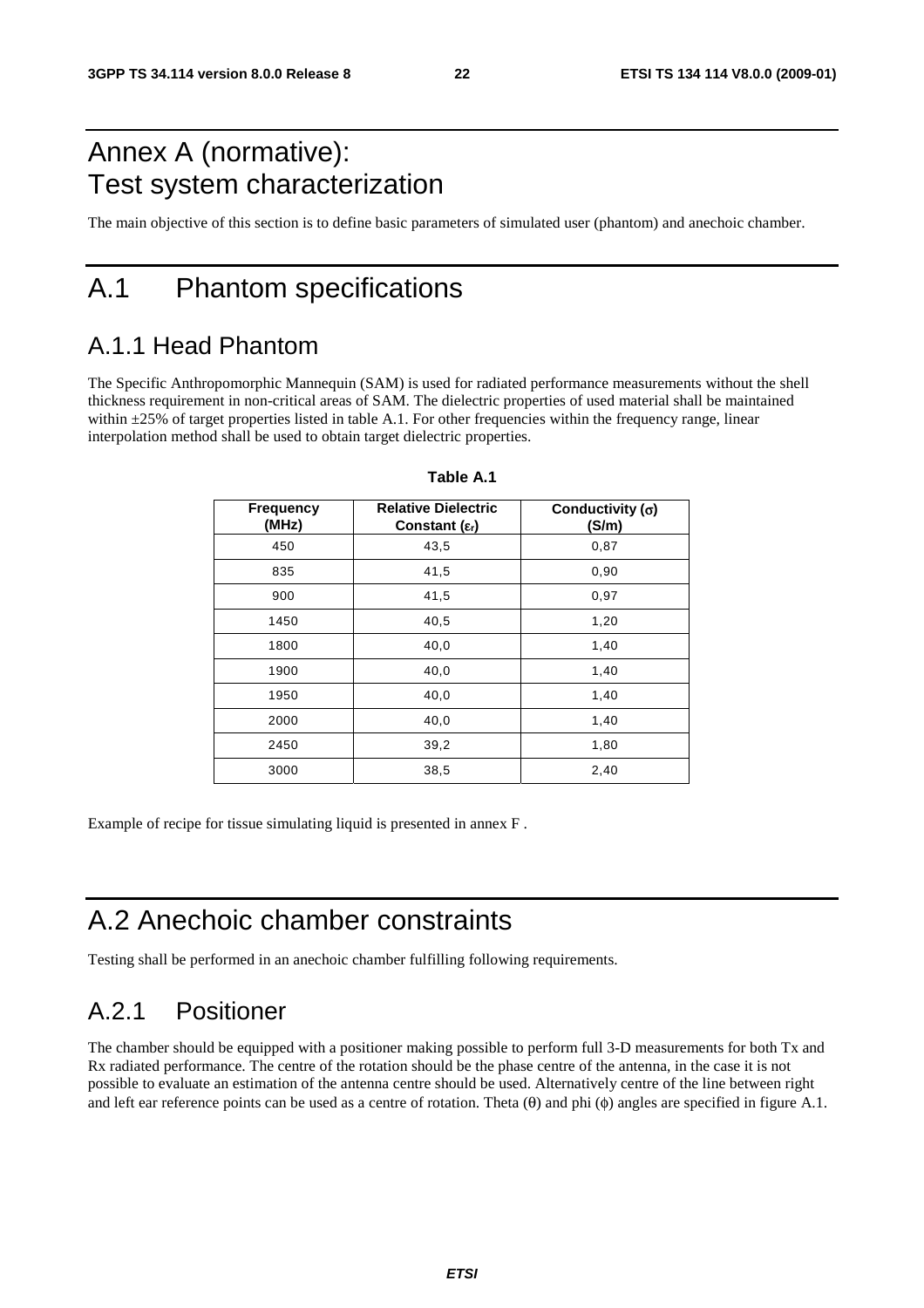

**Figure A.1 The coordinate system used in the measurements** 

### A.2.2 Measurement Antenna

The measurement antenna should be able to measure two orthogonal polarizations (typically linear theta  $(\theta)$  and phi  $(\phi)$ polarizations). Note that single-polarized linear measurement antenna can also be used by turning it 90 ° for every measurement point.

For far-field measurements, the distance *r* between the DUT and the measurement antenna should be

$$
r > \max\left(\frac{2D^2}{\lambda}, 3D, 3\lambda\right)
$$

where  $\lambda$  is the wavelength of the measurement frequency and *D* the maximum extension of the radiating structure. Then the phase- and amplitude uncertainty limits and the reactive near field limit are not exceeded. The influence of measurement distance is discussed in Appendix A - Estimation of Measurement Uncertainty

### A.2.3 Quiet Zone

Reflectivity of the quiet zone shall be measured for frequencies used with method described in Appendix F. Measured reflectivity level is used in uncertainty calculations.

### A.2.4 Shielding effectiveness of the chamber

The recommended level of the shielding effectiveness is -100 dB from 800 MHz to 4 GHz. See Appendix G for more details on shielding effectiveness validation.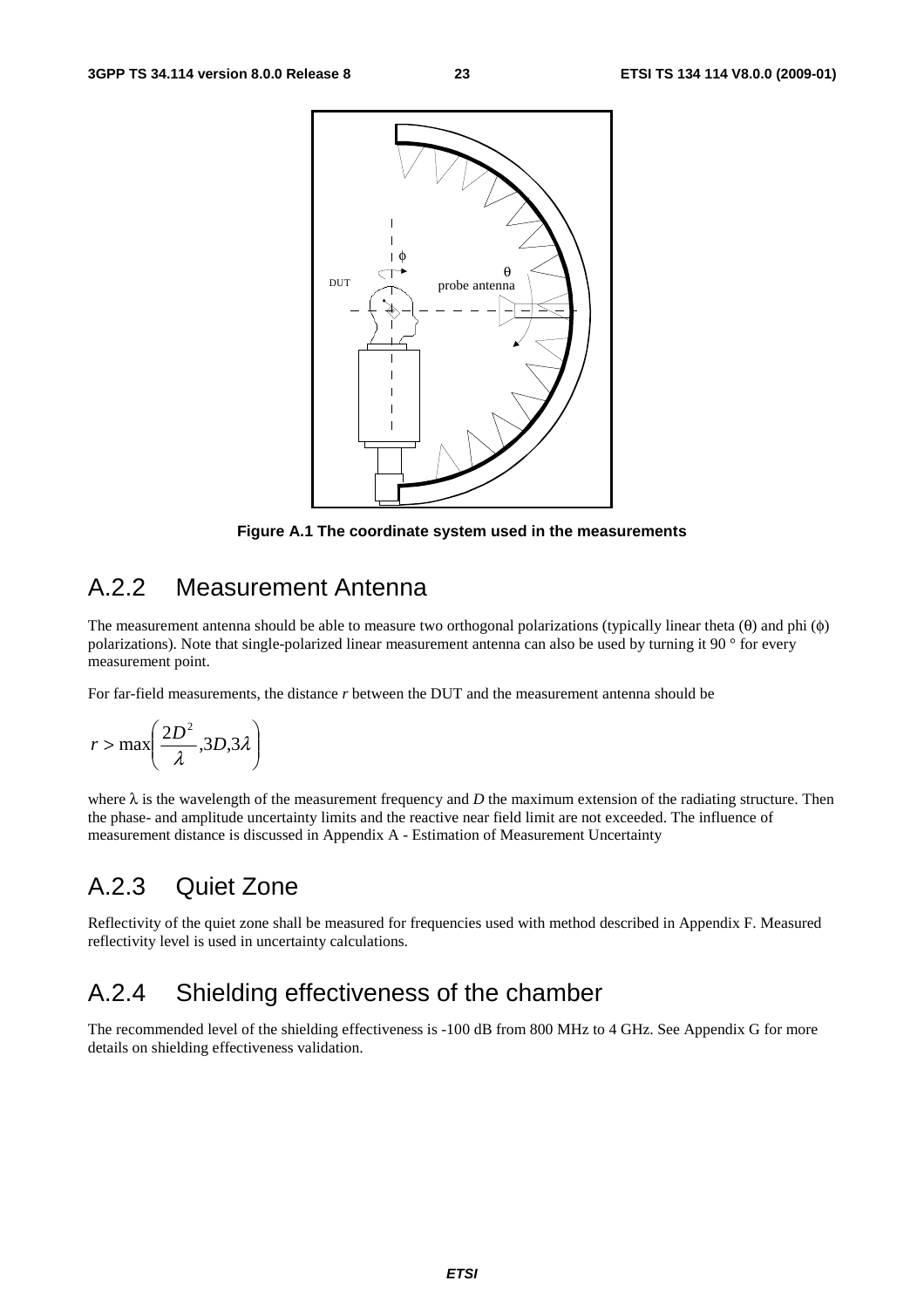## Annex B (normative): **Calibration**

The relative power values of the measurement points will be transformed to absolute radiated power values (in dBm) by performing a calibration measurement. The calibration measurement is done by using a reference antenna with known efficiency or gain values. In the calibration measurement the reference antenna is measured in the same place as the DUT, and the attenuation of the complete transmission path  $(L_{total})$  from the DUT to the measurement receiver/NB/BS simulator is calibrated out.

The gain and/or radiation efficiency of the reference antenna shall be known at the frequency bands in which the calibrations are performed. Recommended calibration antennas are monopole antennas or sleeve dipoles tuned for the each frequency band of interest. Alternatively, other methods may be used if they ensure an equal or greater level of accuracy. A network analyzer is recommended to be used to perform the calibration measurement. Also other devices can be used to measure the attenuation. The calibration is performed individually for the both orthogonal polarizations, all the transmission paths and all frequencies used in the testing.

The principle is based on the use of calibration/substitution antennas presenting an efficiency known with a sufficient accuracy in the measurement bandwidths. Such a calibration antenna is placed on the DUT positioner at the exact MS location used for TRP and TRS measurement. It is possible to use a mechanical piece to place the calibration antenna on the positioner. This mechanical piece should not present any electromagnetic properties, which could influence the frequency response and the radiation properties of the calibration antenna. Find hereafter, an illustration of the substitution configuration in Figure B.1.

## B.1 Calibration Procedure

 $L_{total}$  is the attenuation between P and B, see figure B.1.

$$
L_{\text{total}} = (L_{AB} - L_{AC} + E_{cal})
$$

Where  $L_{AC}$  is cable loss from A to C. The cable AC connecting the substitution antenna should be such that its

influence upon radiation pattern measurements is minimal.  $L_{AB}$  is the attenuation between points A and B. In TRP and TRS measurements point B is connected to the calibrated input/output port of measurement receiver.

 $E_{cd}$  is the efficiency or gain of the calibration antenna at the frequency of interest.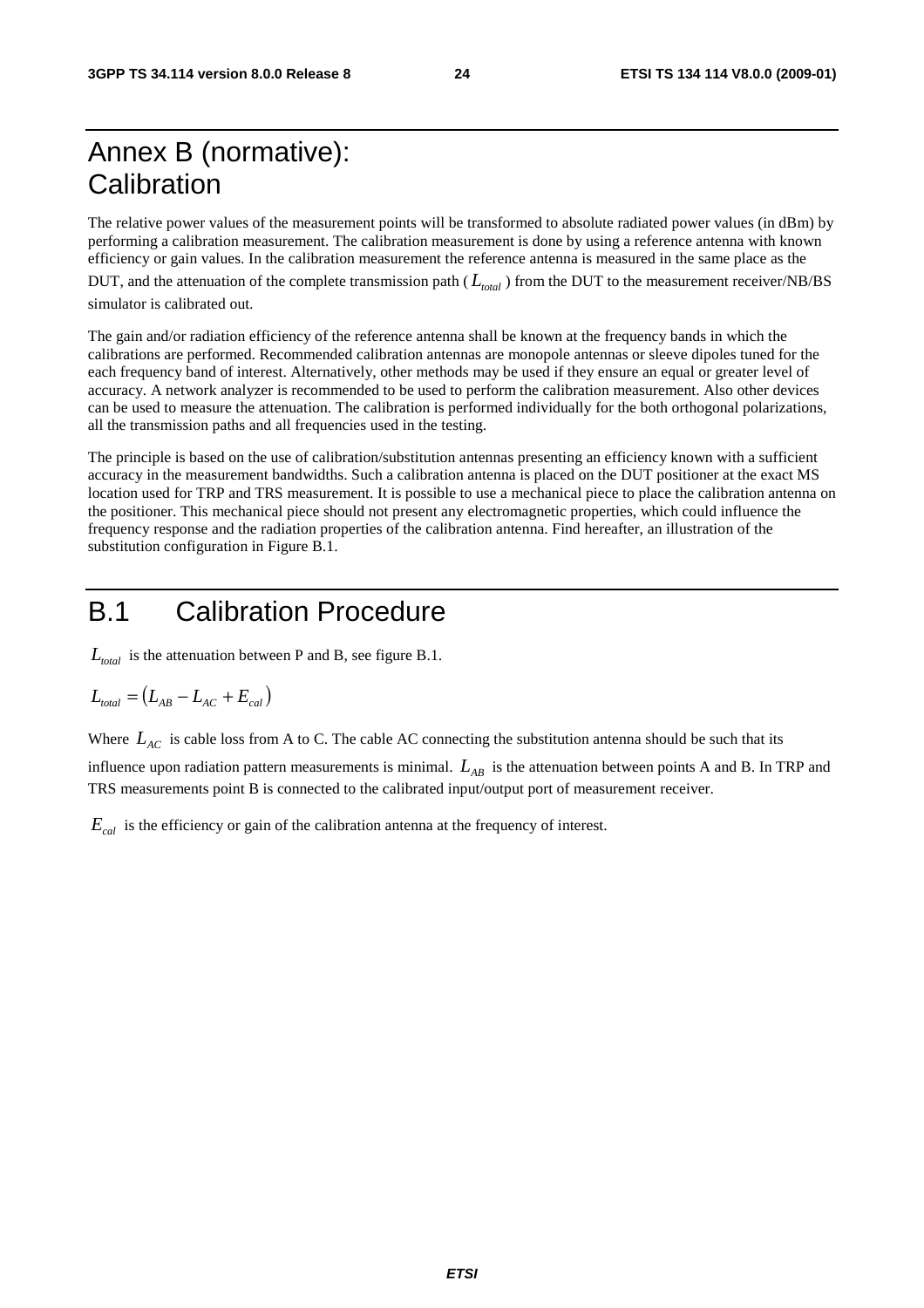

**Figure B.1 Calibration/substitution procedures using a vector network analyzer.** 

If the calibration is based on known efficiency of the calibration antenna, a full spherical scanning is performed to determine  $L_{AB}$ . Unless the otherwise specified in the calibration antenna documentation, TRP sampling grid and equation for TRP in section 5.2.1 should be used.

This procedure has to be done at each frequency of interest.

To achieve measurements with an uncertainty as low as possible, it is absolutely necessary to exactly keep the same P to B configuration (cables, dual-polarized antenna and cables positions, etc).

Calibration shall be performed yearly or if any equipment in the measurement system is changed.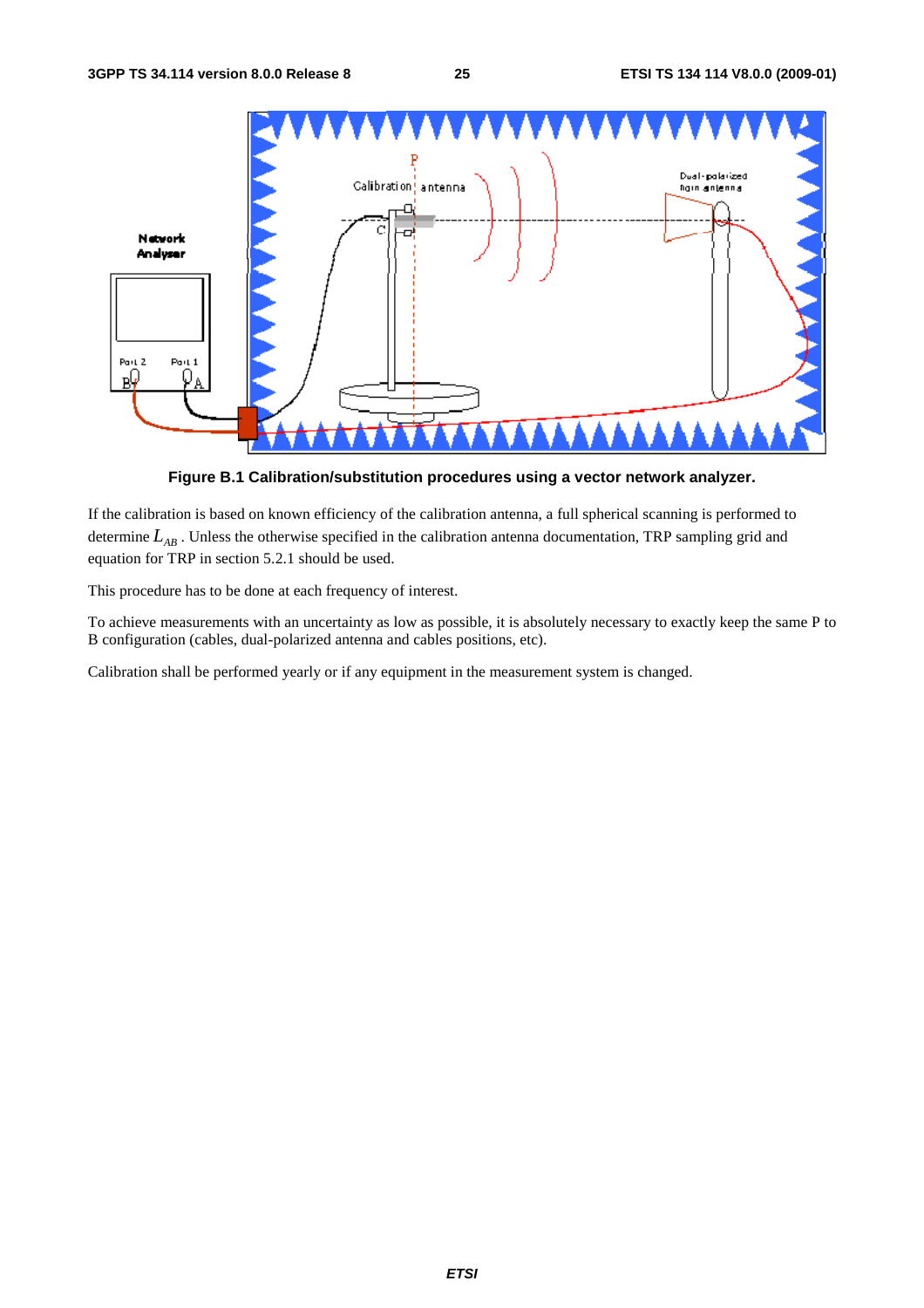## Annex C (normative): Measurement Test Report

Operational mode, model and serial number of the DUT shall be documented to the test report. Whether the DUT is positioned against the phantom head with a specific device holder or by other means should be described in the test report. A photograph of the test setup is recommended.

Test equipment list should be included in the test report.

*TRP* [dBm] and *TRS* [dBm] values shall be reported for each tested channel and for each side of the head and a frequency band average shall be calculated by using following equations.

$$
\overline{TRP} = 10\log\left[\frac{10^{\frac{TRP_{\text{low\_right}}}{10} + 10} + 10^{\frac{TRP_{\text{high\_right}}}{10} + 10} + 10^{\frac{TRP_{\text{high\_right}}}{10} + 10} + 10^{\frac{TRP_{\text{low\_left}}}{10} + 10} + 10^{\frac{TRP_{\text{high\_left}}}{10} + 10} + 10^{\frac{TRP_{\text{high\_left}}}{10} + 10} + 10^{\frac{TRP_{\text{high\_left}}}{10} + 10} + 10^{\frac{TRP_{\text{high\_left}}}{10} + 10} + 10^{\frac{TRP_{\text{high\_left}}}{10} + 10} + 10^{\frac{TRP_{\text{high\_left}}}{10} + 10} + 10^{\frac{TRP_{\text{high\_left}}}{10} + 10} + 10^{\frac{TRP_{\text{high\_left}}}{10} + 10} + 10^{\frac{TRP_{\text{high\_left}}}{10} + 10} + 10^{\frac{TRP_{\text{high\_left}}}{10} + 10} + 10^{\frac{TRP_{\text{high\_left}}}{10} + 10} + 10^{\frac{TRP_{\text{high\_left}}}{10} + 10} + 10^{\frac{TRP_{\text{high\_left}}}{10} + 10} + 10^{\frac{TRP_{\text{high\_left}}}{10} + 10} + 10^{\frac{TRP_{\text{high\_left}}}{10} + 10} + 10^{\frac{TRP_{\text{high\_left}}}{10} + 10} + 10^{\frac{TRP_{\text{high\_left}}}{10} + 10} + 10^{\frac{TRP_{\text{high\_left}}}{10} + 10} + 10^{\frac{TRP_{\text{high\_left}}}{10} + 10} + 10^{\frac{TRP_{\text{high\_left}}}{10} + 10^{\frac{TRP_{\text{high\_left}}}{10} + 10} + 10^{\frac{TRP_{\text{high\_left}}}{10} + 10^{\frac{TRP_{\text{high\_left}}}{10} + 10} + 10^{\frac{TRP_{\text{high\_left}}}{10} + 1
$$

The expanded measurement uncertainty, assessed according Annex E, shall be documented next to the corresponding TRP and TRS results. The uncertainty calculation shall be made available.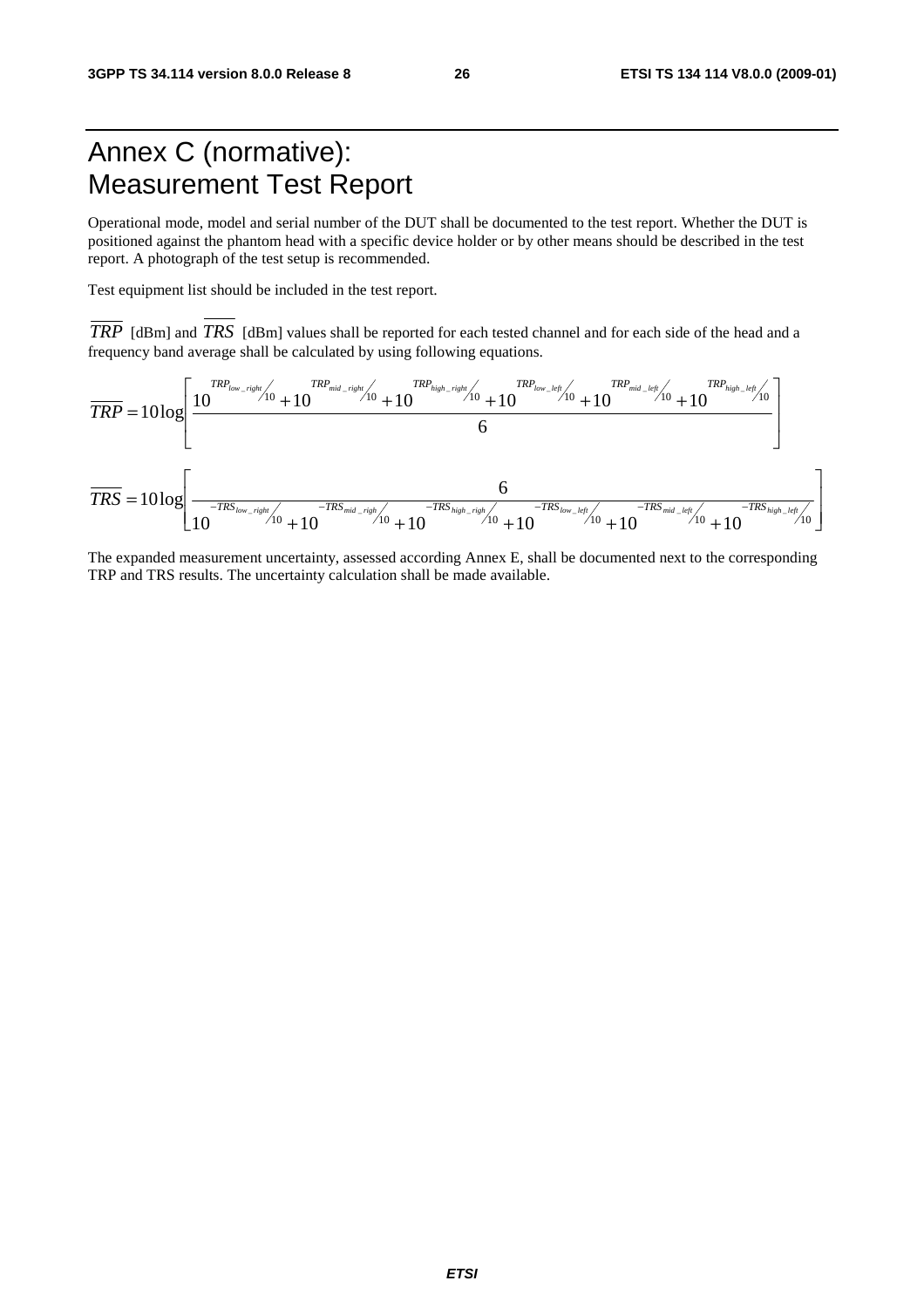## Annex D (normative): Maximum uncertainty of Test System and Test Tolerances

## D.1 Maximum uncertainty of Test System

The maximum acceptable uncertainty of the Test System is specified below for each test. The Test System shall enable test to be measured with an uncertainty not exceeding the specified values. All uncertainties are absolute values and are valid for a confidence level of 95 %.

The estimation of measurement uncertainty is presented in more detail in Annex E.

| <b>Clause</b>      | <b>Maximum Test System Uncertainty</b> | <b>Derivation of Test System</b>        |
|--------------------|----------------------------------------|-----------------------------------------|
|                    |                                        | Uncertainty                             |
| 5.2 TRP for FDD UE | $±1.9$ dB for single measurement       | Detailed derivations of uncertainty can |
|                    |                                        | be found in Annex E                     |
| 5.3 TRP for GSM MS | $±1.9$ dB for single measurement       | Same as 5.2                             |
| 6.2 TRS for FDD UE | $±2.3$ dB for single measurement       | Detailed derivations of uncertainty can |
|                    |                                        | be found in Annex E.                    |
| 6.3 TRS for GSM MS | $±2.3$ dB for single measurement       | Same as 6.2                             |

#### **Table D.1: Test system uncertainties for OTA tests**

## D.2 Test tolerances (informative)

Test tolerances below are used to relax the Minimum Requirements in the present document to derive the Test Requirements.

|  | Table D.2: Test tolerances for OTA tests |  |
|--|------------------------------------------|--|
|--|------------------------------------------|--|

| <b>Clause</b>      | <b>Test Tolerance</b>          |
|--------------------|--------------------------------|
| 5.2 TRP for FDD UE | 1.0 dB for minimum requirement |
|                    | 0.7 dB for average requirement |
| 5.3 TRP for GSM MS | 1.0 dB for minimum requirement |
|                    | 0.7 dB for average requirement |
| 6.2 TRS for FDD UE | 1.2 dB for maximum requirement |
|                    | 0.9 dB for average requirement |
| 6.3 TRS for GSM MS | 1.2 dB for maximum requirement |
|                    | 0.9 dB for average requirement |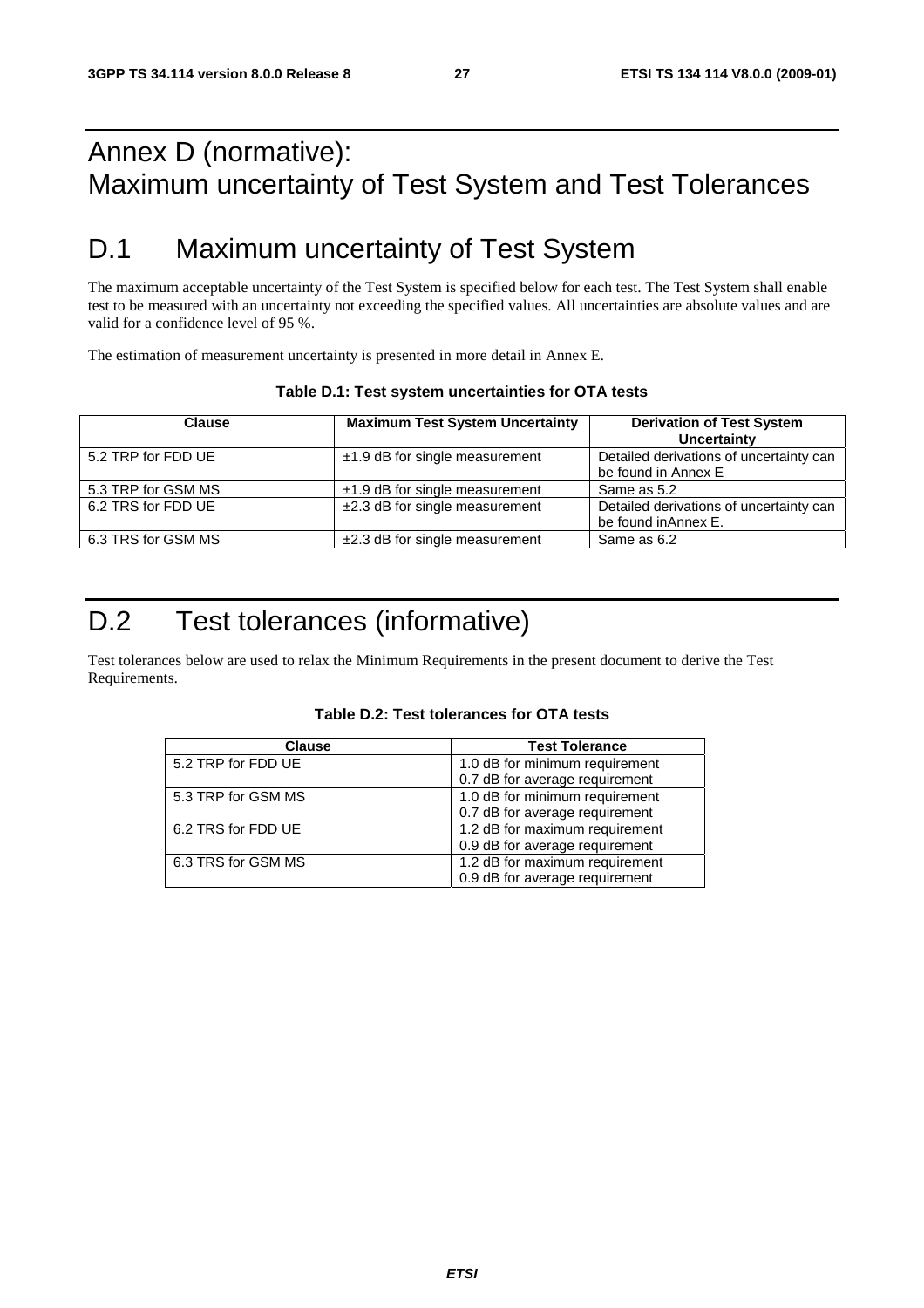# D.3 Derivation of Test Requirements (informative)

| <b>Clause</b>      | Minimum requirement in                                                                                                                                                                                                                                                                                | <b>Test Tolerance (TT)</b>                                                         | <b>Test requirement in TS34.114</b>                                                                                                                                                                                                                                                                                                                     |
|--------------------|-------------------------------------------------------------------------------------------------------------------------------------------------------------------------------------------------------------------------------------------------------------------------------------------------------|------------------------------------------------------------------------------------|---------------------------------------------------------------------------------------------------------------------------------------------------------------------------------------------------------------------------------------------------------------------------------------------------------------------------------------------------------|
|                    | TS25.144                                                                                                                                                                                                                                                                                              |                                                                                    |                                                                                                                                                                                                                                                                                                                                                         |
| 5.2 TRP for FDD UE | Single (minimum)<br>requirement:<br>Bands I, II, III, IV, VII, IX: 13<br>dBm<br>Bands V, VI, VIII: TBD<br>Average requirement:<br>Bands I, II, III, IV, VII, IX: 15<br>dB <sub>m</sub><br>Bands V, VI, VIII: TBD                                                                                      | 1.0 dB for single<br>(minimum)<br>requirement<br>0.7 dB for average<br>requirement | Formula: Minimum Requirement -<br>тт<br>Bands I, II, III, IV, VII, IX: 12 dBm<br>Bands V, VI, VIII: TBD<br>Average requirement:<br>Bands I, II, III, IV, VII, IX: 14.3 dBm<br>Bands V, VI, VIII: TBD                                                                                                                                                    |
| 5.3 TRP for GSM MS | <b>TBD</b>                                                                                                                                                                                                                                                                                            | 1.0 dB for single<br>(minimum)<br>requirement<br>0.7 dB for average<br>requirement | <b>TBD</b>                                                                                                                                                                                                                                                                                                                                              |
| 6.2 TRS for FDD UE | Single (Maximum)<br>requirement:<br>Bands I, IV: -98 dBm<br>Bands II, VII: -96 dBm<br>Band III: -95 dBm<br>Band IX: -97 dBm<br>Bands V, VI, VIII: TBD<br>Average requirement:<br>Bands I, IV: - 101 dBm<br>Bands II, VII: -99 dBm<br>Band III: -98 dBm<br>Band IX: -100 dBm<br>Bands V, VI, VIII: TBD | 1.2 dB for single<br>(maximum)<br>requirement<br>0.9 dB for average<br>requirement | Formula: Minimum requirement +<br>TТ<br>Single (Maximum) requirement:<br>Bands I,IV: -96.8 dBm<br>Bands II, VII: -94.8 dBm<br>Band III: -93.8 dBm<br>Band IX: -95.8 dBm<br>Bands V, VI, VIII: TBD<br>Average requirement:<br>Bands I, IV: -100.1 dBm<br>Bands II, VII: -98.1 dBm<br>Band III: -97.1 dBm<br>Band IX: -99.1 dBm<br>Bands V, VI, VIII: TBD |
| 6.3 TRS for GSM MS | <b>TBD</b>                                                                                                                                                                                                                                                                                            | 1.2 dB for single<br>(maximum)<br>requirement<br>0.9 dB for average<br>requirement | <b>TBD</b>                                                                                                                                                                                                                                                                                                                                              |

### **Table D.3: Derivation of test requirements for OTA tests**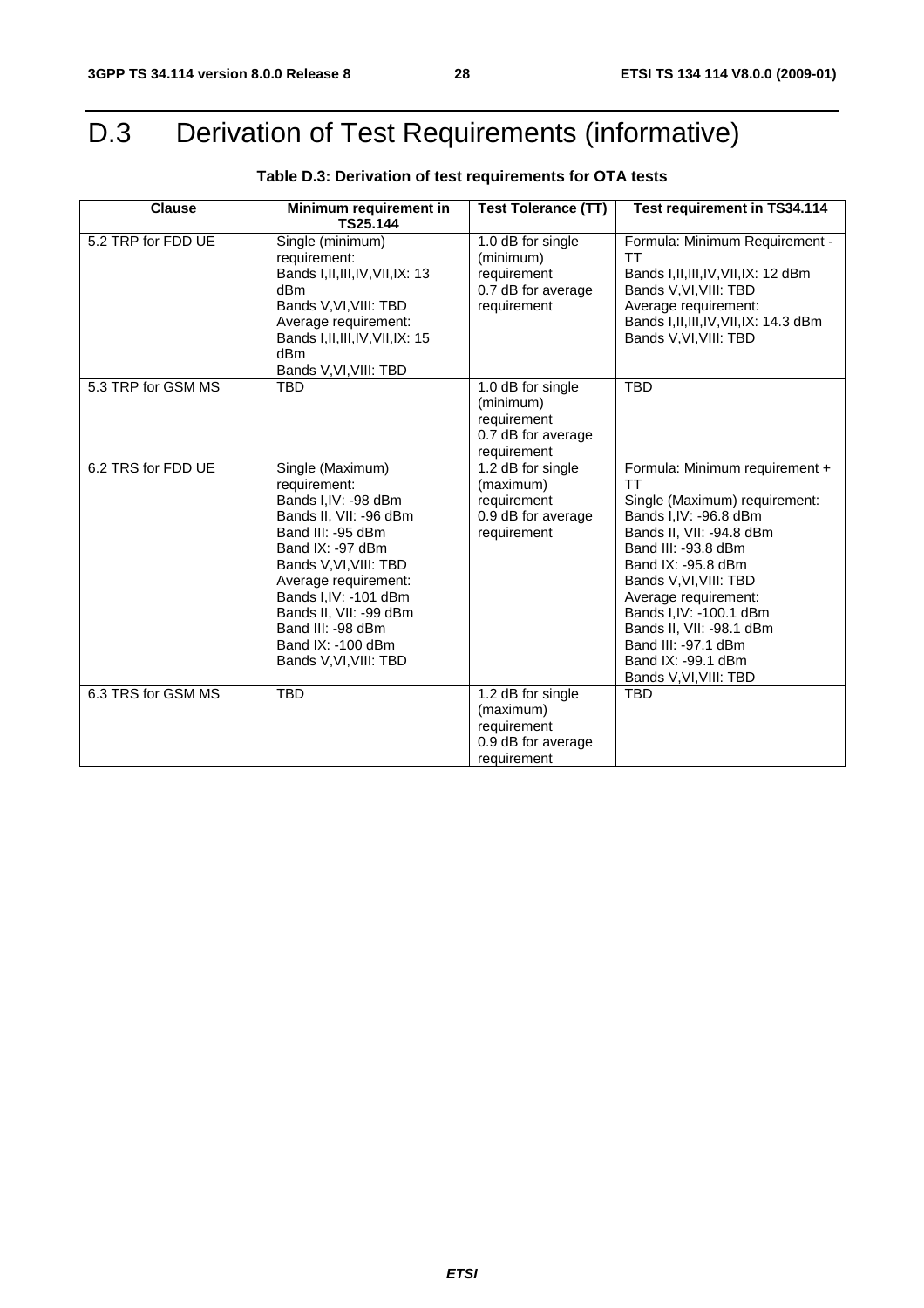## Annex E (normative): Estimation of Measurement Uncertainty

Individual uncertainty contributions in the TRP and TRS measurements are discussed and evaluated in this Appendix. A technique for calculating the total measurement uncertainty is also presented. More detailed discussion on the uncertainty contributions can be found from [4].

The TRP/TRS measurement procedure can be considered to include two stages. In Stage 1 the actual measurement of the 3-D pattern of the Device Under Test (DUT) is performed. In Stage 2 the calibration of the absolute level of the DUT measurement results is performed by means of using a calibration antenna whose absolute gain/radiation efficiency is known at the frequencies of interest. The uncertainty contributions related to TRP are listed in Table E.1 and the contributions related to TRS are in Table A.2. The uncertainty contributions are analyzed in the following paragraphs.

The calculation of the uncertainty contribution is based on the ISO Guide to the expression of uncertainty in measurement. Each individual uncertainty is expressed by its Standard Deviation (termed here as 'standard uncertainty') and represented by symbol U. The uncertainty contributions can be classified to two categories: Type-A uncertainties, which are statistically determined e.g. by repeated measurements, and Type-B uncertainties, which are derived from existing data e.g. data sheets. Several individual uncertainties are common in Stage 1 and Stage 2 and therefore cancel.

The procedure of forming the uncertainty budget in TRP measurement is:

- 1) Compile lists of individual uncertainty contributions for TRP measurement both in Stage 1 and Stage 2.
- 2) Determine the standard uncertainty of each contribution by
	- a) Determining the distribution of the uncertainty (Gaussian, U-shaped, rectangular, etc.)
	- b) Determining the maximum value of each uncertainty (unless the distributions is Gaussian)
	- c) Calculating the standard uncertainty by dividing the uncertainty by  $\sqrt{2}$  if the distribution is U-shaped, and by  $\sqrt{3}$  if the distribution is rectangular.
- 3) Convert the units into decibel, if necessary.
- 4) Combine all the standard uncertainties by the Root of the Sum of the Squares (RSS) method.
- 5) Combine the total uncertainties in Stage 1 and Stage 2 also by the RSS method:  $u_c = \sqrt{u_{c,DUT\ measurement}^2 + u_{c,calibration\ measurement}^2}$
- 6) Multiply the result by an expansion factor of 1.96 to derive expanded uncertainty at 95% confidence level: 1.96  $*$   $u_c$

Example uncertainty budgets are presented in Tables E.5 and E.6.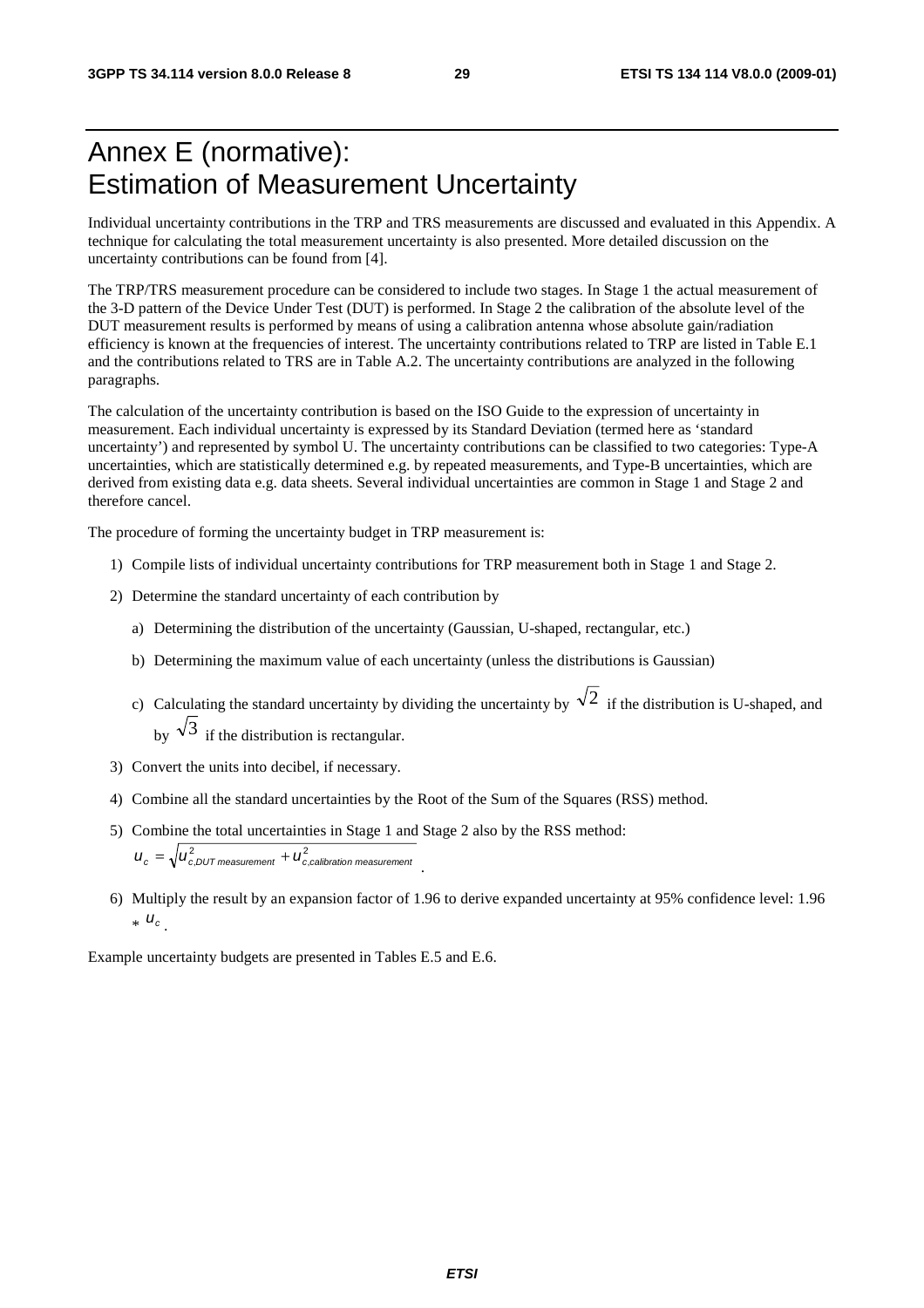| Description of uncertainty contribution                                                                                                                                                                                                 | <b>Details in</b><br>paragraph |
|-----------------------------------------------------------------------------------------------------------------------------------------------------------------------------------------------------------------------------------------|--------------------------------|
| Stage 1, DUT measurement                                                                                                                                                                                                                |                                |
| 1) Mismatch of receiver chain (i.e. between probe antenna and measurement<br>receiver)                                                                                                                                                  | $E.1-E.2$                      |
| 2) Insertion loss of receiver chain                                                                                                                                                                                                     | $E.3-E.5$                      |
| 3)<br>Influence of the probe antenna cable                                                                                                                                                                                              | E.6                            |
| Uncertainty of the absolute antenna gain of the probe antenna<br>4)                                                                                                                                                                     | E.7                            |
| Measurement Receiver: uncertainty of the absolute level<br>5)                                                                                                                                                                           | E.8                            |
| 6) Measurement distance:<br>a) offset of DUT phase center from axis(es) of rotation<br>b) mutual coupling between the DUT and the probe antenna<br>c) phase curvature across the DUT                                                    | E.9                            |
| 7) Quality of quiet zone                                                                                                                                                                                                                | E.10                           |
| 8) DUT Tx-power drift                                                                                                                                                                                                                   | E.11                           |
| 9) Uncertainty related to the use of the SAM phantom:<br>a) uncertainty from using different types of SAM phantom<br>b) simulated tissue liquid uncertainty<br>c) effect of the DUT holder                                              | E.12                           |
| 10) Coarse sampling grid                                                                                                                                                                                                                | E.13                           |
| 11) Random uncertainty (repeatability, including positioning uncertainty of the DUT<br>against the SAM phantom)                                                                                                                         | E.14                           |
| Stage 2, Calibration measurement, network analyzer method, figure 7.5                                                                                                                                                                   |                                |
| 12) Uncertainty of network analyzer                                                                                                                                                                                                     | E.15                           |
| 13) Mismatch of receiver chain                                                                                                                                                                                                          | $E.1-E.2$                      |
| 14) Insertion loss of receiver chain                                                                                                                                                                                                    | $E.3-E.5$                      |
| 15) Mismatch in the connection of calibration antenna                                                                                                                                                                                   | E.1                            |
| 16) Influence of the calibration antenna feed cable                                                                                                                                                                                     | E.6                            |
| 17) Influence of the probe antenna cable                                                                                                                                                                                                | E.6                            |
| 18) Uncertainty of the absolute gain of the probe antenna                                                                                                                                                                               | E.7                            |
| 19) Uncertainty of the absolute gain/ radiation efficiency of the calibration antenna                                                                                                                                                   | E.16                           |
| 20) Measurement distance:<br>a) Offset of calibration antenna's phase center from axis(es) of rotation<br>b) Mutual coupling between the calibration antenna and the probe antenna<br>c) Phase curvature across the calibration antenna | E.9                            |
| 21) Quality of quiet zone                                                                                                                                                                                                               | E.10                           |

#### **Table E.1 Uncertainty contributions in TRP measurement.**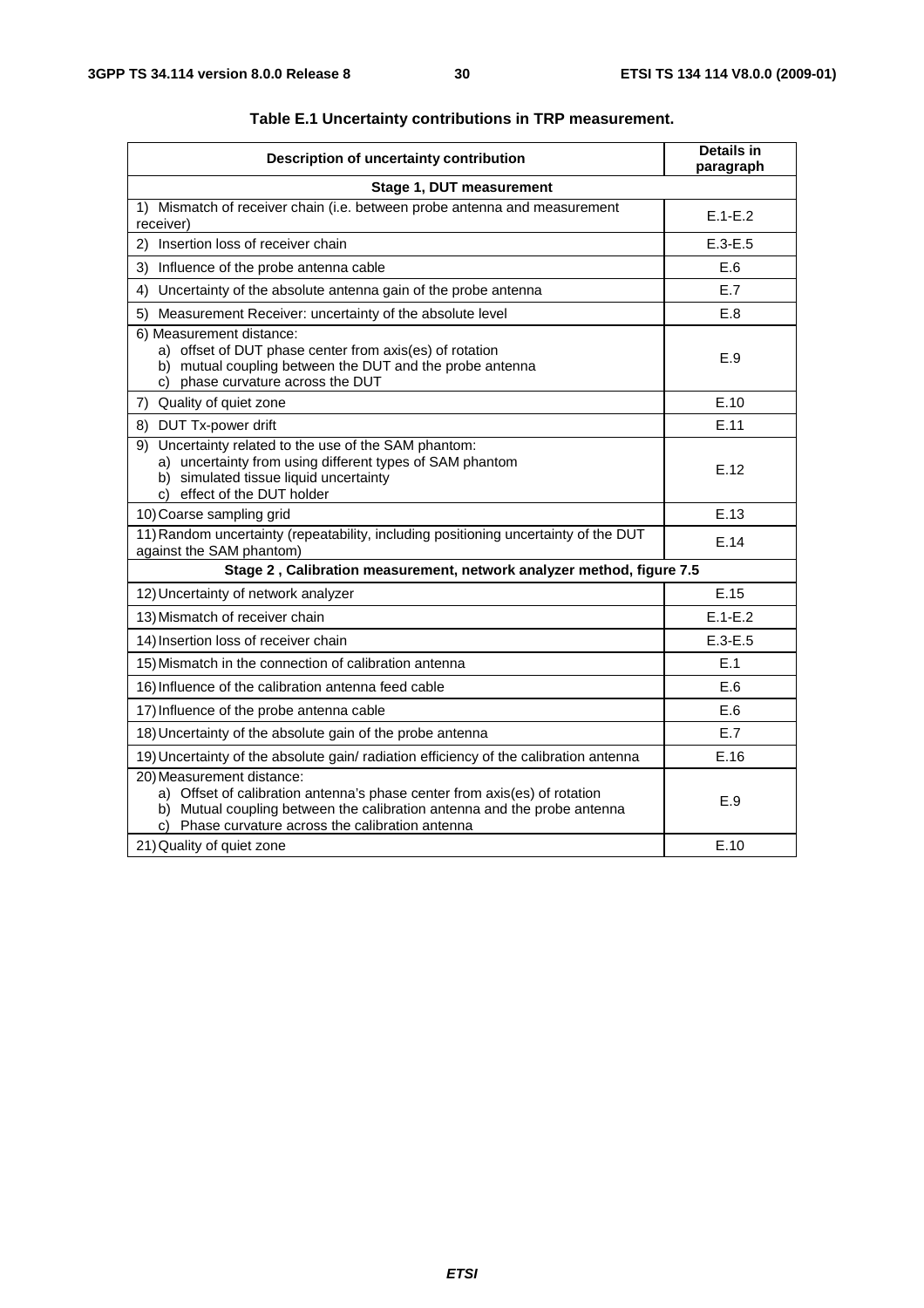| Description of uncertainty contribution                                                                                                                                                                                                 | Details in<br>paragraph |
|-----------------------------------------------------------------------------------------------------------------------------------------------------------------------------------------------------------------------------------------|-------------------------|
| Stage 1, DUT measurement                                                                                                                                                                                                                |                         |
| 1) Mismatch of transmitter chain (i.e. between probe antenna and base station<br>simulator)                                                                                                                                             | $E.1-E.2$               |
| Insertion loss of transmitter chain<br>2)                                                                                                                                                                                               | $E.3-E.5$               |
| 3)<br>Influence of the probe antenna cable                                                                                                                                                                                              | E.6                     |
| 4)<br>Uncertainty of the absolute antenna gain of the probe antenna                                                                                                                                                                     | E.7                     |
| 5)<br>Base station simulator: uncertainty of the absolute output level                                                                                                                                                                  | E.17                    |
| 6)<br>BER measurement: output level step resolution                                                                                                                                                                                     | E.18                    |
| Statistical uncertainty of BER measurement<br>7)                                                                                                                                                                                        | E.19                    |
| 8) BER data rate normalization                                                                                                                                                                                                          | E.20                    |
| 9) Measurement distance:<br>a) offset of DUT phase center from axis(es) of rotation<br>b) mutual coupling between the DUT and the probe antenna<br>c) phase curvature across the DUT                                                    | E.9                     |
| 10) Quality of quiet zone                                                                                                                                                                                                               | E.10                    |
| 11) DUT sensitivity drift                                                                                                                                                                                                               | E.21                    |
| 12) Uncertainty related to the use of the SAM phantom:<br>a) uncertainty from using different types of SAM phantom<br>b) simulated tissue liquid uncertainty<br>c) effect of the DUT holder                                             | E.12                    |
| 13) Coarse sampling grid                                                                                                                                                                                                                | E.13                    |
| 14) Random uncertainty (repeatability)<br>- positioning uncertainty of the DUT against the SAM                                                                                                                                          | E.14                    |
| Stage 2, Calibration measurement, network analyzer method, figure 7.5                                                                                                                                                                   |                         |
| 15) Uncertainty of network analyzer                                                                                                                                                                                                     | E.15                    |
| 16) Mismatch in the connection of transmitter chain (i.e. between probe<br>antenna and NA)                                                                                                                                              | $E.1-E.2$               |
| 17) Insertion loss of transmitter chain                                                                                                                                                                                                 | $E.3-E.5$               |
| 18) Mismatch in the connection of calibration antenna                                                                                                                                                                                   | E.1                     |
| 19) Influence of the calibration antenna feed cable                                                                                                                                                                                     | E.6                     |
| 20) Influence of the probe antenna cable                                                                                                                                                                                                | E.6                     |
| 21) Uncertainty of the absolute gain of the probe antenna                                                                                                                                                                               | E.7                     |
| 22) Uncertainty of the absolute gain/radiation efficiency of the calibration<br>antenna                                                                                                                                                 | E.16                    |
| 23) Measurement distance:<br>a) Offset of calibration antenna's phase center from axis(es) of rotation<br>b) Mutual coupling between the calibration antenna and the probe antenna<br>c) Phase curvature across the calibration antenna | E.9                     |
| 24) Quality of quiet zone                                                                                                                                                                                                               | E.10                    |

#### **Table E.2 Uncertainty contributions in TRS measurement.**

If a network analyzer is not available for calibration measurement and a spectrum analyzer or a power meter is used, Stage 2 errors in Tables 1 and 2 shall be replaced by Table 3.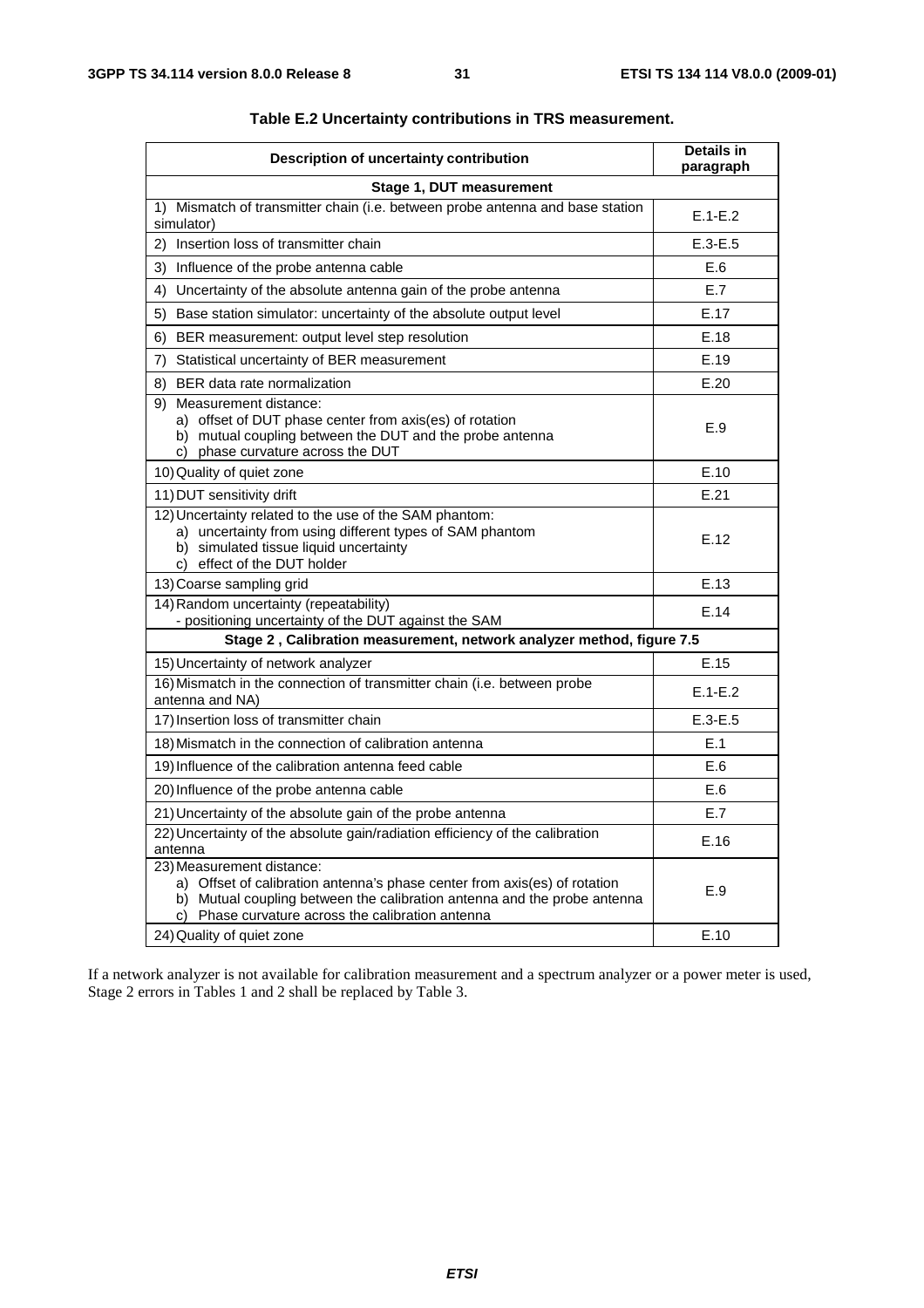| Description of uncertainty contribution                                                                                                                                                                                                    | <b>Details in</b><br>paragraph |  |  |  |  |  |
|--------------------------------------------------------------------------------------------------------------------------------------------------------------------------------------------------------------------------------------------|--------------------------------|--|--|--|--|--|
| Stage 2, calibration measurement, spectrum analyser method, figure 7.4                                                                                                                                                                     |                                |  |  |  |  |  |
| 1) Cable loss measurement uncertainty                                                                                                                                                                                                      | E.22                           |  |  |  |  |  |
| 2) Uncertainty from impedance mismatch between the signal generator and<br>the calibration antenna                                                                                                                                         | E.1                            |  |  |  |  |  |
| Impedance mismatch uncertainty between the measurement receiver and<br>3)<br>the probe antenna                                                                                                                                             | E.1                            |  |  |  |  |  |
| Signal generator: uncertainty of the absolute output level<br>4)                                                                                                                                                                           | E.23                           |  |  |  |  |  |
| Signal generator: output level stability<br>5)                                                                                                                                                                                             | E.24                           |  |  |  |  |  |
| Influence of the calibration antenna feed cable<br>6)                                                                                                                                                                                      | E.6                            |  |  |  |  |  |
| 7)<br>Influence of the probe antenna cable                                                                                                                                                                                                 | E.6                            |  |  |  |  |  |
| Insertion loss of the calibration antenna feed cable<br>8)                                                                                                                                                                                 | E.25                           |  |  |  |  |  |
| Insertion loss of the probe antenna cable<br>9)                                                                                                                                                                                            | E.3                            |  |  |  |  |  |
| 10) Mismatch uncertainty: between signal generator and calibration antenna (if<br>antenna attenuator is used)                                                                                                                              | E.1                            |  |  |  |  |  |
| 11) Mismatch uncertainty: between measurement receiver and probe antenna<br>(if antenna attenuator is used)                                                                                                                                | E.1                            |  |  |  |  |  |
| 12) Insertion loss of the calibration antenna attenuator (if used)                                                                                                                                                                         | E.26                           |  |  |  |  |  |
| 13) Insertion loss of the probe antenna attenuator (if used)                                                                                                                                                                               | E.4                            |  |  |  |  |  |
| 14) Uncertainty of the absolute level of the measurement receiver                                                                                                                                                                          | E.8                            |  |  |  |  |  |
| 15) Uncertainty of the absolute gain of the probe antenna                                                                                                                                                                                  | E.7                            |  |  |  |  |  |
| 16) Uncertainty of the absolute gain of the calibration antenna                                                                                                                                                                            | E.16                           |  |  |  |  |  |
| 18) Measurement distance:<br>Offset of calibration antenna's phase center from axis(es) of rotation<br>a)<br>b) Mutual coupling between the calibration antenna and the probe antenna<br>c) Phase curvature across the calibration antenna | E.9                            |  |  |  |  |  |
| 17) Quality of quiet zone                                                                                                                                                                                                                  | E.10                           |  |  |  |  |  |

|  |  | Table E.3: Uncertainty contributions in Stage 2 (calibration measurement, spectrum analyzer method) |  |  |  |  |  |  |
|--|--|-----------------------------------------------------------------------------------------------------|--|--|--|--|--|--|
|--|--|-----------------------------------------------------------------------------------------------------|--|--|--|--|--|--|

## E.1 Mismatch uncertainty between measurement receiver and the probe antenna

If the same chain configuration (including the measurement receiver; the probe antenna and other elements) is used in both stages, the uncertainty is considered systematic and constant  $\rightarrow 0.00$ dB value.

If it is not the case, this uncertainty contribution has to be taken into account and should be measured or determined by the method described in [1].

## E.3 Insertion loss of the probe antenna cable

If the probe antenna cable does not move between the calibration and the DUT measurement stage, the uncertainty due to the insertion loss of the cable is assumed to be systematic. Moreover, this uncertainty is common and constant in both stages and that is why this leads to 0.00dB value.

If a different cable is used in the calibration measurement and in the DUT measurement, and the difference of the insertion loss is used in the calculations, then the overall combined standard uncertainty of the insertion loss measurement should be used in the uncertainty budget. The distribution of this uncertainty is assumed to be rectangular, in which case the standard uncertainty can be calculated as the maximum value/ $\sqrt{3}$ .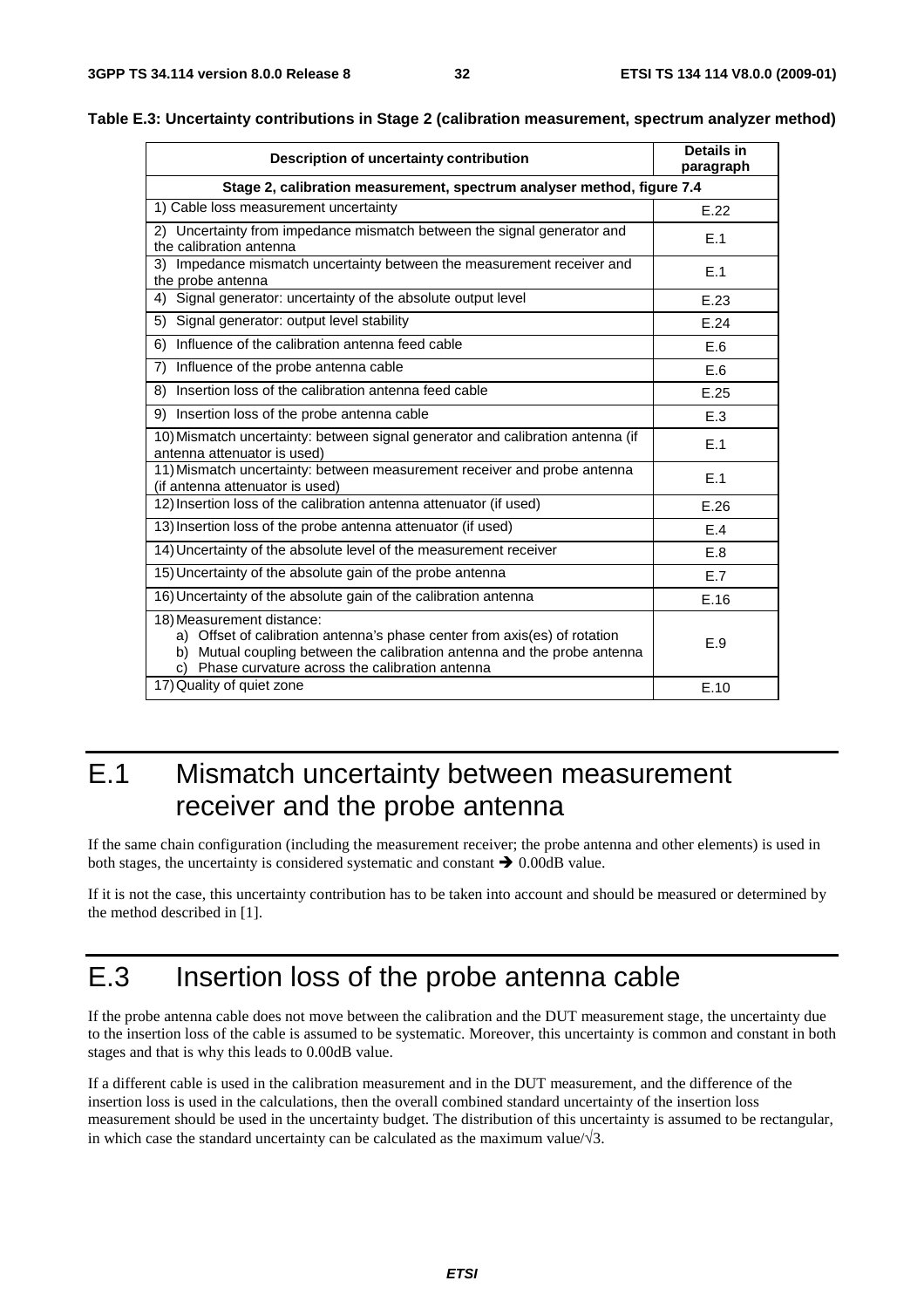## E.4 Insertion loss of the probe antenna attenuator (if used)

See Insertion loss of the probe antenna cable

If the probe antenna attenuator is used in both stages, the uncertainty is considered systematic and constant  $\rightarrow 0.00$ dB value.

## E.5 Insertion loss of the RF relays (if used)

See Insertion loss of the probe antenna cable.

If the RF relay is used in both stages, the uncertainty is considered systematic and constant  $\rightarrow 0.00$ dB value.

## E.6 Influence of the antenna cable

### E.6.1 Probe antenna cable

If the probe antenna is directional (i.e. peak gain >+5dBi e.g. horn, LPDA, etc.) and the same probe antenna cable configuration is used for both stages, the uncertainty is considered systematic and constant  $\rightarrow 0.00$ dB value.

In other cases a technical study should be done.

An ETSI technical report [4] gives a discussion on the results obtained by testing a vertically polarized biconical antenna over a ground plane with differing RF cable configurations.

### E.6.2 Calibration antenna cable

If an efficiency calibration is performed, influence of the calibration antenna feed cable can be assumed to be negligible, due to data averaging.

In the case of gain calibration, the influence of the calibration antenna feed cable shall be assessed by measurements. A gain calibration measurement is repeated with a reasonably differing routing of the feed cable. Largest difference between the results is entered to the uncertainty budget with a rectangular distribution.

### E.7 Absolute gain of the probe antenna

The uncertainty appears in the both stages and it is thus considered systematic and constant  $\rightarrow 0.00$ dB value.

## E.8 Measurement Receiver: uncertainty of absolute level

The receiving device is used to measure the received signal level in TRP tests either as an absolute level or as a relative level. Receiving device used is typically a Base Station Simulator (BSS), spectrum analyzer (SA), or power meter (PM). Generally there occurs an uncertainty contribution from limited absolute level accuracy and non-linearity.

### E.9 Measurement distance

The uncertainty contribution from a finite measurement distance is estimated in three parts.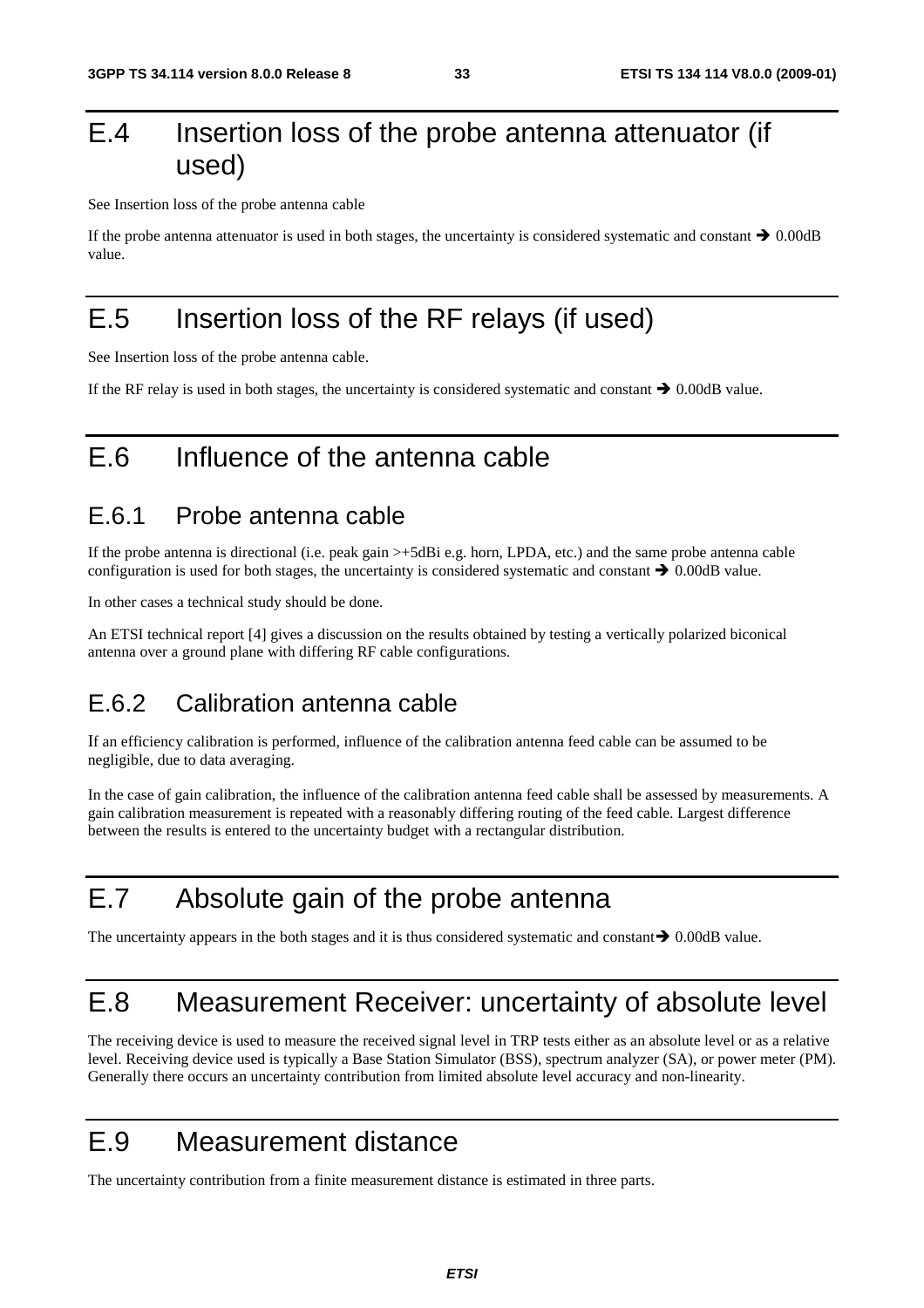## E.9.1 Offset of DUT phase centre from axis(es) of rotation

In all the measurements defined in this test procedure the DUT and phantom combination is rotated about the ear reference point of SAM phantom, which is also assumed to be the location of the phase center in both angular directions of the measurements.

For some turntables this may be practically impossible in which case a measurement uncertainty contribution can arise because the phase center will rotate on a non-zero radius about the center of rotation, thereby giving a variable measurement distance. Data averaging process may lead to a partial self-cancel of this uncertainty.

The following formula is used to estimate this uncertainty contribution in stage 1:

 $U_{\text{phase}}$  center\_limits  $(dB) = 10 \log(d \pm \Delta d)^2 + 10 \log(d)^2$ 

If a gain calibration is performed in Stage 2, the uncertainty contribution of calibration antenna's displacement is estimated with the previous formula. Misalignment can be estimated with following formula,

$$
U_{misalignment} (dB) = 20 log(cos \theta) ,
$$

where  $\theta$  is the misalignment angle between the calibration antenna and the probe antenna. The contribution shall be added to displacement error:

$$
U_{cal} (dB) = \sqrt{U_{phase\_center\_}^{2} + U_{misalignment}^{2}}
$$

For an efficiency calibration with an omnidirectional calibration antenna, the  $U_{\text{cal}}$  is calculated similary as for gain calibration but the uncertainty may be divided by factor 2. This is due to correcting impact of data averaging in this type of calibration.

### E.9.2 Mutual coupling

In measurement of radio performances of UMTS mobile phones in speech mode, the mutual coupling uncertainty for this frequency band is a 0.00dB value (see annex A-2 in [5]).

The 0.00dB value can be extended for the GSM; DCS and PCS band frequencies.

### E.9.3 Phase curvature

This uncertainty originates from the finite far-field measurement distance, which causes phase curvature across the DUT. If the measurement distance is  $> 10\lambda$ , this error is assumed to be negligible. At 2 GHz  $\lambda$  is 0.15 m, thus 10 $\lambda$  is 1.5 m.

### E.10 Quality of quiet zone

The uncertainty contribution of the reflectivity level of the anechoic chamber is determined from the average standard deviation of the electric field in the quiet zone. By repeating a free space VSWR measurement in 15-degree grid in elevation and azimuth, 264 standard deviation values in both polarizations are determined. From these values average standard deviation of electric field in the quiet zone can be calculated from the equation:

$$
\frac{\pi}{S_{freq}} = \frac{\frac{\pi}{2NM} \sum_{n=1}^{N} \sum_{m=1}^{M} s_{n,m,hor} \sin(\theta_n) + \frac{\pi}{2NM} \sum_{n=1}^{N} \sum_{m=1}^{M} s_{n,m,ver} \sin(\theta_n)}{2}
$$

where

*N* is number of angular intervals in elevation,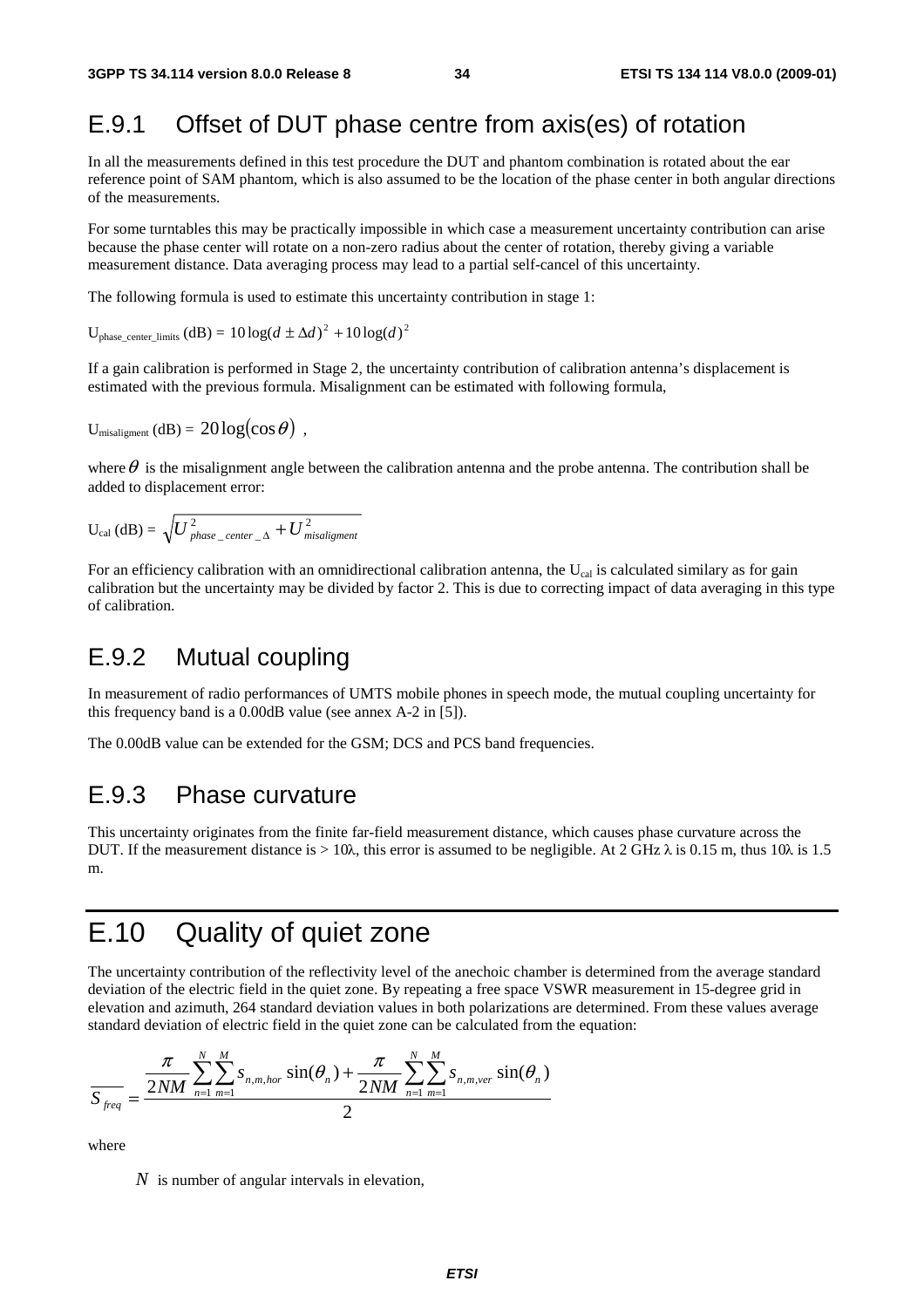- *M* is number of angular intervals in azimuth and
- $\theta_n$  is elevation of single measurement  $S_{n,m,pol}$ .

If an efficiency calibration with omnidirectional calibration antenna is performed, the effect of reflectivity level decreases in Stage 2 and *S freq* may be divided by factor 2. This is due to correcting impact of data averaging in this type of calibration. Efficiency calibration done with sampling step  $\leq 30^{\circ}$ , can be considered to have at least four independent samples. *S freq* may be divided by factor 2 also in stage 1 for the same reason.

It's likely that asymmetry of the field probe will have a very small impact on this measurement uncertainty contributor, however, an upper bound to probe symmetry should be considered.

## E.11 Tx-power drift of DUT

A single point power reference measurement in the beginning and at the end of the measurement procedure is recommended to monitor the power drift of the DUT. Based on TX-power drift measurements for typical 3G UE the determination of this contribution is performed by measuring the Tx-power drift and the value shall be included in the uncertainty budget.

In order to minimize Tx-power drift error it's recommended to interleave sensitivity and power measurement of multiple channels. This spreads the measurements over a longer period, which helps to average the drift of the TXpower.

## E.12 Uncertainty related to the use of SAM phantom

### E.12.1 Uncertainty from using different types of SAM phantom

This uncertainty contribution originates from the fact that different laboratories may use the two different versions of SAM head: the SAM head phantom or the SAM phantom including the head and the shoulders. The standard SAM head is the specified phantom. However, the use of the other type of SAM is also allowed with the requirement that the resulting uncertainty contribution is taken into account in the uncertainty budget.

### E.12.2 Simulated tissue liquid uncertainty

This uncertainty will occur, if the laboratory uses a liquid which has dielectric parameters deviating from the target parameters given in chapter Annex A. The relative dielectric constant  $(\varepsilon_r)$  and conductivity ( $\sigma$ ) of used material shall be maintained within  $\pm 25\%$  of target properties listed in Annex A. To convert electrical parameters of the tissue stimulant  $\varepsilon_r$  and  $\sigma$  to uncertainty values following equation shall be used:

$$
U_{electrical} = 0.5 dB \frac{\sqrt{\left(\frac{\varepsilon_r - \varepsilon_{r\_target}}{\varepsilon_{r\_target}}\right)^2 + \left(\frac{\sigma_r - \sigma_{r\_target}}{\sigma_{r\_target}}\right)^2}}{\sqrt{25\%^2 + 25\%^2}}
$$

### E.12.3 Device Holder

This uncertainty contribution originates from interaction of the Device Holder (the supporting structure of low-loss dielectric material that is used to hold the handset under-test in the desired position during measurement, as defined in the IEEE 1528) and the DUT. The Device Holder Uncertainty contribution depends on the different laboratories implementation and on the shape and manufacturing material. The Device Holder has an influence that varies with the relative position with respect to the DUT Antenna. Due to this the Device Holder should be designed to have maximum distance between Device Holder and DUT Antenna. The fixed value 0.2 dB is used to estimate the impact of device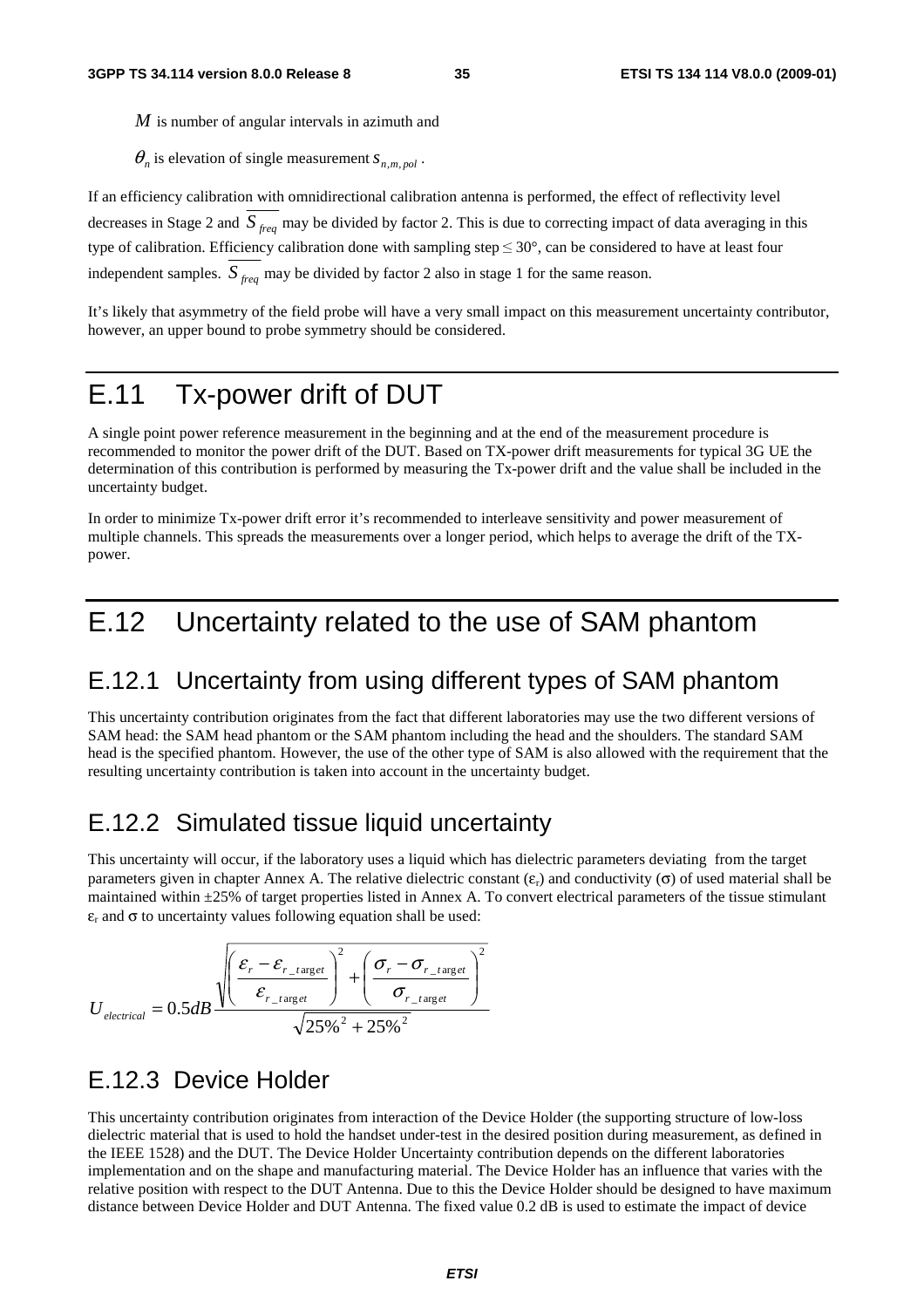holder in uncertainty calculation. The determination of this contribution is performed by measuring the TRP and TRS with and without the holder.

## E.13 Coarse sampling grid

Degreasing of sampling density to finite amount of samples affects the measurement uncertainty by two different errors. First is due to inadequate number of samples and second is a systematic discrimination approximation error in TRP and TRS equations.

The offset of systematic approximation error can be expressed by using formula

$$
Offset = 10 \cdot \log 10 \left( \frac{\pi}{2N} \sum_{n=1}^{N} \sin(\theta_n) \right).
$$

where

*N* is number of angular intervals in elevation,

#### $\theta_n$  is elevation.



#### **Sampling Grid Error**



The 10° or 15° sampling grid used in TRP measurements has been shown to introduce only very small differences as compared to the results obtained with denser grids, so with that sampling grid the uncertainty contribution can assumed negligible.

When using sample step size of  $15^{\circ}$  - 30°, standard uncertainty of 0.15dB can be assumed to cover errors.

### E.14 Random uncertainty

The random uncertainty characterizes the undefined and miscellaneous effects which cannot be forecasted. One can estimate this type of uncertainty with a repeatability test by making a series of repeated measurement with a reference DUT without changing anything in the measurement set-up.

To estimate this uncertainty, it is suggested to perform at least five evaluations of TRP/TRS for the cheek right position whereby the device shall be dismounted and newly positioned with a fully charged battery before each tests. This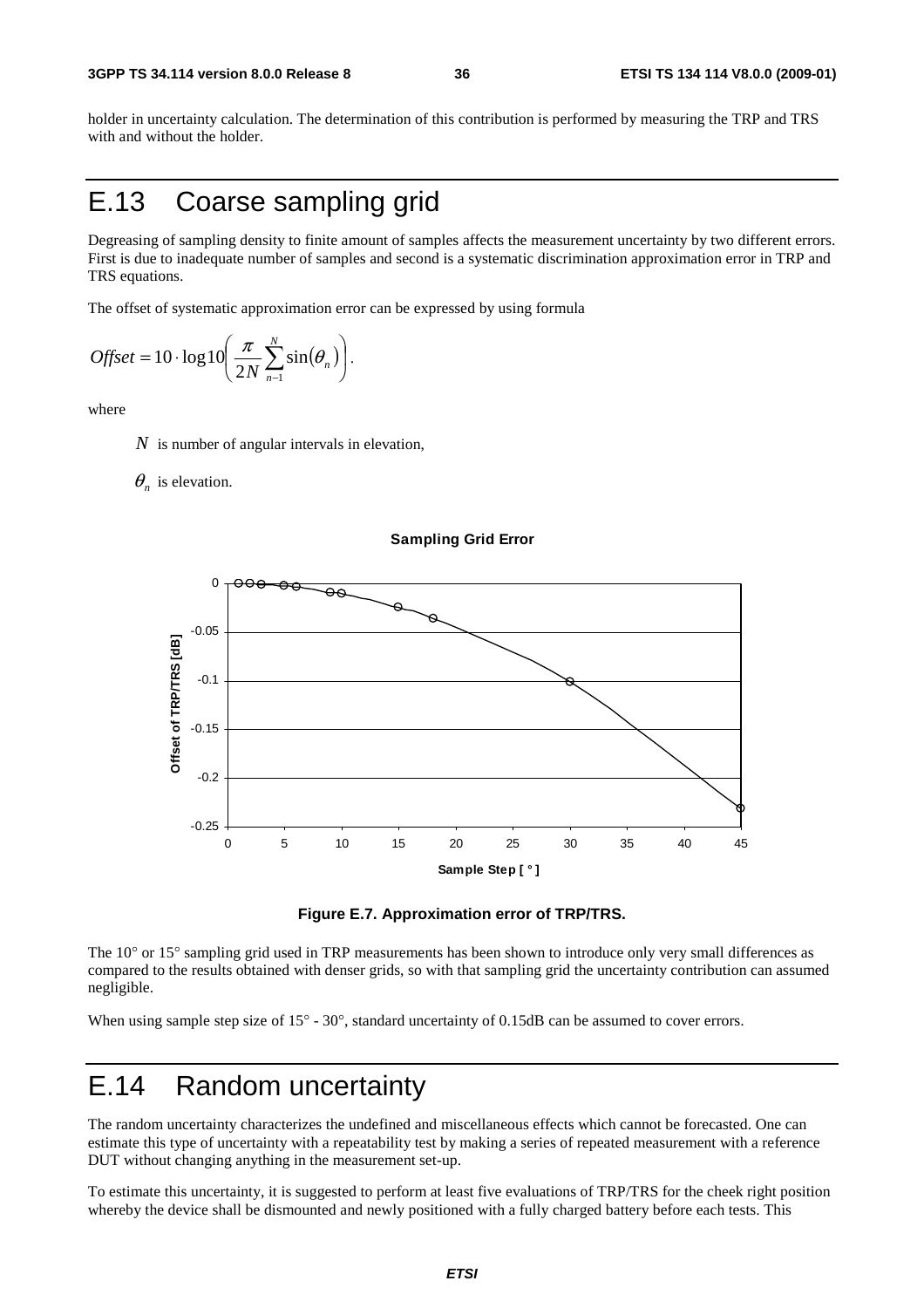measurement set has to be carried out in mid channel of each frequency band, for at least three phones with different type of mechanical design. The values have to be normalized by the mean for each measurement set. As a result the uncertainty contribution entered to uncertainty budget is the difference between the maximum and minimum normalized value.

## E.15 Uncertainty of network analyzer

This uncertainty includes the all uncertainties involved in the S21 measurement with a network analyzer, and will be calculated from the manufacturer's data in logs with a rectangular distribution, unless otherwise informed, (see clause 5.1.2 in [6]).

## E.16 Uncertainty of the gain/efficiency of the calibration antenna

The calibration antenna only appears in Stage 2. Therefore, the gain/efficiency uncertainty has to be taken into account.

This uncertainty will be calculated from the manufacturer's data in logs with a rectangular distribution, unless otherwise informed (see clause 5.1.2 in [6]).

If the manufacturer's data do not give the information, the value has to be checked, see annex A-12 in [5]

## E.17 Base station simulator: uncertainty of the absolute level

The transmitter device (typically a BS Simulator) is used to drive a signal to the horn antenna in sensitivity tests either as an absolute level or as a relative level. Receiving device used is typically a UE/MS. Generally there occurs uncertainty contribution from limited absolute level accuracy and non-linearity of the BS Simulator.

For practical reasons, the calibration measurement (Stage 2) should be only performed with the probe antenna as a receiver. Hence, the uncertainty on the absolute level of the transmitter device cannot be assumed as systematic. This uncertainty should be calculated from the manufacturer's data in logs with a rectangular distribution, unless otherwise informed (see clause 5.1.2 in [6]). Furthermore, the uncertainty of the non-linearity of the device is included in the absolute level uncertainty.

## E.18 BER measurement: output level step resolution

When output power of the BS simulator is swept to reach the BER target, used power step resolution creates this uncertainty. Output power step used in the BER measurement is divided by factor 2 to obtain the uncertainty with rectangular distribution.

## E.19 Statistical uncertainty of the BER measurement

To study statistical uncertainty of BER measurement, see ETSI document TR 100 028-1, section 6.6 [4].

For a full TRS measurement with a regular sampling grid, the statistical uncertainty can be approximated by using the following formula:

$$
U_{\text{fullTRS}} = \frac{U_{\text{SingleTRS}}}{\sqrt{N/4}}\,,
$$

Where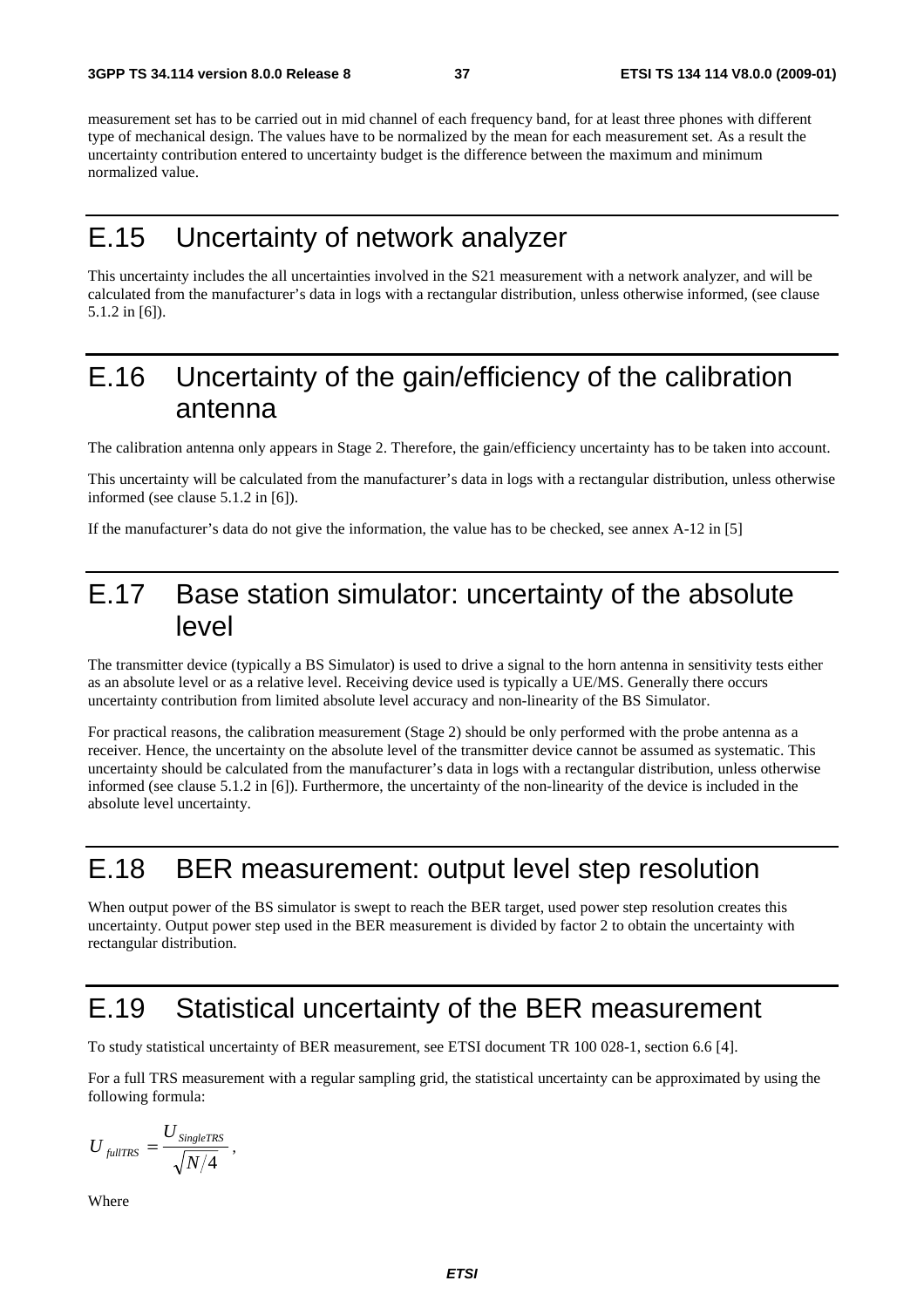$U_{SinelcTRS}$  is the statistical uncertainty of single measurement,

*N* is the number of measurements.

### E.19.1 WCDMA

For a BER target of  $1\% \pm 0.2\%$  using 20000 bits, uncertainty of 0.19 dB for a single measurement can be used. Using a BER target of 10%±2% with 20000 tested bits will lead to uncertainty of 0.46dB for a single measurement. If non standard settings are used to determine EIS the statistical error of the measurement should be estimated according to ETSI document TR 100 028-1.

### E.19.2 GSM

For a BER target of 2.44% $\pm$ 0.1% using 10000 bits, uncertainty of 0.13 dB for a single measurement can be used. If non standard settings are used to determine EIS the statistical error of the measurement should be estimated according to ETSI document TR 100 028-1.

## E.20 BER normalization uncertainty

This uncertainty occurs only when non standard settings are used to speed up TRS measurement. It can be calculated using following formula:

$$
U_{norm} = \frac{\sqrt{\left(\frac{U_{SingleTRSref}}{2}\right)^2 + \left(\frac{U_{SingleTRSfast}}{2}\right)^2}}{\sqrt{N_{ref}}},
$$

Where

 $U_{SingleT R S ref}$  is the statistical uncertainty of the used reference measurement,

 $U_{\text{SineleTRSfast}}$  is the statistical uncertainty of the non standard measurement,

 $N_{ref}$  Is the number of measured reference points.

## E.21 DUT sensitivity drift

Due to statistical uncertainty of BER measurement, drift in the TRS can not be monitored similary to TRP. An uncertainty value of 0.2dB can be used, or the TRS drift should be measured, with a setup corresponding to the actual TRS measurement.

### E.22 Cable loss measurement uncertainty

Before performing the calibration, cable losses have to be measured. This measurement includes a standard uncertainty, which is composed of the mismatch, and the insertion loss uncertainties. In the calibration measurement, the transmitter part is composed with the calibration antenna, cables, and signal generator. The receiver part is composed with the probe antenna, cables, and measurement device.

The cable loss of transmitter and receiver parts should be measured separately. By this way, the cable losses will be compliant with the cable routing of the calibration stage. On the opposite, if the cable losses were measured together at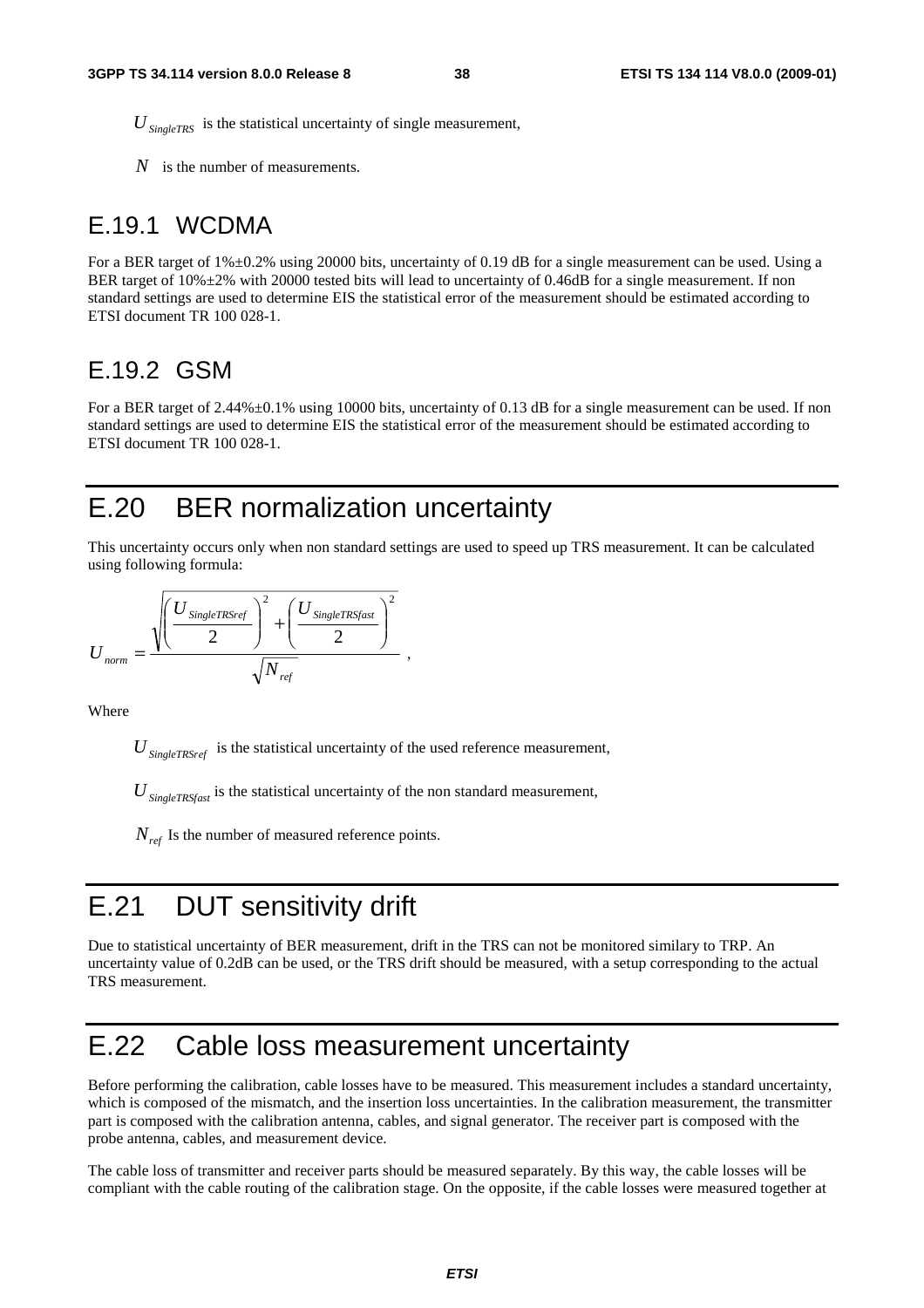the same time, the measured values would include errors from miscellaneous mismatch contributions, which do not appear in the cable routing of the calibration stage.

The cable loss measurement uncertainty is the result of the RSS of the uncertainty contributions listed in Table E.4.

|  |  | Table E.4. Uncertainty contributions in the cable loss measurement. |
|--|--|---------------------------------------------------------------------|
|--|--|---------------------------------------------------------------------|

| Description of uncertainty contribution              | <b>Standard Uncertainty (dB)</b> |
|------------------------------------------------------|----------------------------------|
| Mismatch uncertainty of cable(s) receiver part       |                                  |
| Insertion loss of the cable(s) receiver part         |                                  |
| Measurement device: absolute level uncertainty       |                                  |
| Measurement device: linearity                        |                                  |
| Mismatch uncertainty of cable(s) transmitter part    |                                  |
| Insertion loss of the cable(s) transmitter part      |                                  |
| Signal generator: absolute output level uncertainty  |                                  |
| Signal generator: output level stability uncertainty |                                  |
| Cable loss measurement uncertainty (RSS)             |                                  |

## E.23 Signal generator: uncertainty of the absolute output level

The signal generator is only used at this stage. It substitutes the DUT by feeding the calibration antenna with a known power level. The use of this signal generator introduces an uncertainty on the absolute output level.

This uncertainty will be calculated from the manufacturer's data in logs with a rectangular distribution (see clause 5.1.2 in [6]).

## E.24 Signal generator: output level stability

The uncertainty on the output level stability has to be taken into account only when the uncertainty of the absolute level is not considered.

This uncertainty will be calculated from the manufacturer's data in logs with a rectangular distribution (see clause 5.1.2 in [6]).

## E.25 Insertion loss: Calibration antenna feed cable

The feed cable of the calibration antenna only appears in Stage 2. As a result, this uncertainty has to be taken into account.

This uncertainty will be measured or calculated from the manufacturer's data in logs with a rectangular distribution (see clause 5.1.2 in [6]).

## E.26 Insertion loss: Calibration antenna attenuator (if used)

If a calibration antenna attenuator is used, it only appears in Stage 2. As a result, this uncertainty has to be taken into account.

This uncertainty will be calculated from the manufacturer's data in logs with a rectangular distribution (see clause 5.1.2 in [6]).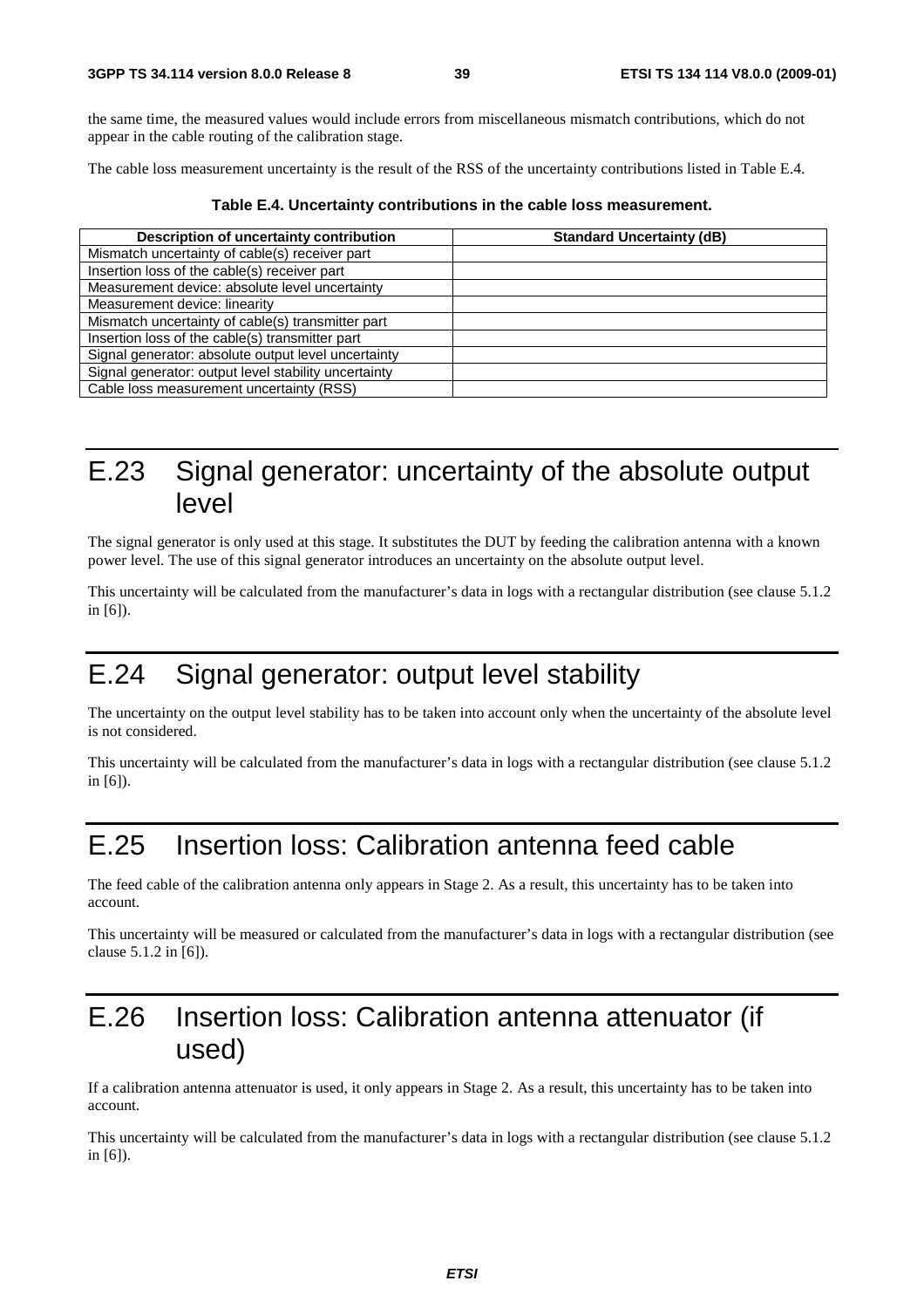## E.27 Examples of uncertainty budget calculations for TRP(Informative)

#### **Uncertainty Source Comment Letter and** *Meteor LIDI* **Value [dB] Prob**   $\begin{array}{c|c} \n\text{P} & \text{D} \\
\text{D} & \text{D} \\
\end{array}$  **Div**  $\begin{array}{c|c} \n\text{ci} \\
\end{array}$ **Standard Uncertainty [dB] STAGE 1 (DUT measurement)**  1) Mismatch of receiver chain <u>F<sub>rower meter</u> <0.05</u></sub> Probe antenna connection <0.16 0.05 U  $\sqrt{2}$  1 0.04<br>
Systematic with Stage 2 (=> 0 R  $\sqrt{3}$  1 0 2) Insertion loss of receiver chain Systematic with Stage 2 (=> cancels)  $\begin{bmatrix} 0 & 0 \\ 0 & 0 \end{bmatrix}$  R  $\begin{bmatrix} \sqrt{3} & 1 \\ 0 & 0 \end{bmatrix}$  0 3) Influence of the probe antenna cable Systematic with Stage 2 (=>  $\begin{array}{|c|c|c|c|c|c|c|c|c|} \hline \text{S} & \text{R} & \sqrt{3} & 1 & 0 \\ \text{cancels} & & 0 & \text{R} & \sqrt{3} & 1 \end{array}$ 4) Absolute antenna gain of the probe antenna Systematic with Stage 2  $($ cancels)  $\begin{bmatrix} 0 & 0 \\ 0 & 0 \end{bmatrix}$  R  $\begin{bmatrix} \sqrt{3} & 1 \\ 0 & 0 \end{bmatrix}$  0 5) Measurement Receiver: 3) Measurement Receiver:<br>uncertainty of the absolute level Power Meter 0.06 R  $\sqrt{3}$  1 0.03 Measurement distance a) Offset of DUT phase center  $\Delta$ d=0.05m 0.14 R  $\sqrt{3}$  1 0.08 7) Quality of quiet zone  $\begin{array}{c|c}\n\end{array}$  Standard deviation of E-field in Standard deviation of E-field in  $0.5$  N 1 1 0.5 8) DUT Tx-power drift Drift 0.2 R 3 1 0.12 9) a) Uncertainty related to the use of SAM phantom: Standard SAM head with Standard SAM nead WILD<br>standard tissue simulant  $0$  R  $\sqrt{3}$  1 0 b) Simulated tissue liquid  $\mu$  Maximum allowed error  $\mu$  0.5 R  $\sqrt{3}$  1 0.29 c) Effect of DUT holder Fixed value 0.2 R  $\sqrt{3}$  1 0.12 10) Coarse sampling grid Negligible, used  $\Delta_{\theta} = 15^{\circ}$ and  $\Delta_{\varphi} = 15^{\circ}$ .  $\begin{array}{|c|c|c|c|c|c|} \hline 0 & N & 1 & 1 & 0 \ \hline \end{array}$ 11) Repeatability Monoblock, clamshell and slide MONODIOCK, CIAMSHELL and SIDE  $\begin{bmatrix} 0.4 \\ 0.4 \end{bmatrix}$  R  $\begin{bmatrix} \sqrt{3} \\ 1 \end{bmatrix}$  0.23 **STAGE 2 (Calibration)**  12) Uncertainty of network analyzer Manufacturer's uncertainty calculator, covers whole NA setup 0.5 | R  $\sqrt{3}$  | 1 | 0.29 13) Mismatch of receiver chain Taken in to account in NA setup<br>uncertainty uncertainty 0 U  $\sqrt{2}$  1 0 14) Insertion loss of receiver chain Systematic with Stage  $1 (=$ cancels)  $\begin{bmatrix} 0 \\ 0 \\ 0 \end{bmatrix}$  R  $\begin{bmatrix} \sqrt{3} & 1 \\ 0 & 0 \end{bmatrix}$  0 15) Mismatch in the connection of calibration antenna Taken in to account in NA setup uncertainty  $0 \t U \t 2^2 \t 1 \t 0$ 16) Influence of the feed cable of the calibration antenna Gain calibration with a dipole 0.3 R 3 1 0.17 17) Influence of the probe antenna cable Systematic with Stage  $1 (=$ cancels) 0 R 3 1 0 18) Uncertainty of the absolute gain of the probe antenna Systematic with Stage  $1$  (=> cancels) cancels)  $\begin{bmatrix} 0 \\ 0 \\ 0 \end{bmatrix}$  R  $\begin{bmatrix} \sqrt{3} & 1 \\ 1 & 0 \\ 0 & 0 \end{bmatrix}$  0 19) Uncertainty of the absolute gain of the calibration antenna Calibration certificate 0.5 R 3 1 0.29 20) Measurement distance: Calibration antenna's displacement and misalignment d=3m,  $\Delta$ d=0.05m,  $\theta$ =2° 0.29 R  $\sqrt{3}$  1 0.17

#### **Table E.5: Example of uncertainty budget for TRP measurement**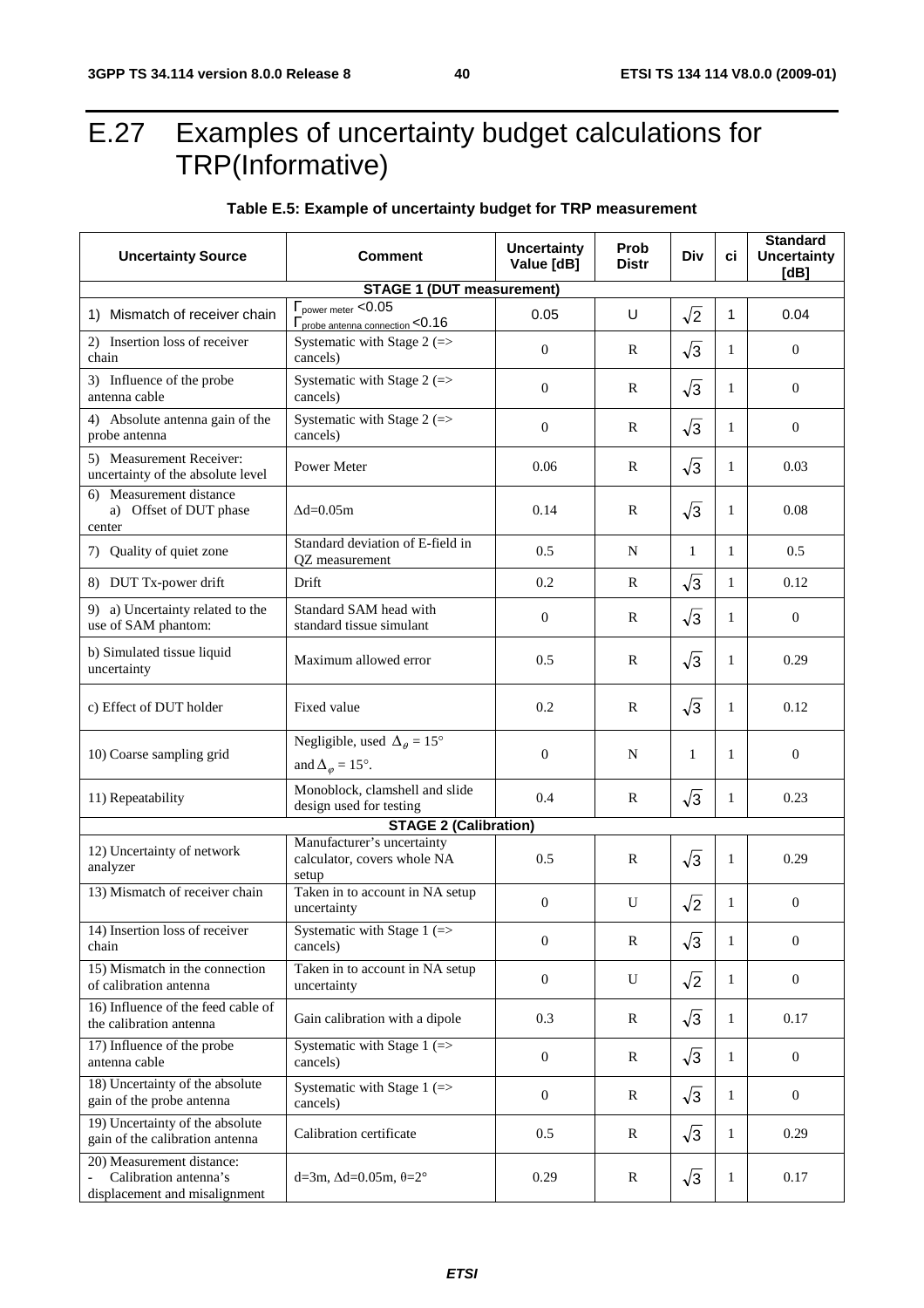#### **3GPP TS 34.114 version 8.0.0 Release 8 41 ETSI TS 134 114 V8.0.0 (2009-01)**

| 21) Quality of quiet zone                             | Standard deviation of e-field in<br>OZ measurement, Gain<br>calibration | 0.5 | N              |  | 0.5  |
|-------------------------------------------------------|-------------------------------------------------------------------------|-----|----------------|--|------|
| Combined standard uncertainty                         | $C_i^2 \cdot U_i^2$<br>$u_c = \sqrt{2}$                                 |     |                |  | 0.95 |
| Expanded uncertainty<br>(Confidence interval of 95 %) |                                                                         |     | $u_e = 1.96 u$ |  | 1.86 |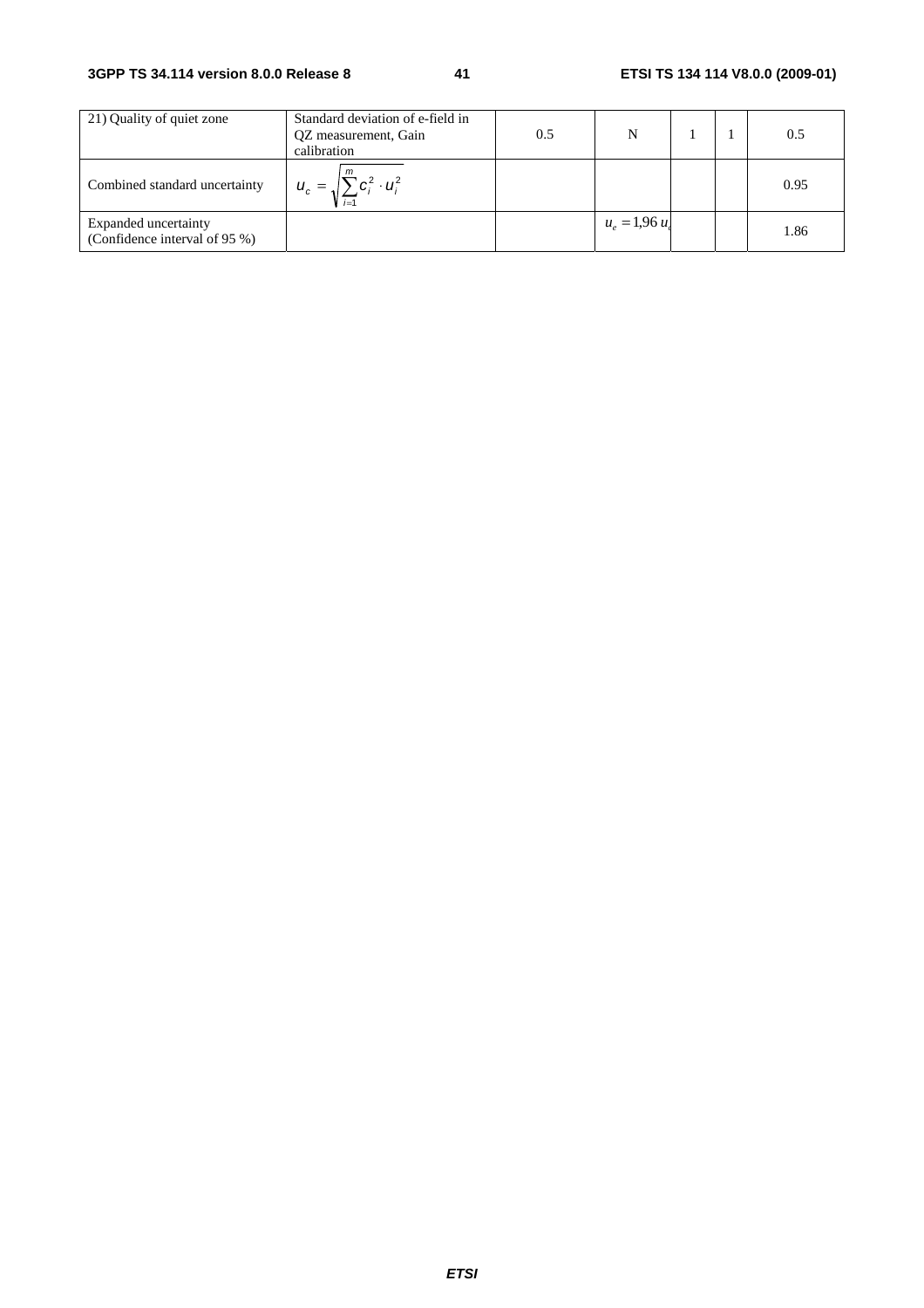antenna

## E.28 Examples of uncertainty budget calculations for TRS(Informative)

#### **Uncertainty Source Comment Comment 1996 Value [dB] Prob Prop** | Div | ci **Standard Uncertainty [dB] STAGE 1 (DUT measurement)**  1) Mismatch of transmitter chain  $\Gamma_{\rm BSS}$  <0.13 T BSS <0.13<br>  $\frac{\Gamma_{\text{ants}}}{\text{Mathema connection}}$  <0.03<br>
Systematic with Stage 1 (=><br>  $\frac{0.02}{0}$  R  $\sqrt{3}$  1 0 2) Insertion loss of transmitter chain Systematic with Stage 1 (=>  $\text{Cayson}$  ancels)  $\begin{vmatrix} 0 & 0 \\ 0 & 0 \end{vmatrix}$  R  $\begin{vmatrix} \sqrt{3} & 1 \\ 1 & 0 \end{vmatrix}$  0 3) Influence of the probe antenna cable Systematic with Stage 2 (=>  $\text{Cayson}$  and  $\text{Cayley}$   $\text{Cayley}$  and  $\text{Cayley}$  and  $\text{Cayley}$  and  $\text{Cayley}$  and  $\text{Cayley}$  and  $\text{Cayley}$  and  $\text{Cayley}$  and  $\text{Cayley}$  and  $\text{Cayley}$  and  $\text{Cayley}$  and  $\text{Cayley}$  and  $\text{Cayley}$  and  $\text{Cayley}$  are  $\text{Cayley}$  and 4) Absolute antenna gain of the probe antenna Systematic with Stage 2 (=>  $\text{Concrels)}$  0 R  $\sqrt{3}$  1 0 0 5) Base station simulator: uncertainty of the absolute level  $\begin{array}{|c|c|c|c|c|c|c|c|c|} \hline \end{array}$  1 | R |  $\sqrt{3}$  | 1 | 0.58 6) BER measurement: output level step resolution Step 0.1dB 0.05 R 3 1 0.03 7) Statistical uncertainty of the BER measurement BER target 10%±2% , 20000 BER target 10%±2%, 20000<br>tested bits , N=60 0.12 N 1 1 1 0.12 8) TRS data rate 4 reference points measured  $\begin{vmatrix} 0.12 \end{vmatrix}$  N  $\begin{vmatrix} 1 \end{vmatrix}$  1  $\begin{vmatrix} 1 \end{vmatrix}$  0.12 9) Measurement distance a) Offset of DUT phase center  $\Delta$ d=0.05m  $\begin{vmatrix} 0.14 & R & \sqrt{3} & 1 & 0.08 \end{vmatrix}$ 10) Quality of quiet zone  $\begin{bmatrix} \mathsf{S}\mathsf{t} \mathsf{c} \end{bmatrix}$  Standard deviation of E-field in Standard deviation of E-field in  $\begin{array}{|c|c|c|c|c|c|c|c|c|} \hline \text{OZ} & \text{N} & 1 & 1 & 0.5 \ \hline \text{QZ} & \text{measurement} & & & 0.5 & & \end{array}$ 11) DUT sensitivity drift Drift measurement 0.2 R 3 1 0.12 12) a) Uncertainty related to the use of SAM phantom: Standard SAM with standard Standard SAM with standard  $\begin{vmatrix} 0 & 0 \end{vmatrix}$  R  $\sqrt{3}$  1 0 b) Simulated tissue liquid b) Simulated tissue liquid<br>uncertainty Maximum allowed error  $\begin{vmatrix} 0.5 \\ 0.5 \end{vmatrix}$  R  $\sqrt{3}$  1 0.29 c) Effect of DUT holder Fixed value 0.2 R 3 1 0.12 13) Coarse sampling grid  $\Delta_{\theta} = 30^{\circ}$  and  $\Delta_{\phi} = 30^{\circ}$ .  $\Box$  0.15 N N 1 | 0.15 0.15 14) Repeatability Monoblock, clamshell and slide Monoblock, clamshell and slide<br>
design used for testing  $0.5$  R  $\sqrt{3}$  1 0.29 **STAGE 2 (Calibration)**  15) Uncertainty of network analyzer Manufacturer's uncertainty Manufacturer's uncertainty<br>
calculator, covers NA setup  $\begin{array}{|c|c|c|c|c|c|c|c|c|} \hline \text{R} & \sqrt{3} & 1 & 0.29 \end{array}$ 16) Mismatch of transmitter chain Taken in to account in NA setup  $\begin{vmatrix} 0 & 0 \end{vmatrix}$  o  $\sqrt{2}$  1 0 0 17) Insertion loss of transmitter chain Systematic with Stage 1 (=>  $\text{Concrels)}$  0 R  $\sqrt{3}$  1 0 0 18) Mismatch in the connection of calibration antenna Taken in to account in NA setup uncertainty  $\begin{vmatrix} 0 & 0 \\ 0 & 1 \end{vmatrix}$  R  $\begin{vmatrix} \sqrt{3} & 1 & 0 \\ 1 & 0 & 0 \end{vmatrix}$ 19) Influence of the feed cable of the calibration antenna Gain calibration with dipole  $\begin{vmatrix} 0.3 & 1 & 1 \end{vmatrix}$  R  $\begin{vmatrix} \sqrt{3} & 1 & 0.17 \end{vmatrix}$ 20) Influence of the probe antenna cable Systematic with Stage 1 (=> cancels)  $\text{Concrels)}$  0 R  $\sqrt{3}$  1 0 0 21) Uncertainty of the absolute gain of the probe Systematic with Stage 1 (=>  $\text{Concrels)}$  0 R  $\sqrt{3}$  1 0 0

#### **Table E.6. Example of uncertainty budget for TRS measurement**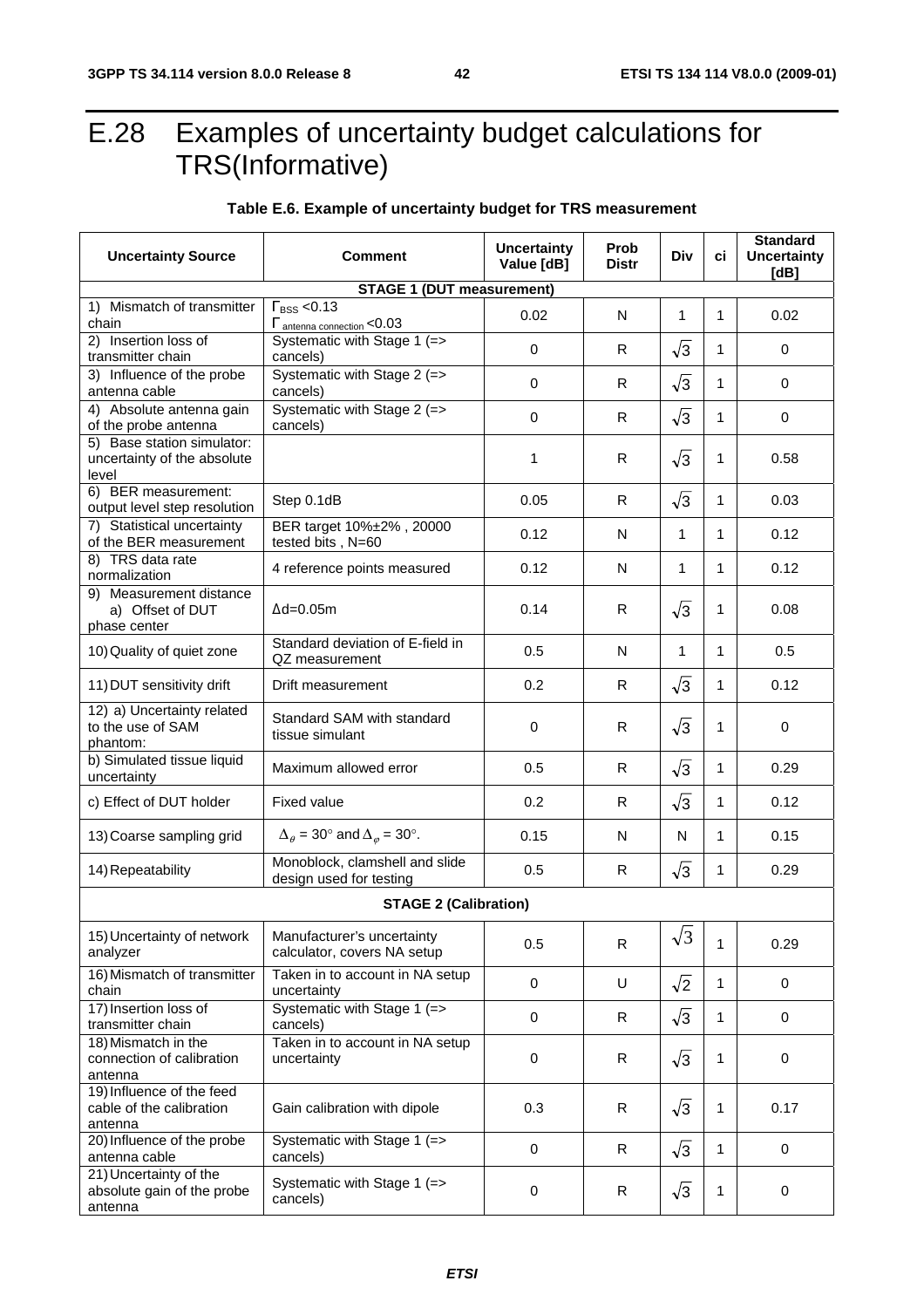| 22) Uncertainty of the<br>absolute gain of the<br>calibration antenna                  | Calibration certificate                            | 0.5  | R              | $\sqrt{3}$ | 0.29 |
|----------------------------------------------------------------------------------------|----------------------------------------------------|------|----------------|------------|------|
| 23) Measurement distance:<br>Calibration antenna's<br>displacement and<br>misalignment | d=3m, $\Delta$ d=0.05m, $\theta$ =2°               | 0.29 | R              | $\sqrt{3}$ | 0.17 |
| 24) Quality of quiet zone                                                              | Standard deviation of E-field in<br>QZ measurement | 0.5  | N              | 1          | 0.5  |
| Combined standard<br>uncertainty                                                       | $u_c = \sqrt{\sum_{i=1}^{m} c_i^2 \cdot u_i^2}$    |      |                |            | 1.17 |
| Expanded uncertainty<br>(Confidence interval of<br>$95\%$                              |                                                    |      | $u_e = 1,96 u$ |            | 2.29 |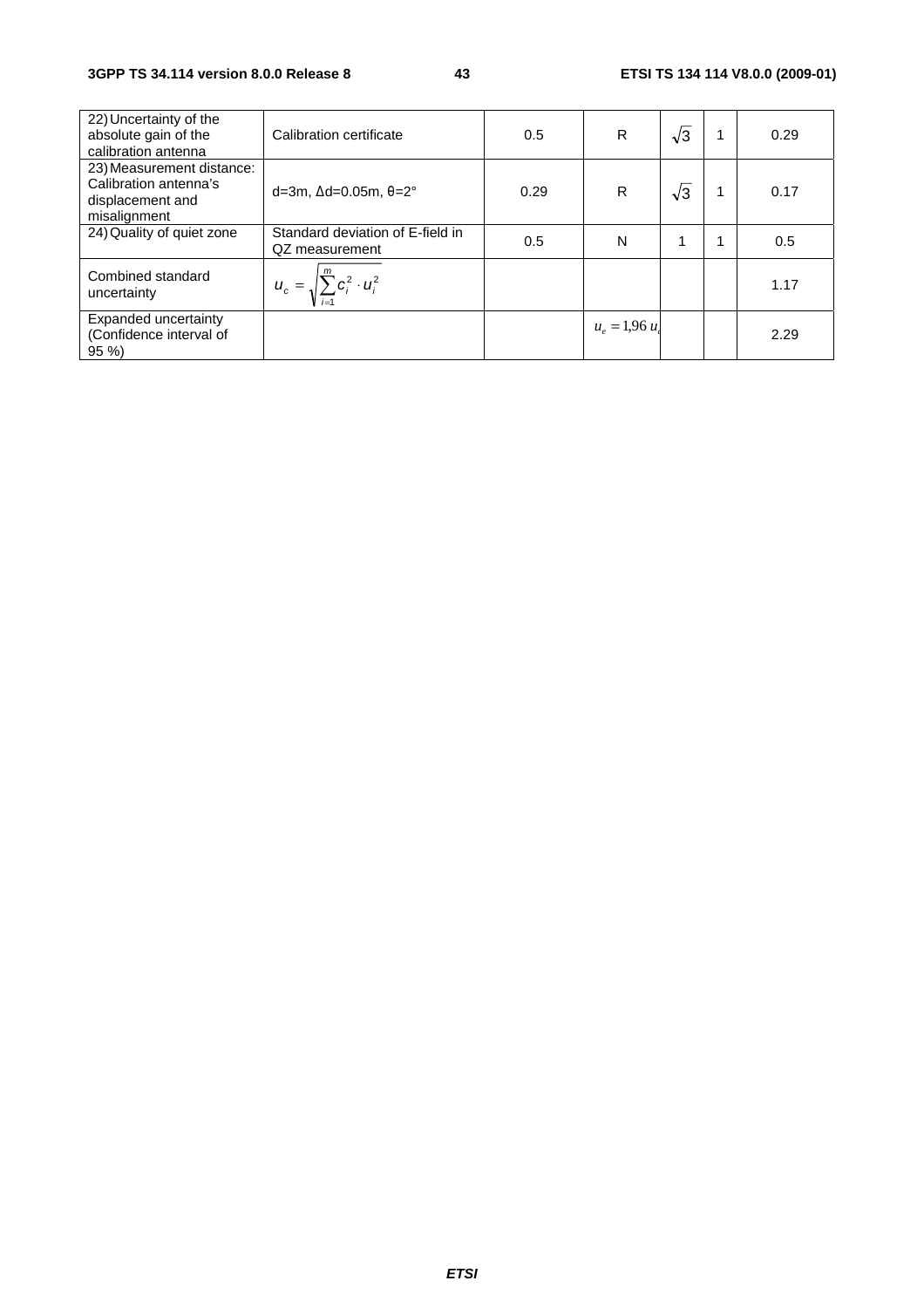## Annex F (informative): Suggested Recipes of Liquid to be used inside SAM Phantom

In Tables F.1 – F.2 are proposed two different recipes of the liquid to be used inside the SAM phantom.

### **Table F.1. Liquid recipe .**

| <b>Component</b> | Mass $%$ |
|------------------|----------|
| De-ionized Water | 57.12    |
| Tween 20         | 42.30    |
| NaCl             | 0.58     |

#### **Table F.2. Liquid recipe**

| <b>Component</b>                        | Mass $%$ |
|-----------------------------------------|----------|
| De-ionized Water                        | 54.9%    |
| Diethylene Glycol Butyl Ether (DGBE) (> | 44.92 %  |
| 99 % pure)                              |          |
| NaCl                                    | 0.18%    |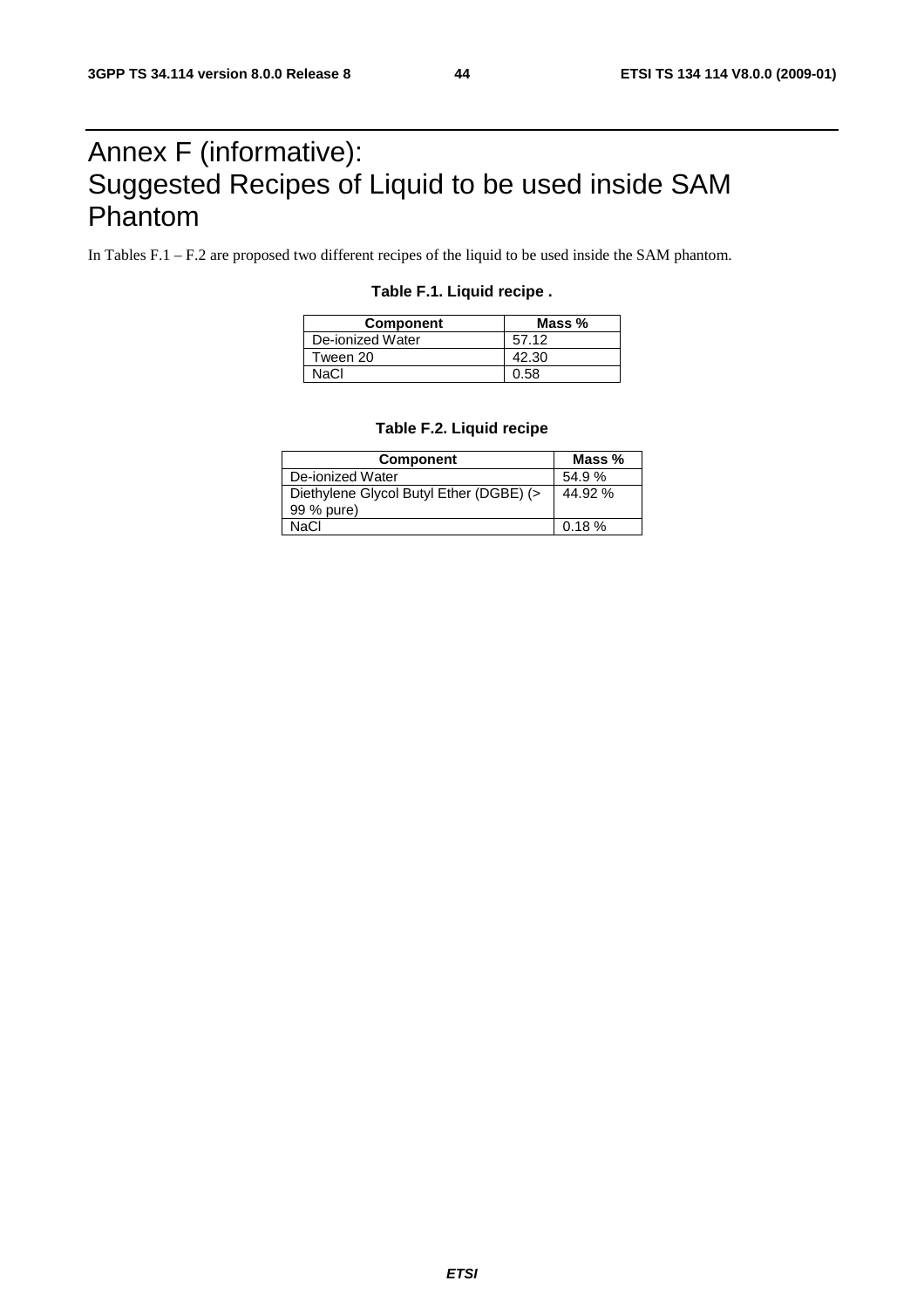## Annex G (informative): Anechoic Chamber Specifications and Validation Method

This Appendix presents the specifications for the shielded anechoic chamber and the validation methods.

### G.1 Shielded anechoic chamber specifications

To avoid environmental perturbations the measurements shall be performed in a shielded enclosure, preserved from electromagnetic disturbances coming from electromagnetic environment (Radio and TV broadcast, cellular, ISM equipment, etc...). The shielding effectiveness shut be tested according to the EN 50 147-1 standard in the frequency range of 800 MHz up to 4 GHz.

The recommended level of the shielding effectiveness is -100 dB from 800 MHz to 4 GHz.

Testing of the shielding effectiveness can be performed either before or after the installation of absorbers.

## G.2 Quiet Zone reflectivity level validation

The performance of anechoic chamber is typically evaluated from reflectivity level  $R_{level}$  in the quiet zone. Reflectivity level is defined as power ratio of <u>all</u> summed reflected signals  $P_r$  to direct signal  $P_d$  from antenna:

$$
R_{level} = 10 \log \frac{P_r}{P_d} \ .
$$

To evaluate the quiet zone reflectivity level, the contribution of absorbing materials, the antenna positioning system and other constructions in the anechoic chamber should be measured.

To measure accurately quality of the quite zone in anechoic chamber an omni-directional antenna shall be used. Near omni-directional three axes field-probes are available with fibre optic connection thus minimizing cable effects. Because sensitivity of field probe is limited it shall be carefully checked that the field probe is operated at least 6dB above the noise floor of the probe.

Note: The quiet zone evaluation should be performed with the antenna positioning system in its place, in order to include its effect on the reflectivity level.

### G.2.1 Description of a practical method for Quiet Zone characterization

In the following, a practical version of the Free Space VSWR method is presented.

In the Free Space VSWR method the quality of quite zone is measured from amplitude ripple caused by reflections inside the anechoic chamber. Phase variation of the direct signal and the reflected signals is obtained by moving a fieldprobe in the quiet zone. Amplitude ripple in the quiet zone is caused by this phase variation of reflected signals and the direct signal from antenna. The figure 2 below shows seven measuring positions.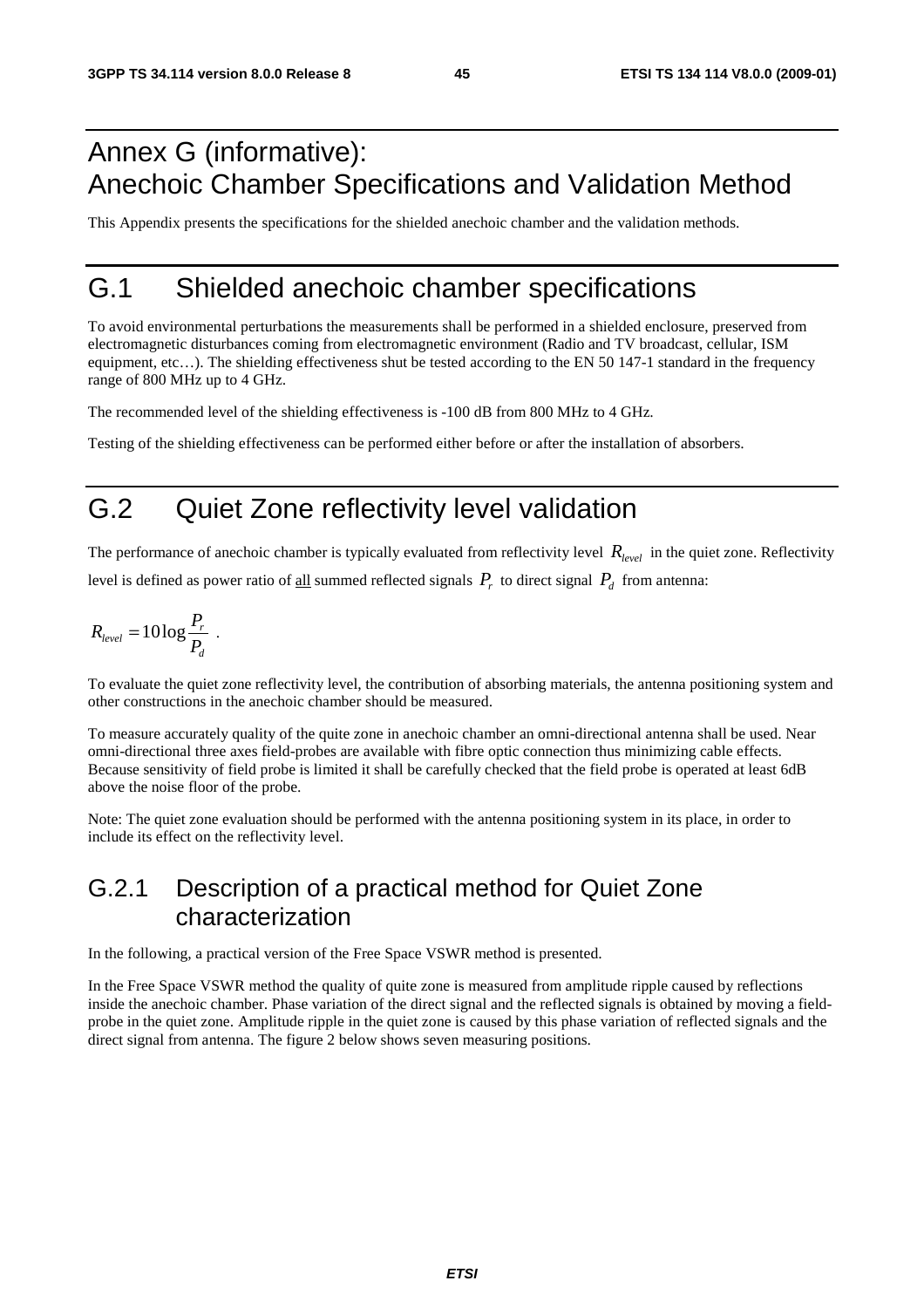

**Figure G.2: Measurement positions with 150mm separation** 

In each of the seven-measurement position amplitude of power received by field-probe  $P_{measn}$  [dBm] is measured where  $n$  is index of measuring position. Variance of measurement distance to the antenna from field-probe in different measurement positions can be compensated by following equation:

$$
P_n = P_{meas_n} + 20\log(\frac{d_n}{l})
$$

where,

 $d_n$  is distance to point *n* from the antenna,

*l* is distance to centre of quiet zone from the antenna

 $P_{meas<sub>n</sub>}$  is uncorrected measurement value from point *n*.

The sample standard deviation of the electric field in the quiet zone can be calculated from these distance corrected values or directly from the measured values with the following equation:

$$
s = \sqrt{\frac{1}{N-1} \sum_{i=1}^{N} \left( P_i - \overline{P} \right)^2}
$$

where,

*N* is number of measurements positions

 $\overline{P}$  is dB average of all  $P_n$ 

$$
P_i \text{ is } P_n \text{ or } P_{\text{meas}_n}
$$

## G.4 Standard deviation of electric field

To obtain more accurate picture of quality of quiet zone, measurement described in previous chapter can be done from multiple directions and polarizations. Doing free space VSWR measurement from different directions in 15-degree separation for elevation and azimuth we get 264 standard deviation values in both polarizations ( $s_{\theta, \Phi, pol}$ ). From these values average sample standard deviation in electric field in quiet zone can be calculated from equation: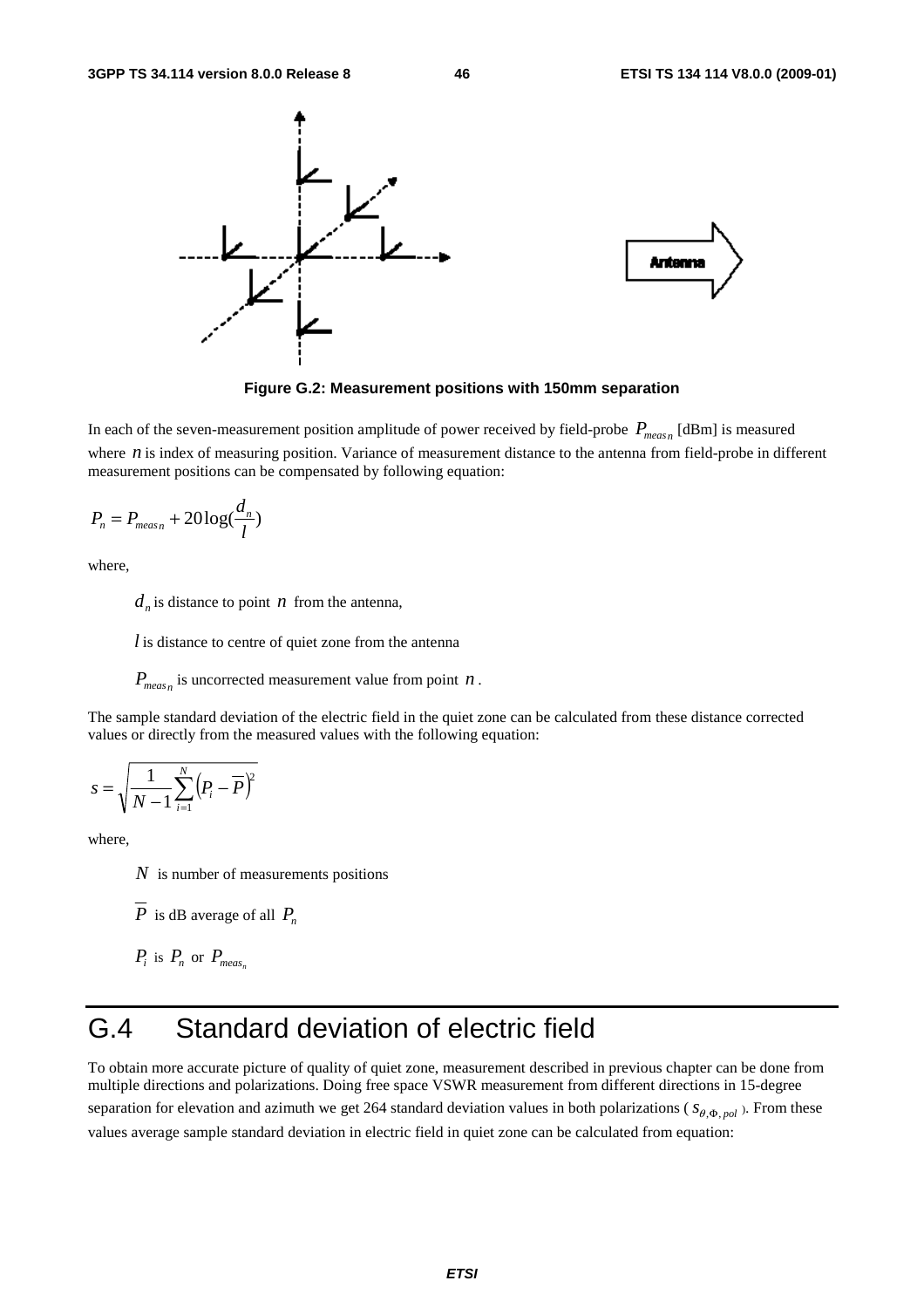

where,

- *I* is number of angular intervals in elevation,
- *J* is number of angular intervals in azimuth and
- $\Theta_i$  is elevation of measurement  $S_{i,j,pol}$ .

This quiet zone quality measurement should be done at all the frequencies used in measurements, but can be sufficient on all the centre frequencies in the measurement bands but also in this case the Tx and Rx shall be measured separately.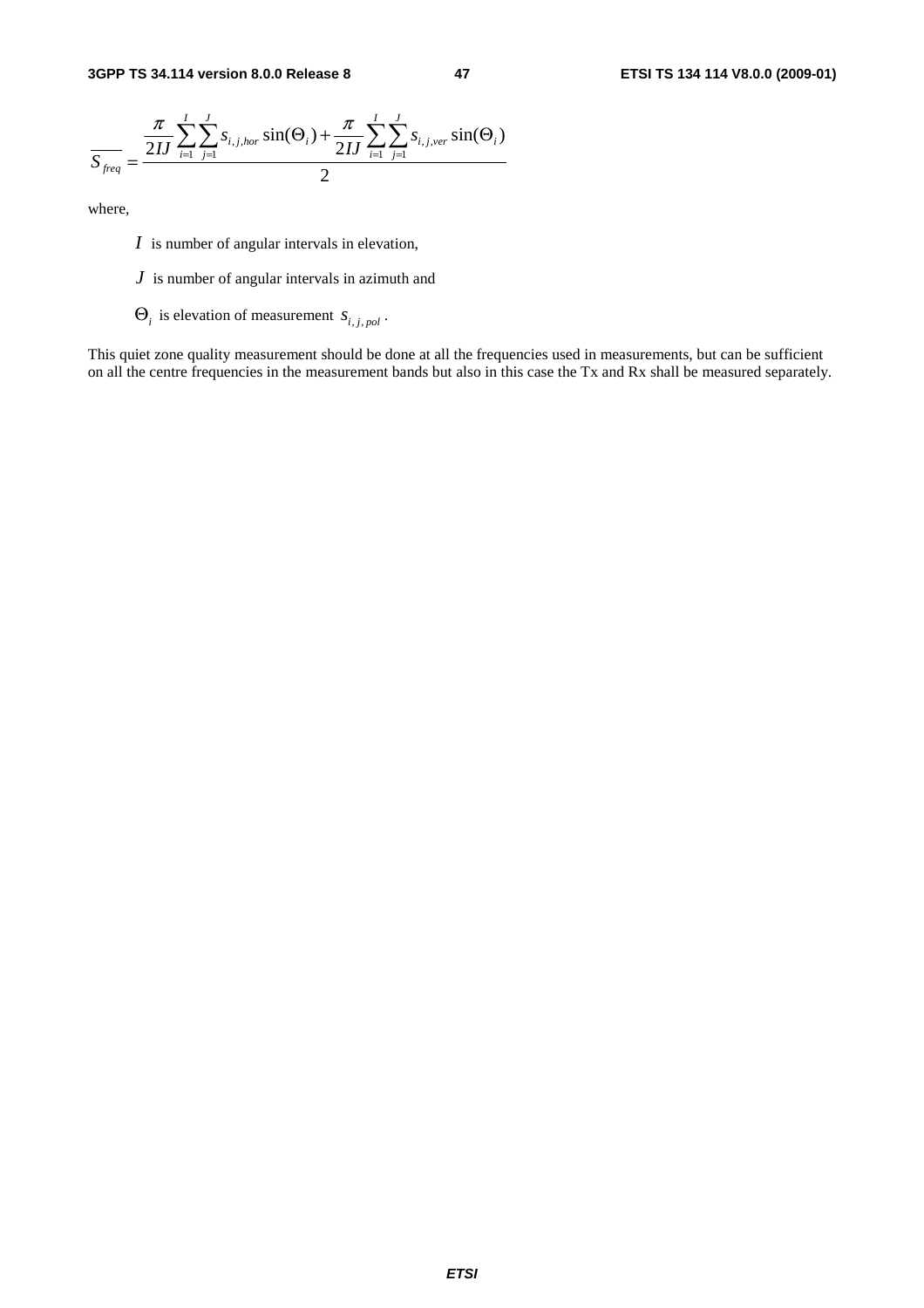## Annex H (informative): **Bibliography**

- P. Boutou, J. Krogerus, J. Ø. Nielsen, T. Bolin, I. Egorov, K. Sulonen, "Measurement of Radio Performances for UMTS Mobile in Speech Mode: the First Draft of the Prestandard", COST 273 TD(03) 140, Paris, France, May 2003, 6 p.
- "Feasibility Study of UE antenna efficiency test methods and performance requirement-final report", 3GPP TSG-RAN4 document TSGR#19(01)1086, September 2001.
- L. M. Correia (editor), "Wireless Flexible Personalised Communications Final Report of COST 259", ISBN: 0-471-49836-X, Wiley Europe, March 2001, 482 p.
- "Development of Standard Test Procedure for 3G User Equipment Antenna Performance", 3GPP TSG-RAN Working Group 4 (Radio) meeting #23, R4-020724, Gyeongju, Korea, 13th -17th May, 2002.
- IEEE standard 1528; "Recommended Practice for Determining the Peak Spatial-Average Specific Absorption Rate (SAR) in the Human Head from Wireless Communications Devices: Experimental Techniques", December, 2003.
- M.Y. Kanda, M. Ballen, C.K, Chou. "Formulation and characterization of tissue simulating liquids used for SAR measurement (500-2000 MHz)" Asia-Pacific Radio Science Conference, Tokyo, Japan, August 1-4, 2001, p. 274.
- V. Vigneras, "Elaboration and characterization of biological tissues equivalent liquids in the frequency range 0.9-3 GHz", Final report, PIOM Laboratory, University of Bordeaux, France, November 2001.
- E. Van Lil, D. Trappeniers, J. Verhaevert, A. Van de Capelle, "On the influence of the size of objects on the number of power pattern samples and harmonics", COST273 TD(04)051.
- J. Krogerus, T. Jääskö, C. Icheln, "Comparison Measurements of the COST 273 SWG 2.2 Reference Monopole Antennas", COST273 TD(03)131.
- L. Foged, A. Gandois et. al. "Reference antennas", Draft report for COST273 SWG2.2 (unpublished), 12.10.2004.
- H. Shapter, J. Krogerus, "Uncertainty in Total Radiated Power measurements", Presentation in COST273 SWG2.2 Meeting, Helsinki, May 2002, 9 p. + Appendix 9 p., (unpublished).
- J. Krogerus, A. Kruy, H. Shapter, S. Pannetrat, B. Derat, "Estimation of Measurement Uncertainty in Total Radiated Power Measurements", COST 273 TD(04) 128, Gothenburg, June 2004, 23 p.
- "Guide to the Expression of Uncertainty in Measurement", International Organization for Standardization (ISO), Geneva, Switzerland 1995.
- NIST Technical Note 1297: "Guidelines for Evaluating and Expressing the Uncertainty of NIST measurement Results"
- IEC: "Guide to the expression of uncertainty in measurement", Ed 1:1995.
- "American National Standard for Expressing Uncertainty U.S. Guide to the Expression of Uncertainty in Measurement," ANSI/NCSL Z540-2-1997, American National Standards Institute, New York. NY, 1997.
- J. Krogerus, "On the phantom and tissue simulating liquid to be used in handset antenna performance testing", COST 273 TD(02) 024, Guildford, UK, January 2002.
- J. Krogerus, "Phantoms for Terminal Antenna Performance Testing", COST 273 TD(02) 154, Lisbon, Portugal, September 2002, 14 p.
- H. Knoess, M. Christensen, S. Svendsen, T. Hiegler, A. Friederich, "Investigation of Different Phantom Head Models Including Holder", COST 273 TD(04) 068, Gothenburg, June 2004, 6 p.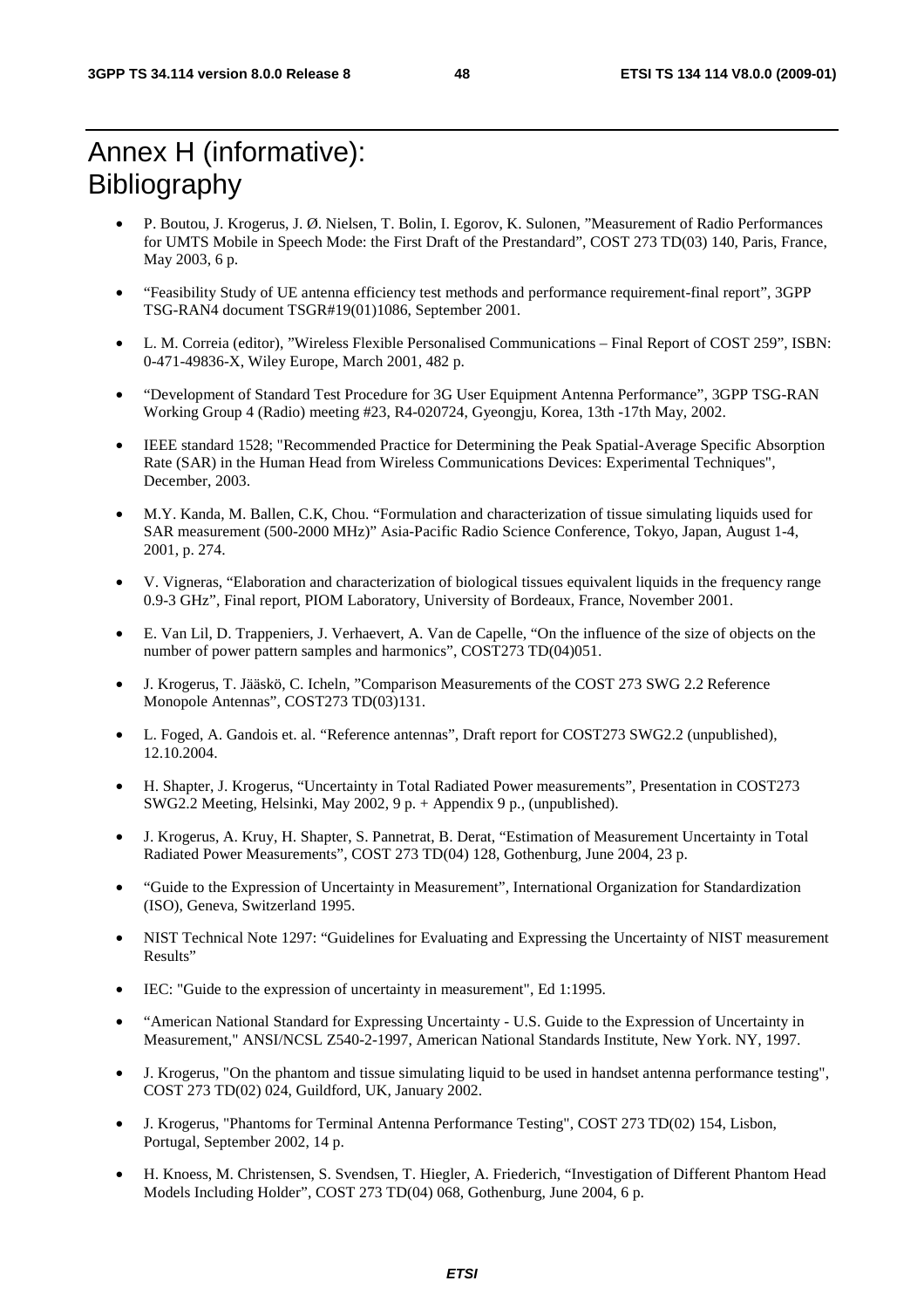#### **3GPP TS 34.114 version 8.0.0 Release 8 49 ETSI TS 134 114 V8.0.0 (2009-01)**

- Alayon Glazunov, "Impact of Head Phantom Models on Handset Antenna Efficiency Measurement Accuracy in Terms of Body Loss in Passive Mode", COST273 TD(02)144.
- K. Sulonen, K. Kalliola, P. Vainikainen, "The effect of angular power distribution in different environments and the angular resolution of radiation pattern measurement on antenna performance", COST 273 TD(02) 028, Guildford, UK, January 2002, 7 p.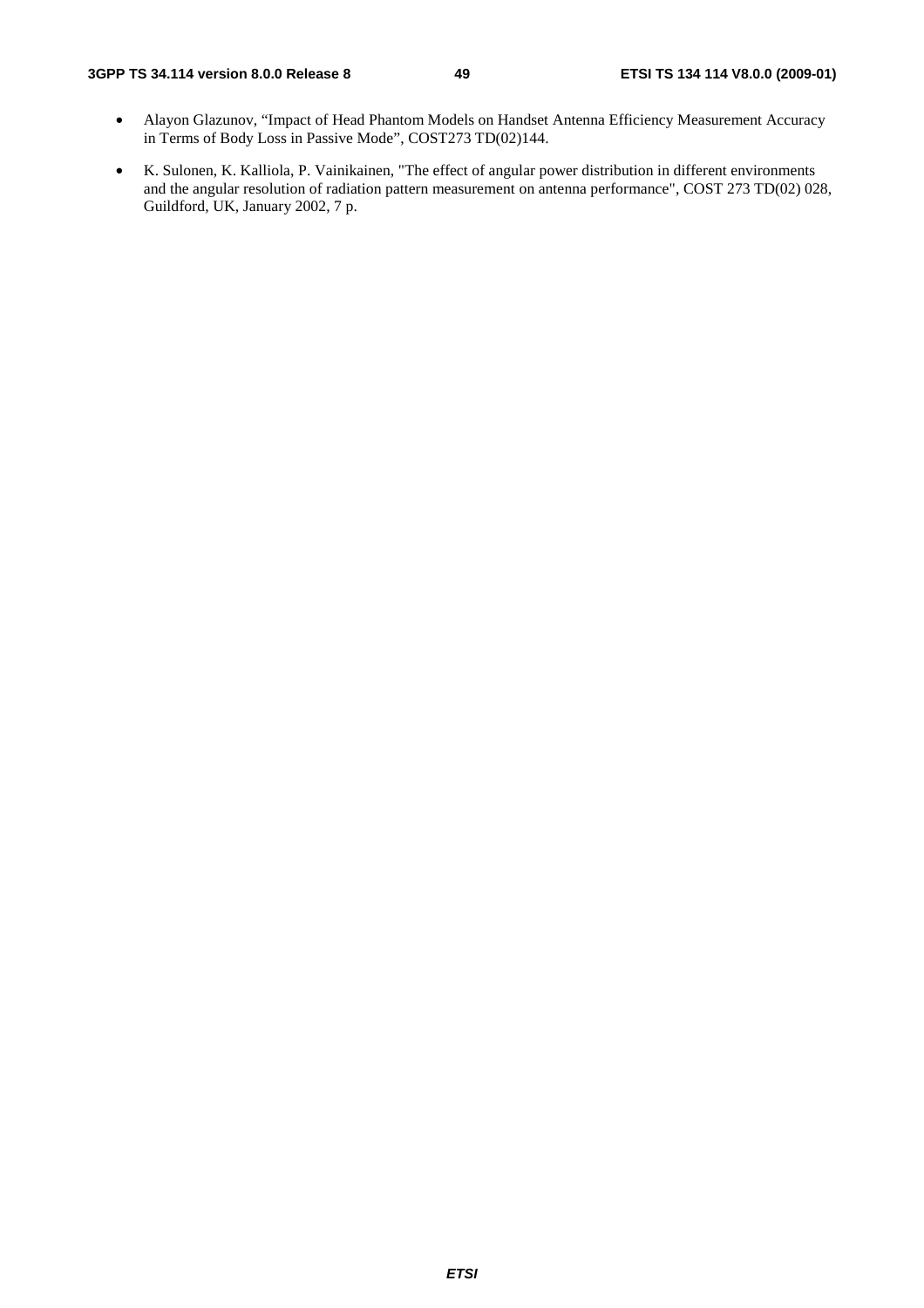## Annex I (informative): Change history

| $q-1$ st-<br>Level | Meetin Doc-1st-Level | <b>CR</b> | <b>Rev</b> | <b>Subject</b>                   | <b>Current</b> | <b>Cat Version-Version-I</b><br><b>New</b> | Doc-2nd-<br>Level |
|--------------------|----------------------|-----------|------------|----------------------------------|----------------|--------------------------------------------|-------------------|
| <b>RP-37</b>       | RP-070665            |           |            | <b>TS</b> 34.114 for information |                | 1.0.0                                      | R5-072420         |
| <b>RP-41</b>       | RP-080612            |           |            | New version of 34.114            | 1.0.0          | 7.0.0                                      | R5-083817         |
| <b>SP-42</b>       |                      |           |            | INew version of 34.114           | 7.0.0          | 8.0.0                                      |                   |